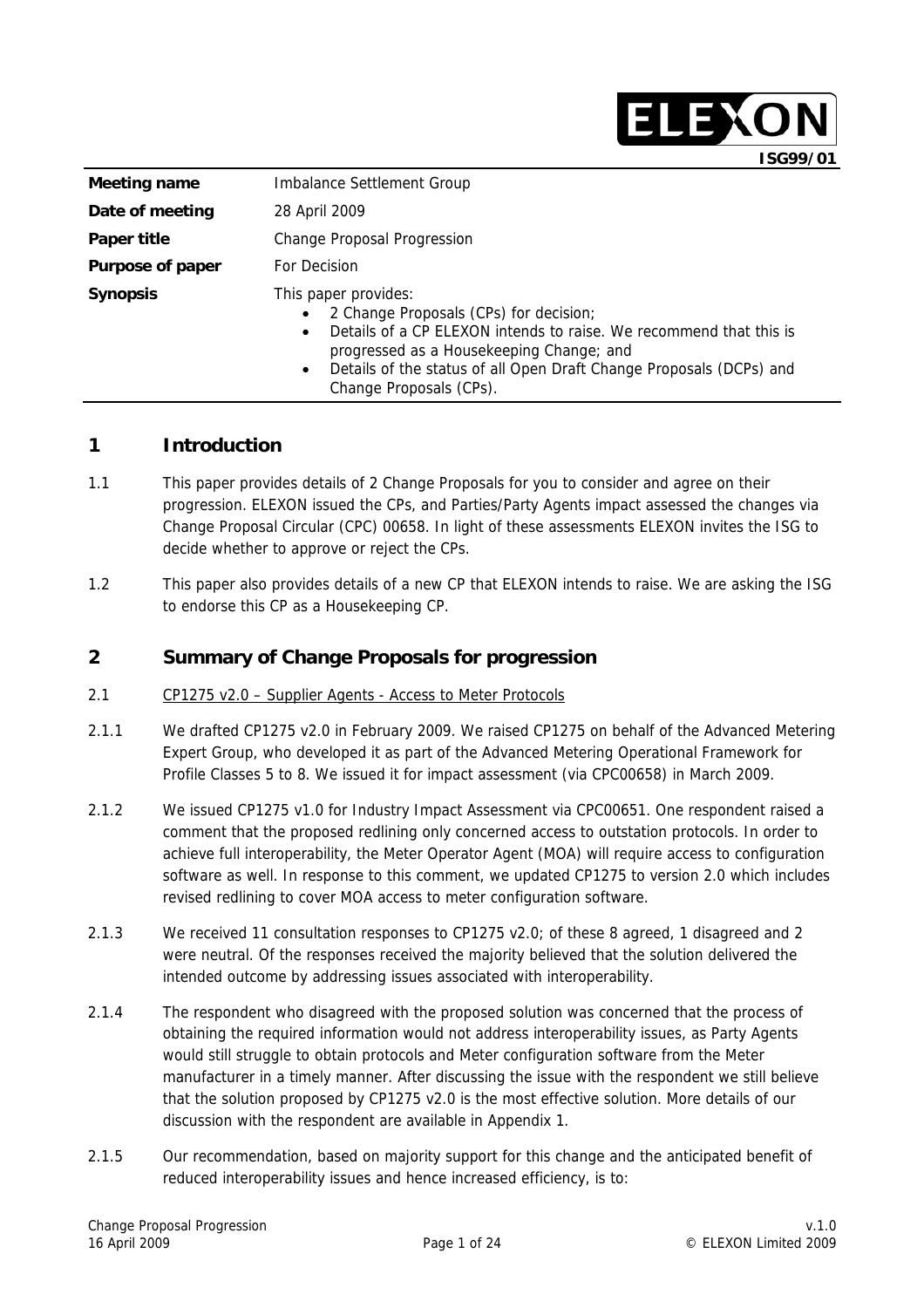- **APPROVE** CP1275 v2.0 for implementation in the November 2009 Release.
- 2.2 CP1282 Maintenance of Outstation Types as part of Compliance and Protocol Approval
- 2.2.1 ELEXON raised CP1282 in February 2009. We issued CP1282 for impact assessment (via CPC00658) in late February 2009.
- 2.2.2 CP1282 aims to allow Outstation information to be kept more up to date, to make it easier for participants to make use of new equipment. The solution proposes to remove the valid set of Outstation Types from the DTC (Data Transfer Catalogue), and instead establish them as part of the Compliance and Protocol Approval process documented in BSCP601.
- 2.2.3 We received 12 responses to the consultation; of these 6 agreed, 3 disagreed and 3 were neutral.
- 2.2.4 One respondent does not agree with this CP because they are concerned that by removing the Valid Set of the 'Outstation Type' from the DTC would mean there is no validation against Outstation Types. This means that 'invalid' three-character identifiers might be included within the D0268. ELEXON noted that CP1282 would only remove the DTC validation, but not the participants' validation. Therefore the DC and MOA can still retain validation on their systems to prevent them sending/receiving invalid codes.
- 2.2.5 Another respondent disagrees with the CP due to concerns that there would be no direct notification of any changes to industry. ELEXON noted the participant's suggestion to use the Change Proposal Circular (CPC) process to notify the industry of new identifiers. ELEXON agreed to highlight this option but has reservations that it may cause confusion to recipients, as the CPC Emails invite participants to comment on changes, not traditionally as a simple notification tool. Additionally the CPC batch is sent at regular times monthly, whereas approvals can be made at any time. ELEXON therefore recommends that Circulars are the most efficient way to notify participants of changes.
- 2.2.6 The proposed change will allow Outstation information to be kept more up to date; and make it easier for participant to make use of new equipment.
- 2.2.7 Based on these benefits and with majority industry support, we recommend that you:
	- **APPROVE** CP1282 for implementation in the November 2009 Release.

#### 2.3 Implementation Costs

|                | <b>BSC Agent</b><br>(Demand Led) | <b>ELEXON</b><br><b>Operational</b> |      | <b>Total</b> |                  | <b>Impacts</b>           |  |
|----------------|----------------------------------|-------------------------------------|------|--------------|------------------|--------------------------|--|
|                | Cost                             | <b>Man Days</b>                     | Cost | Cost         | <b>Tolerance</b> |                          |  |
| CP1275<br>v2.0 | £0                               | 2.5                                 | £550 | £550         | 10%              | CoP10,<br><b>BSCP601</b> |  |
| CP1282         | £0                               |                                     | £220 | £220         | 10%              | <b>BSCP601</b>           |  |

## **3 Request to classify a change to BSCP537 Appendix 1 as Housekeeping**

#### 3.1 Background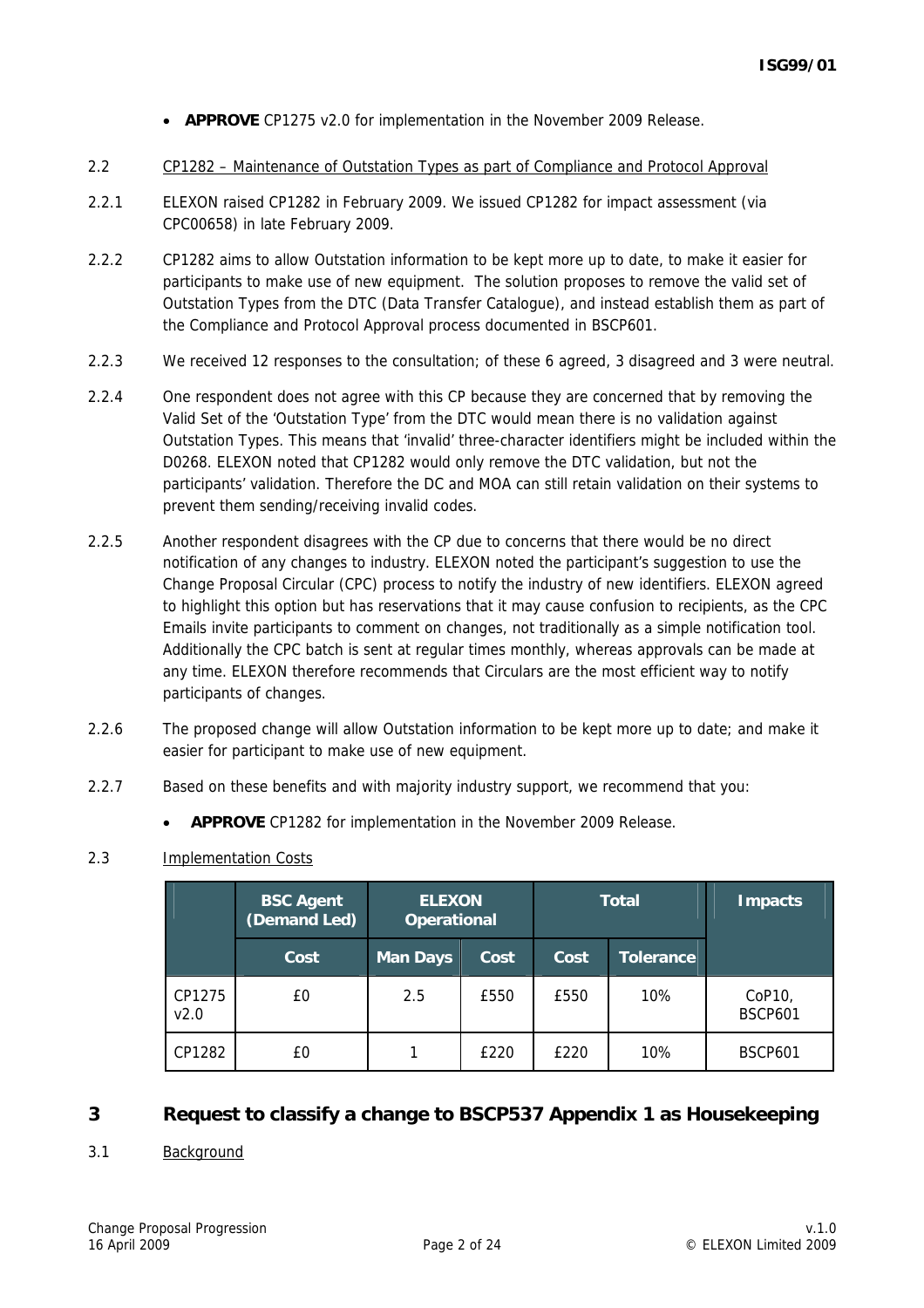- 3.1.1 CP1272 'Use of Appointment and Termination Flows in Unmetered Supplies (UMS)' removed the requirement in BSCP520<sup>1</sup> for Suppliers to send the D0155<sup>2</sup>, D0148<sup>3</sup> and D0151<sup>4</sup> data flows to Unmetered Supplies Operator's (UMSOs). In addition CP1272 introduced a requirement within BSCP501<sup>5</sup> for Licensed Distribution Systems Operators (LDSOs) to inform UMSOs of any changes.
- 3.1.2 The Supplier Volume Allocation Group (SVG) approved CP1272 in March 2009 (SVG97/01) for inclusion in the June 2009 Release. Following the approval of CP1272, we have identified that the approved changes to BSCP520 and BSCP501 need to be reflected within BSCP537 Appendix 1: Self Assessment Document (SAD) to ensure consistency between the documents. This impact was missed during the impact assessment of CP1272.

#### 3.2 BSCP537 changes and next steps

- 3.3 The changes to BSCP537 Appendix 1 are minor consistency changes, required to reflect the revisions to BSCP501 and BSCP520. On this basis, we are recommending the ISG agree that the BSCP537 changes are made via a Housekeeping Change. The CP form and proposed redlined changes to BSCP537 Appendix 1 are available in Attachments E and F to this paper.
- 3.4 Agreeing that this change is a housekeeping CP, would mean that we can progress this change for inclusion in the November 2009 Release, and Parties and Party Agents will not need to impact assess the change.
- 3.5 If you do agree that this is a Housekeeping Change, then we will highlight that this CP has been raised as a housekeeping CP to all participants that receive Impact Assessment requests via Change Proposal Circulars (CPCs). We would then bring the CP back to you next month for decision. We would also highlight any comments that we received from participants at the same time.
- 3.6 ELEXON will also present this housekeeping CP request to the Performance Assurance Board (PAB) and SVG, who share the responsibility for agreeing that it is housekeeping and approving changes to BSCP537 Appendix 1 with the ISG.
- 3.7 Therefore we invite the ISG to:
	- **NOTE** ELEXON's intention to raise the attached CP;
	- AGREE to classify the attached CP as a Housekeeping Change targeted at the November 2009 Release;
	- **NOTE** the same request will also be provided to the PAB and SVG; and
	- **NOTE** that, if you agree that this is a Housekeeping Change, we will present it to you for decision at the ISG meeting on 26 May 2009.

# **4 Summary of Open Change Proposals**

4.1 There are currently **27** open CPs, ISG own **3** CPs, 8 CPs are co-owned by the ISG and SVG, and SVG own the remaining 16 CPs. 5 new CPs have been raised since the last ISG meeting. Details of the new CPs are provided in Appendix 3 on page 20.

 1 BSCP520 - Unmetered Suppliers Registered in SMRS

 $2$  D0155 – Notification of Meter Operator or Data Collector Appointment and Terms

<sup>&</sup>lt;sup>3</sup> D0148 - Notification of Change to Other Parties

<sup>4</sup> D0151 – Termination of Appointment or Contract by Supplier

<sup>&</sup>lt;sup>5</sup> BSCP501 - Supplier Meter Registration Service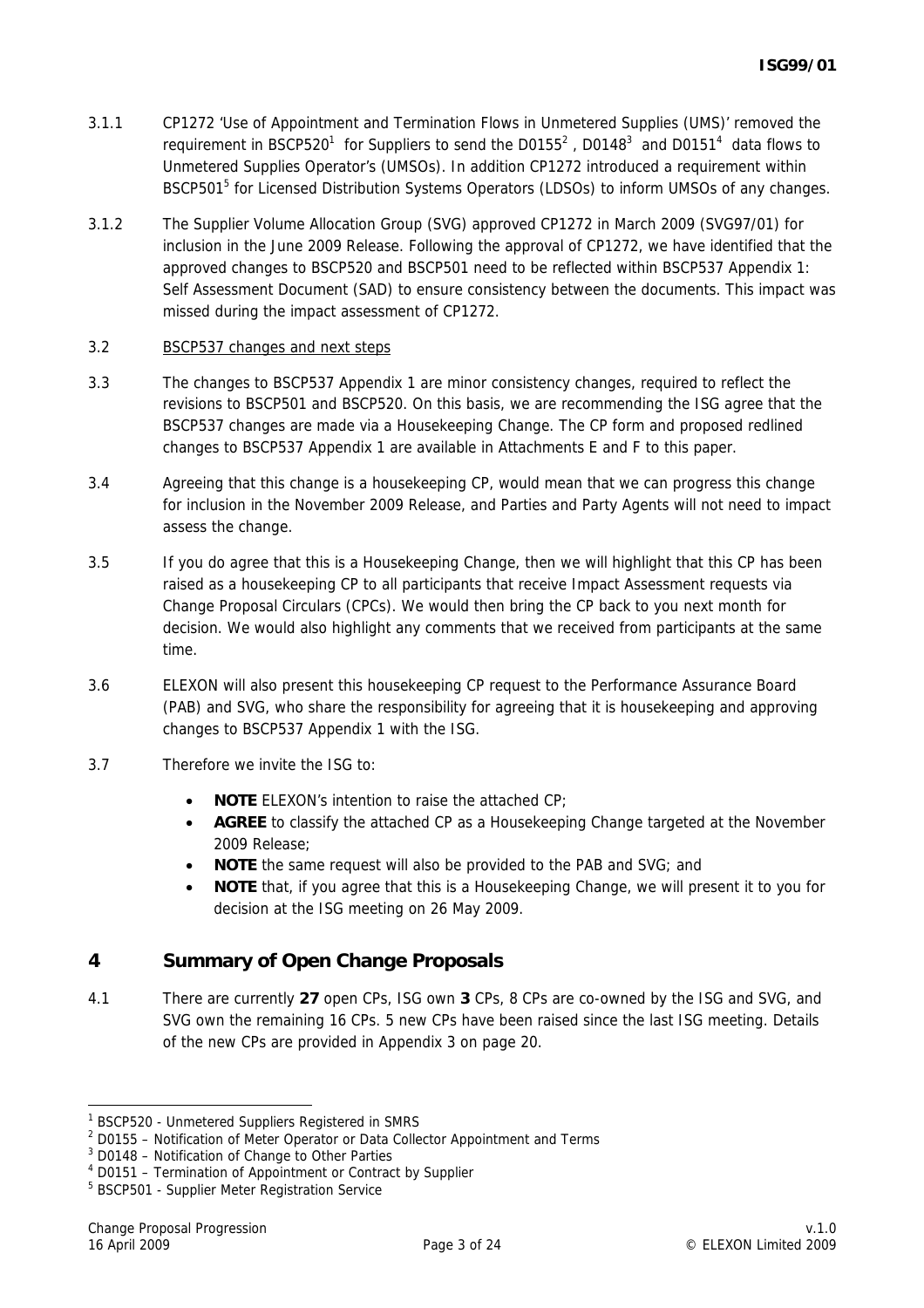

Please note:

The numbers in the boxes indicate current number of CPs in a given phase.

The numbers in arrows show the variance in the past month.

4.2 There are currently **no** open DCPs.

## **5 Summary of Recommendations**

- 5.1 The ISG is invited to:
	- a) **APPROVE** CP1275 v2.0 and CP1282 for inclusion in the November 2009 Release;
	- b) **AGREE** to classify the attached CP as a Housekeeping Change; and
	- c) **NOTE** the status of all open Draft Change Proposals and Change Proposals.

#### **David Barber**

**ELEXON Change Delivery 0207 380 4327** 

#### **List of Appendices:**

Appendix 1 – Detailed Analysis of CP1275 v2.0 Appendix 2 – Detailed Analysis of CP1282 Appendix 3 – New Draft Change Proposals and Change Proposals Appendix 4 – Release Information

#### **List of Attachments:**

Attachment A – CP1275 v2.0 – CoP10 redlined Attachment B – CP1275 v2.0 – BSCP601 redlined Attachment C – CP1282 – BSCP601 redlined Attachment D – CP1282 – CoP Compliance and Protocol Approvals v13.0 Attachment E – Housekeeping CP - Housekeeping changes to BSCP537 Appendix 1 – Qualification Attachment F – Housekeeping CP - BSCP537 Appendix 1 redlined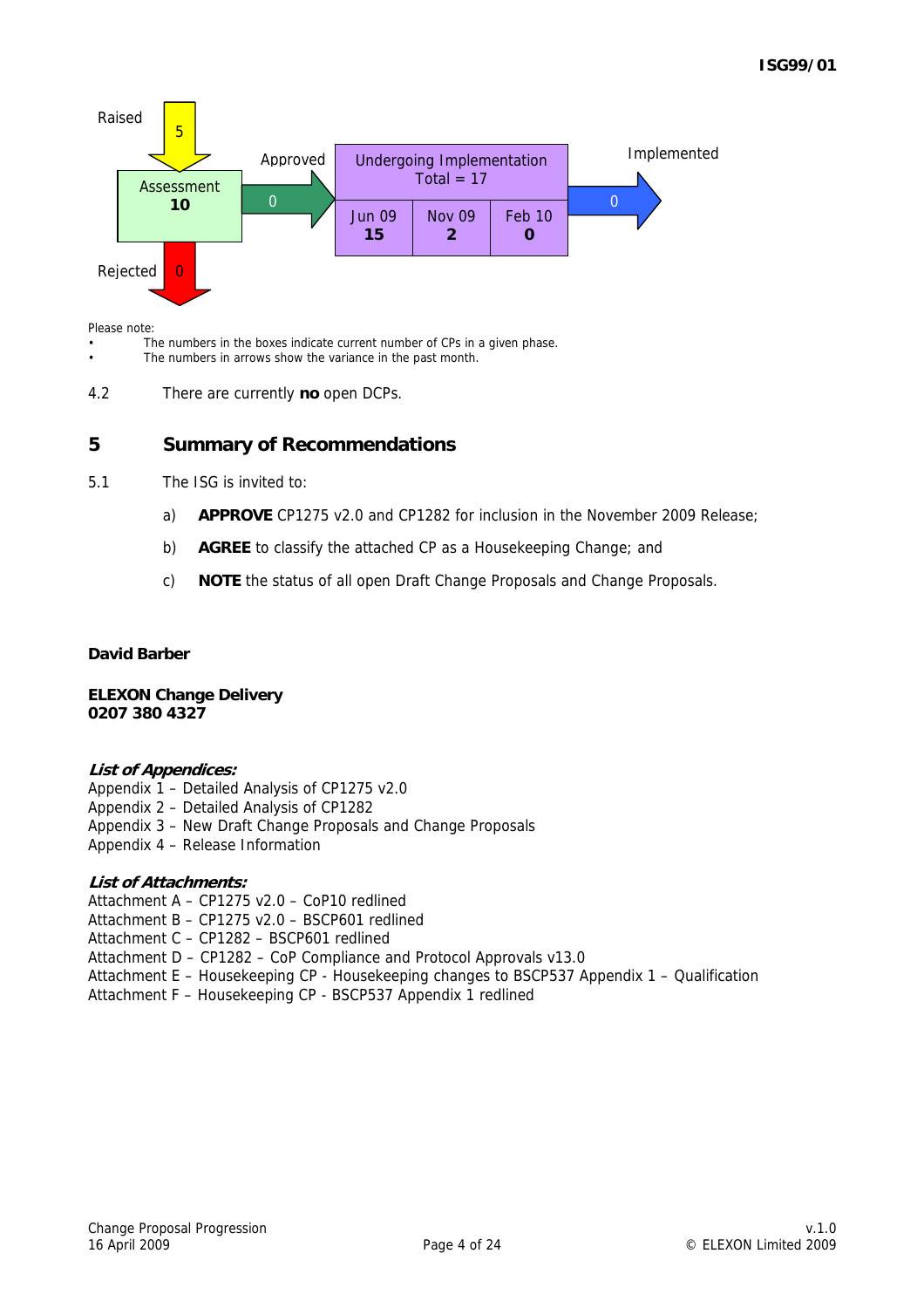## **Appendix 1 – Detailed Analysis of CP1275 v2.0 – Party Agents - Access to Meter Protocols**

## **1 Why Change?**

#### **1.1 Background**

1.2 We raised CP1275 v2.0 on 12 February 2009. We redrafted CP1275 v1.0 as v2.0 to incorporate suggestions received during the assessment of CP1275 v1.0 (Background to CP1275). The majority of responses to CP1275 v1.0 were in favour of the change as originally drafted; however, it was felt that by incorporating the suggested improvements we would further minimise interoperability issues and provide a more robust solution.

#### **1.3 The Problem**

- 1.4 With advanced metering, Suppliers' Party Agents will require access to Settlement Outstation protocols and Meter configuration software to read Settlement Outstations remotely (as in the current Half Hourly market). Currently, Settlement Outstation protocols are provided to Party Agents on a commercial basis.
- 1.5 The proposed modification to the Standard Conditions of the Electricity Supply Licence condition (which is currently being progressed by Ofgem) requires that all Non Domestic sites within Profile Classes 5 to 8 (PC5-8) sites are metered using advanced metering by 2014. We anticipate that there will be a variety of Outstation types being used, each with different protocols.
- 1.6 Suppliers will only be able to employ the services of their preferred Party Agents if the Party Agents are in possession of the relevant Outstation protocols and Meter configuration software.

## **2 Solution**

2.1 **CP1275 v1.0** included a provision for Meter manufacturers to make their protocols available to BSC Parties via their Party Agents (subject to non-disclosure agreements). A respondent to the industry impact assessment (CP1275 v1.0 impact assessment responses) highlighted that Meter Configuration Software as well as the Meter protocols would need to be made available to the Meter Operator Agents (MOA). The respondent believed that in order to support true interoperability, the MOA will require access to configuration software. If the MOA does not have the opportunity to purchase/rent/licence the software, they will be unable to access the Meter either for retrieval or configuration. Therefore without mandating the obligation to provide software, interoperability will be compromised.

ELEXON agreed with these comments and we drafted **CP1275 v2.0** to include a section that will promote interoperability within the market by establishing a process that will allow the MOA to have access to the Meter configuration software in addition to the Meter protocols.

This change will impact **BSCP601** and **CoP10.** The proposed changes are available in Attachments A and B.

#### **3 Intended Benefits**

3.1 This change has been developed as part of the Advanced Metering Operational Framework: PC5- 8. The purpose of the above framework is to facilitate effective market operation and interoperability for PC5-8.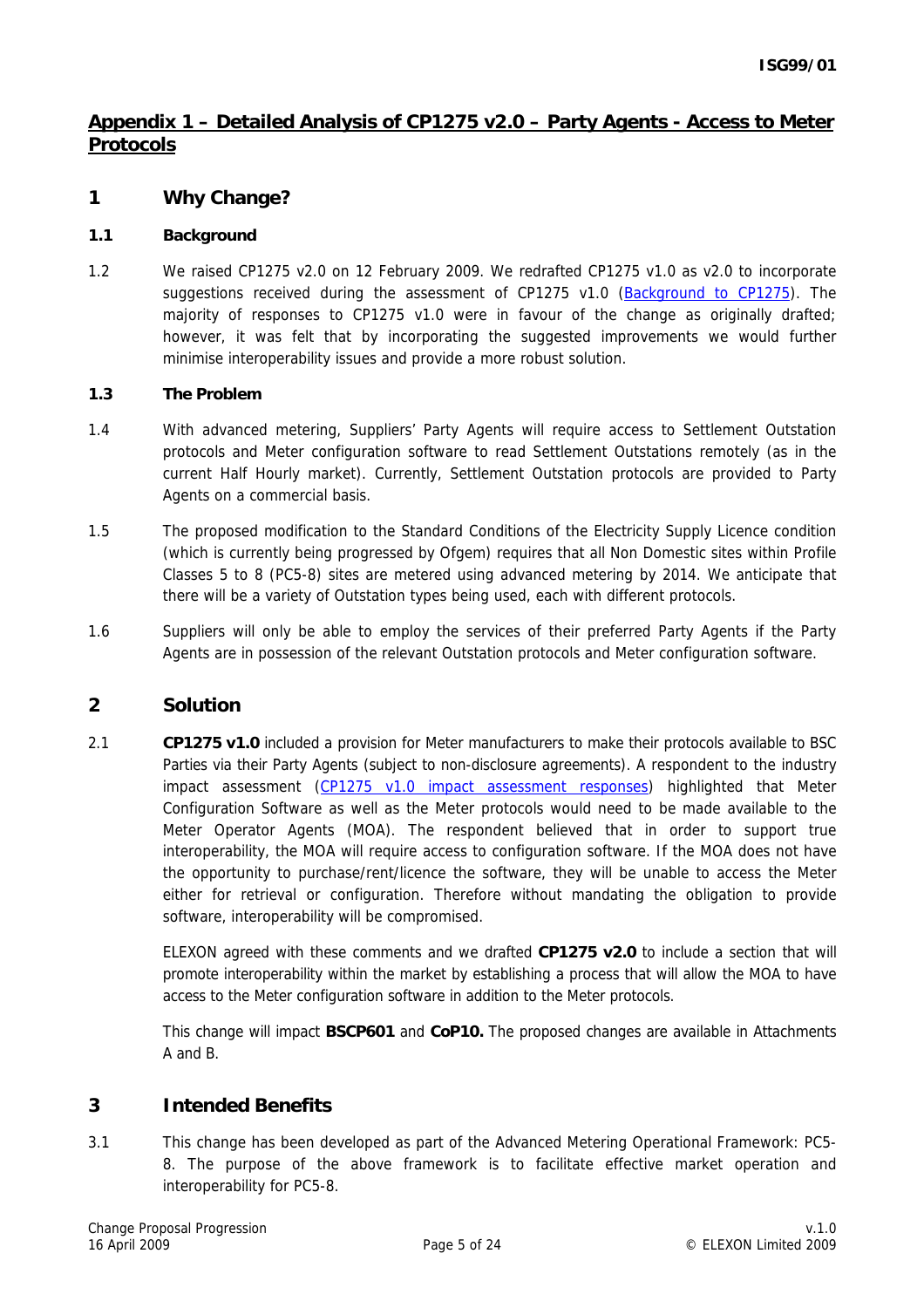3.2 This change will facilitate interoperability on a Change of Supplier where the new Supplier is in a position to employ the services of their preferred Party Agents as the Party Agents will be able to obtain access to the relevant Outstation protocols.

#### **4 Industry Views**

- 4.1 We issued CP1275 v2.0 for impact assessment in February 2009 (via CPC00658). We received 11 responses; of these 8 agreed, 1 disagreed and 2 were neutral. We didn't receive any comments on the redline text.
- 4.2 The majority of responses were in favour of the recommended changes. Respondents highlighted the following key benefits:
	- this change will **facilitate interoperability** within the industry by ensuring that Party Agents have access to the relevant Meter protocols & software; and
	- this change will ensure the **smooth operation of the Change of Supplier process**, particularly relating to Advanced Meters.
- 4.3 One respondent did not agree with the suggested changes. Their view was that Party Agents should be able to obtain Meter protocols and configuration software data directly from ELEXON. The respondent believed that the data should be provided to ELEXON as part of the compliance process and that ELEXON should maintain and/or store the data. The respondent believed that if Party Agents were able to by-pass the manufacturer when obtaining the Meter protocols and software, there would be fewer barriers to interoperability. The respondent believed that obtaining the relevant protocols and software from manufactures can take time and would lead to an inefficient process if the information was not provided in a timely manner.
- 4.4 We contacted the respondent in order to discuss their comments. We explained that this approach had been looked at previously; however, it was not deemed a viable option for the following reason:
	- Under BSCP601, applicants (usually Meter manufacturers) currently enter into commercial arrangements with the compliance testing agent and submit a test report to ELEXON. ELEXON confirms that the Meter has passed all relevant tests and issues a certificate of compliance. MOA's and Half Hourly Data Collectors (HHDC's) then enter into specific commercial arrangements (with Meter manufacturers) to obtain the Meter's programming software and protocol respectively, on behalf of the Supplier/Registrant. ELEXON does not currently hold or request any protocol or programming software as part of this process. If this requirement was adopted, ELEXON's role would need to be amended in order to enforce these changes; this has not been viewed as a practical solution because the Meter's programming software and protocol form part of the manufacturer's intellectual property and as such are carefully guarded (in order to maintain a degree of competitive advantage). By providing their protocols and software to ELEXON, manufacturers will be forgoing this competitive advantage (as they would not be able to negotiate separate agreements with MOA's and HHDC's). This may lead to a reduction in competition.
- 4.5 Following our discussion the respondent continued to disagree with the proposed solution. We agreed to highlight their view within this report.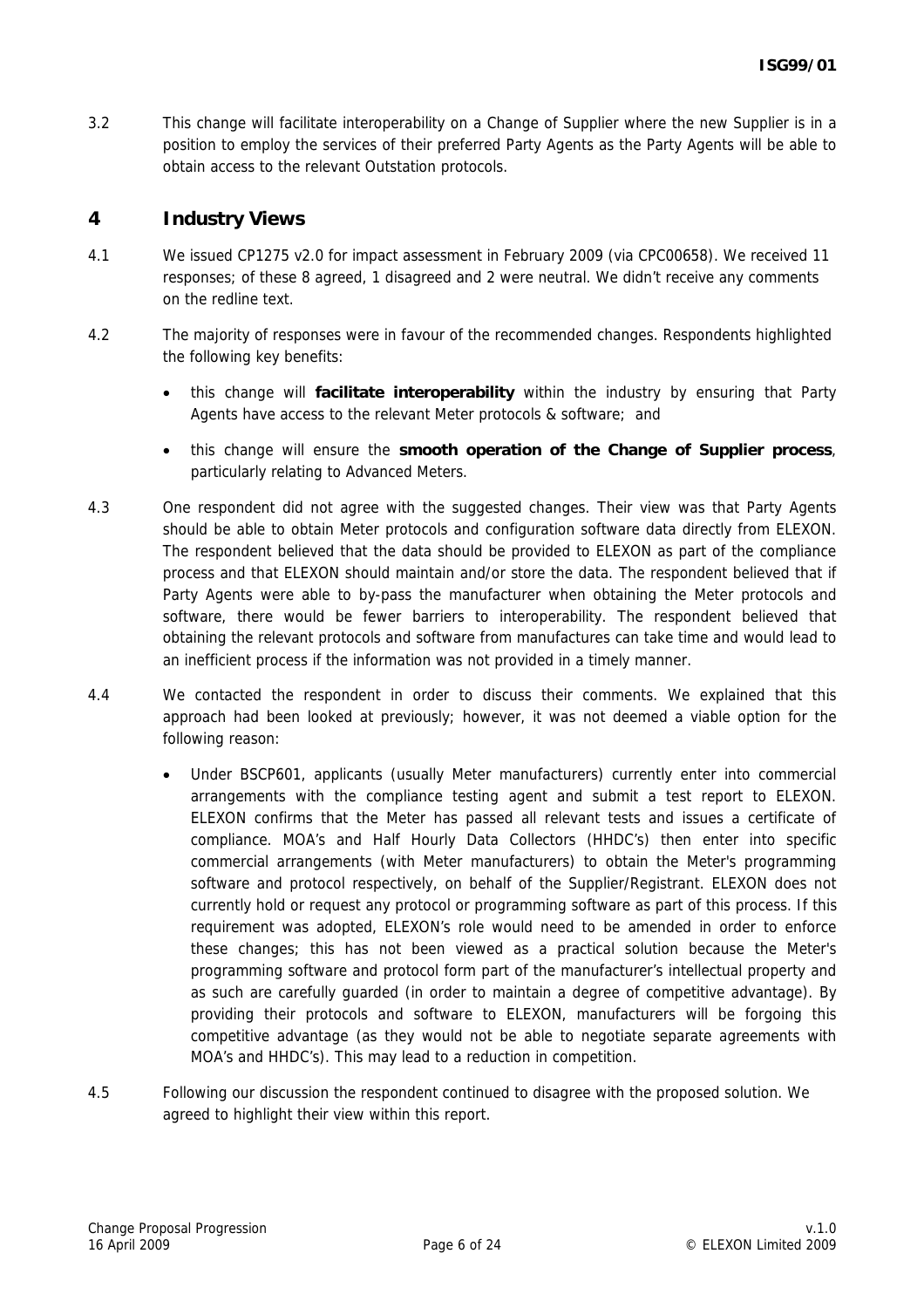## **5 Impacts and Costs**

| <b>Market</b><br>Participant | Cost/Impact                                                                        | <b>Implementation time</b><br>needed           |
|------------------------------|------------------------------------------------------------------------------------|------------------------------------------------|
| <b>ELEXON</b>                | 2.5 man days equating to £550                                                      | November 09 Release suitable                   |
| <b>Party Agents</b>          | Several MOAs and DCs highlighted that<br>internal process changes would be needed. | 30 to 180WDs (November 09<br>Release suitable) |

## **6 Implementation Approach**

6.1 We recommend that CP1275 v2.0 should be approved for the November 2009 Systems Release.

## **7 Conclusion**

7.1 The majority of responses were in favour of the proposed changes. The respondent who disagreed with the proposed solution was not prepared to change their view. We have therefore included their comments within this report. After considering the comments received we still believe that the solution proposed in CP1275 v.2.0 is the most effective solution.

## **8 Recommendation**

- 8.1 Our recommendation, based on majority support for this change and the anticipated benefit of reduced interoperability issues and hence increased efficiency, is to:
	- **APPROVE** CP1275 v2.0 for implementation in the November 2009 Release.

**CP1275 Lead Analyst: Stuart Holmes (0207 380 4135)**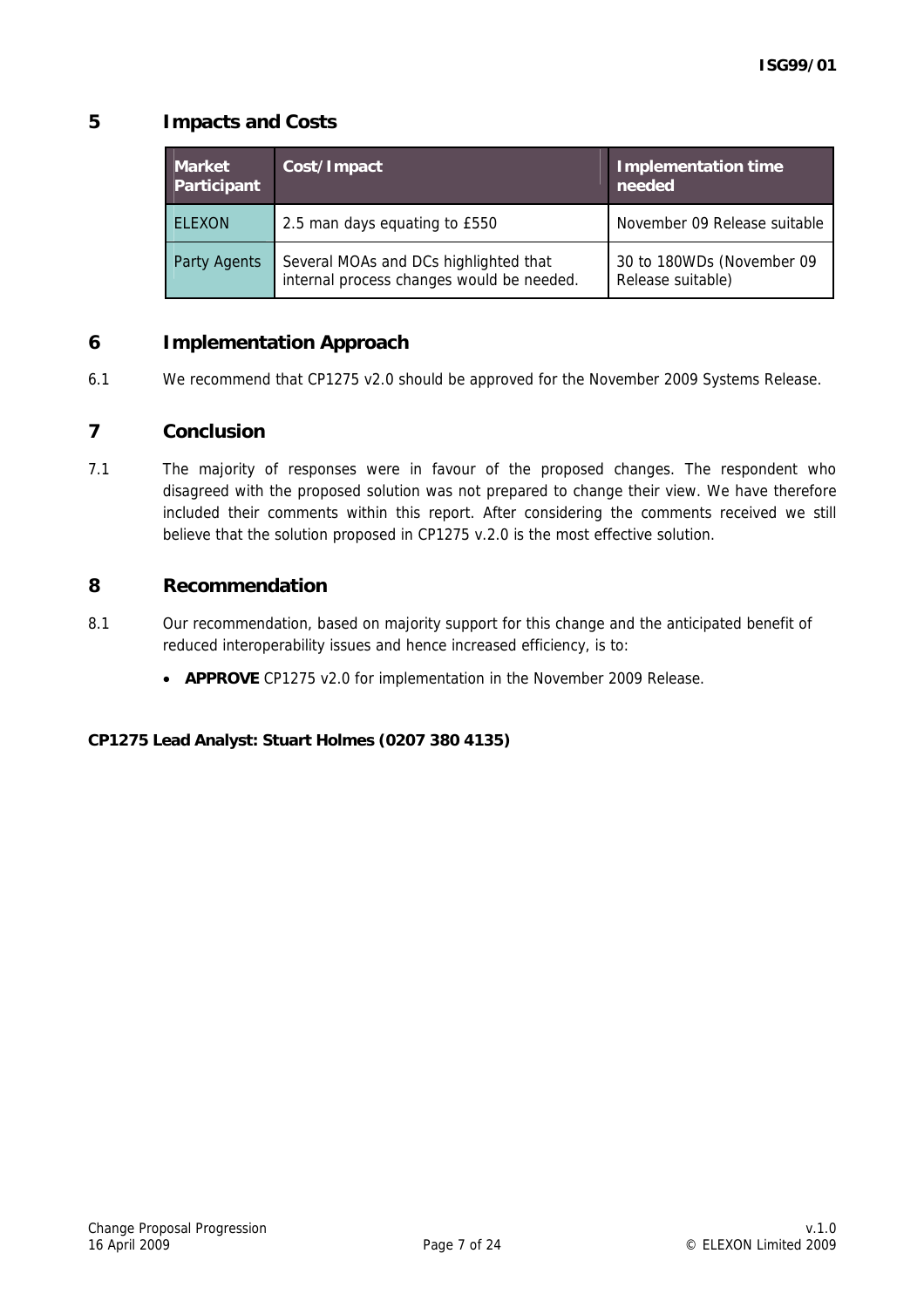#### **Table 1: Industry Impact Assessment Summary for CP1275 v2.0 - Party Agents - Access to Meter Protocols**

| <b>IA History CPC number</b>                        | CPC00658         | Impacts                                                 | <b>BSCP601 &amp; CoP10</b>                             |       |         |                             |  |  |  |  |  |  |     |          |
|-----------------------------------------------------|------------------|---------------------------------------------------------|--------------------------------------------------------|-------|---------|-----------------------------|--|--|--|--|--|--|-----|----------|
| Organisation                                        |                  | Capacity in which Organisation operates in              |                                                        |       | Agree?  | Days to<br><b>Implement</b> |  |  |  |  |  |  |     |          |
| <b>United Utilities</b>                             |                  | NNH MOA/HH MOA                                          |                                                        |       | Yes.    | $- -$                       |  |  |  |  |  |  |     |          |
| British Energy - NELC                               |                  | Supplier                                                |                                                        |       | Yes     |                             |  |  |  |  |  |  |     |          |
| NPower Limited                                      |                  | Supplier, Supplier Agents                               |                                                        |       | Yes     | 180                         |  |  |  |  |  |  |     |          |
| ScottishPower                                       |                  | Supplier, LDSO, HHDA, NHHDA, HHDC, NHHDC, HHMOA, NHHMOA |                                                        | Yes   | 60      |                             |  |  |  |  |  |  |     |          |
| <b>IMServ Europe</b>                                |                  | <b>HHDC</b>                                             |                                                        |       | Yes     | $- -$                       |  |  |  |  |  |  |     |          |
| TMA data Management Ltd                             |                  | HHDC, HHDA, NHHDC, NHHDA                                |                                                        | Yes   | 30      |                             |  |  |  |  |  |  |     |          |
| <b>E.ON UK Energy Services Limited</b>              |                  | NHH DC/ DA MOA                                          |                                                        | Yes   | $- -$   |                             |  |  |  |  |  |  |     |          |
| Scottish and Southern Energy                        |                  |                                                         | Supplier/Generator/ Trader / Party Agent / Distributor |       |         |                             |  |  |  |  |  |  | Yes | $\Omega$ |
| Supplier, NHH Agent and HH MOP<br><b>EDF Energy</b> |                  | No.                                                     | 30                                                     |       |         |                             |  |  |  |  |  |  |     |          |
| <b>Independent Power Networks</b>                   | LDSO, UMSO, SMRA |                                                         | Neutral                                                | $- -$ |         |                             |  |  |  |  |  |  |     |          |
| <b>Siemens Metering Services</b>                    |                  |                                                         | Party Agent (NHHDA, NHHDC, NHHMO, HHDC, HHDA, HHMO).   |       | Neutral |                             |  |  |  |  |  |  |     |          |

#### **Table 2: Impact Assessment Responses<sup>6</sup>**

| Organisation          | Agree? | <b>Comments</b>                                                                                                                                                                                                     | Impacted? | <b>ELEXON Response</b>                                                                                                     |
|-----------------------|--------|---------------------------------------------------------------------------------------------------------------------------------------------------------------------------------------------------------------------|-----------|----------------------------------------------------------------------------------------------------------------------------|
| <b>British Energy</b> | Yes    | Agree with proposal as it facilitates inter-operability.                                                                                                                                                            |           | N/A                                                                                                                        |
| - NELC                |        |                                                                                                                                                                                                                     |           |                                                                                                                            |
| <b>NPower</b>         | Yes    | Capacity in which Organisation is impacted -                                                                                                                                                                        | Yes       | N/A                                                                                                                        |
| Limited               |        | Meter Operators and Data Collectors                                                                                                                                                                                 |           |                                                                                                                            |
|                       |        | <b>Impact on Organisation</b> - Process and System<br>Impacts                                                                                                                                                       |           |                                                                                                                            |
|                       |        | Would implementation in the proposed<br>Release have an adverse impact - No                                                                                                                                         |           |                                                                                                                            |
| <b>ScottishPower</b>  | Yes    | <b>Comment - As stated in our original response</b><br>Scottish Power believes such a change is essential<br>for the smooth operation of the Change of Supplier<br>process where advanced metering is used. However | Yes       | We agree with the respondent and, as mentioned in section<br>2, we have included their recommendation into CP1275<br>V2.0. |

<sup>6</sup> Please note that we have only included responses in this table where the respondent provided additional information.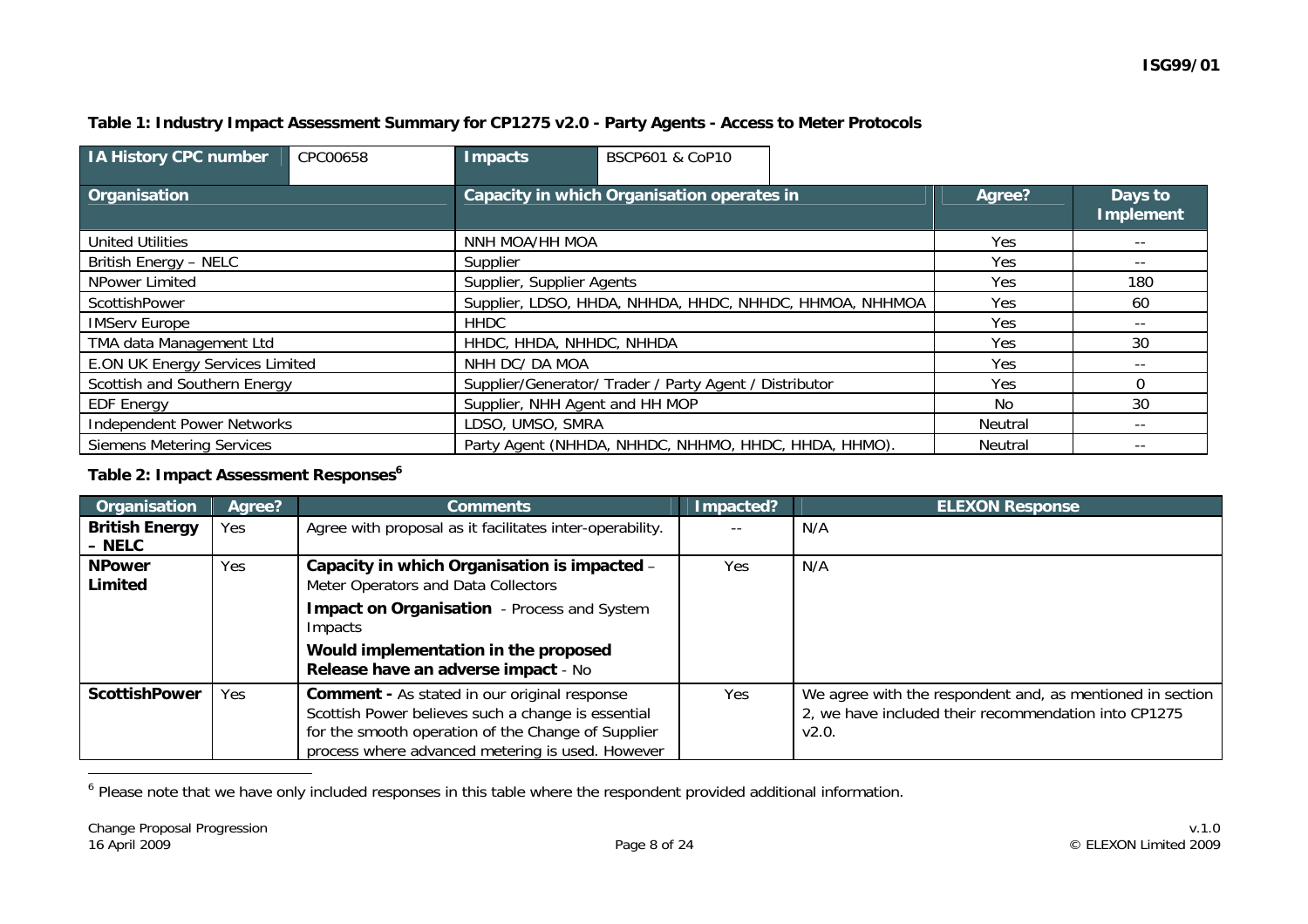|                                                               |     | it is also essential that the Outstation protocol<br>information and proprietary metering configuration<br>software is provided by the meter manufacturers.<br>Capacity in which Organisation is impacted -<br>Supplier, MOA, NHHDC, HHDC<br><b>Impact on Organisation</b> - Internal processes                                                                                                                                                                                          |     |                                                                                                                                                                                                                                                                                        |
|---------------------------------------------------------------|-----|------------------------------------------------------------------------------------------------------------------------------------------------------------------------------------------------------------------------------------------------------------------------------------------------------------------------------------------------------------------------------------------------------------------------------------------------------------------------------------------|-----|----------------------------------------------------------------------------------------------------------------------------------------------------------------------------------------------------------------------------------------------------------------------------------------|
|                                                               |     | would need to be adapted                                                                                                                                                                                                                                                                                                                                                                                                                                                                 |     |                                                                                                                                                                                                                                                                                        |
| <b>IMServ Europe</b>                                          | Yes | Capacity in which Organisation is impacted -<br><b>HHDC</b>                                                                                                                                                                                                                                                                                                                                                                                                                              | No  | N/A                                                                                                                                                                                                                                                                                    |
| TMA data<br>Management<br>Ltd                                 | Yes | Capacity in which Organisation is impacted -<br><b>HHDC</b><br>Impact on Organisation - Process change<br>Adverse Impact - No, Nov 09 implementation<br>date is fine<br>Any other comments - Will ELEXON maintain a<br>contact list of the person(s) to contact in the Meter<br>Manufacturer organisation to ensure that Party<br>Agents can request access to Meter Protocol? It is<br>particularly important in the case of new market<br>entrants that do not have existing contacts. | Yes | We contacted the respondent in order to address their<br>comments. We confirmed that if they needed to contact a<br>Meter manufacturer we could assist them by either<br>contacting the manufacturer on their behalf or we could<br>attempt to put them in contact with them directly. |
| <b>E.ON UK</b><br><b>Energy</b><br><b>Services</b><br>Limited | Yes | Capacity in which Organisation is impacted:<br>NHH DC MOA<br>Impact on Organisation These changes are<br>sufficient to allow E.ON UK Energy Services to<br>operate within the mandated market both as a MOA<br>& DC.                                                                                                                                                                                                                                                                     | Yes | N/A                                                                                                                                                                                                                                                                                    |
| <b>Scottish and</b><br><b>Southern</b><br>Energy              | Yes | Minimal changes to processes                                                                                                                                                                                                                                                                                                                                                                                                                                                             | Yes | N/A                                                                                                                                                                                                                                                                                    |
| <b>EDF Energy</b>                                             | No  | <b>Comment:</b> We do not see that it is acceptable to<br>place the onus on all parties to agree these details<br>given that this data can be provided to ELEXON as<br>part of compliance process. A process is required                                                                                                                                                                                                                                                                 | Yes | We contacted the respondent, as mentioned in section 3, in<br>order to address their comments. We explained that this<br>approach had been looked at previously; however, it was<br>not deemed a viable option because:                                                                |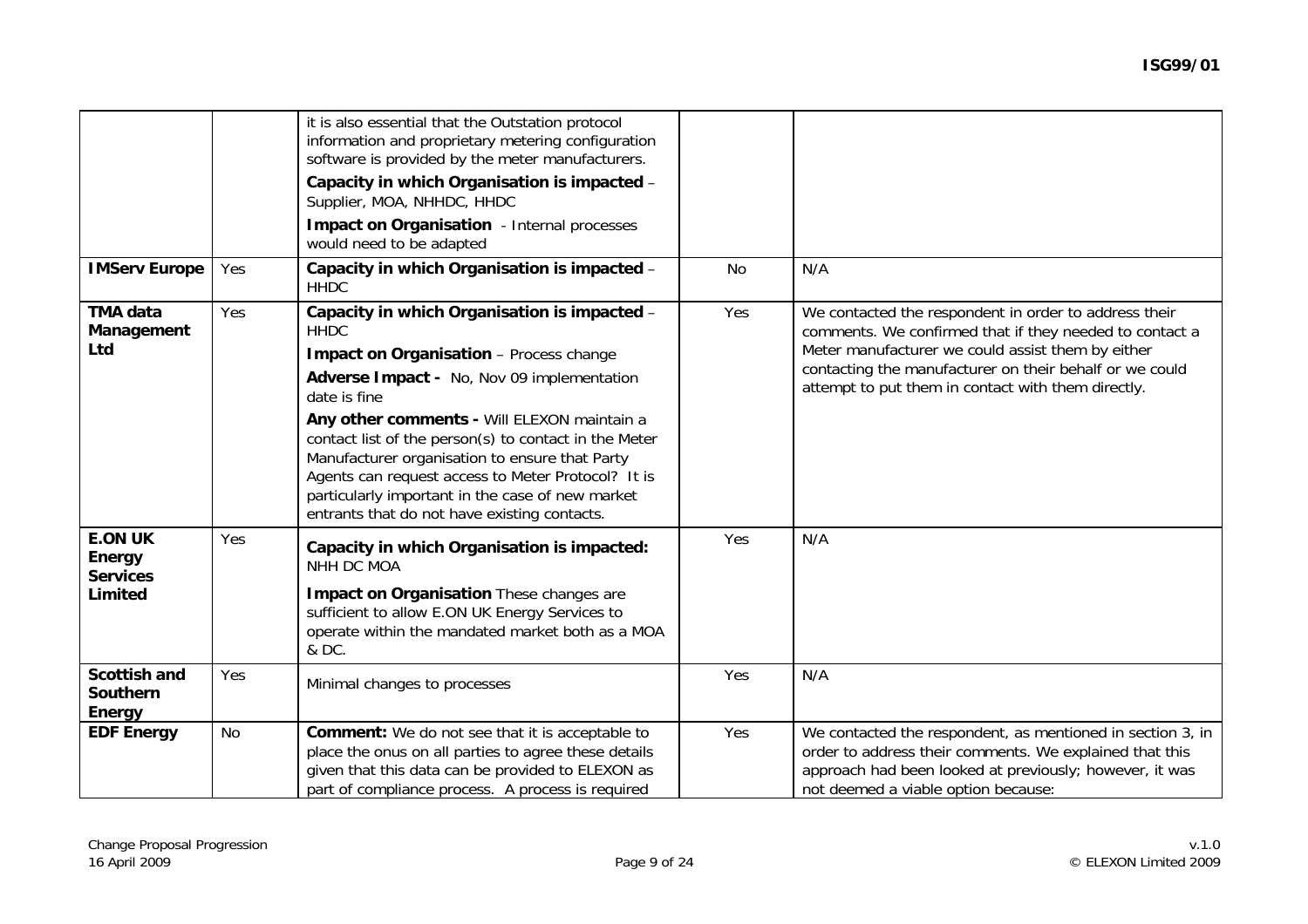#### **Table 3: Comments on the redline text**

We did not receive any comments on the redline text.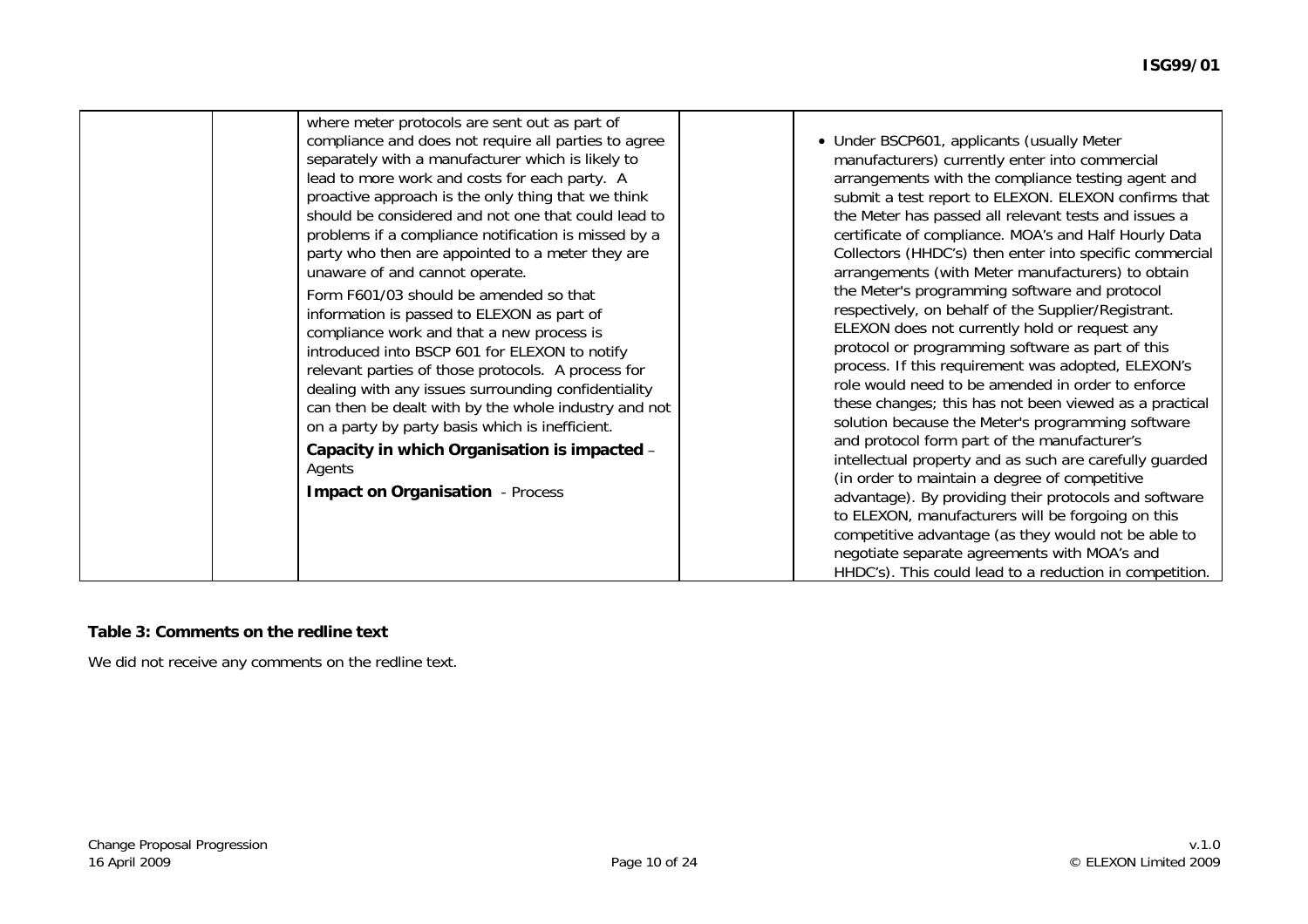## **Appendix 2 – Detailed Analysis of CP1282 – Maintenance of Outstation Types as part of Compliance and Protocol Approval**

## **1 Why Change?**

#### **1.1 Background**

- 1.2 ELEXON raised CP1282 in February 2009.
- 1.3 'Outstation Type' is a data item contained within the D0268 Half Hourly (HH) Meter Technical Details (MTD) flow. HH Meter Operators (MOs) and HH Data Collectors (DCs) use it to specify and determine which protocols must be used in order to dial into a particular Outstation The MRA Data Transfer Catalogue (DTC) defines it as a three-character identifier, along with a Valid Set of available codes.

#### **1.4 The Problem**

- 1.5 'Outstation Type' acts as references to specific Outstation makes and models, as in practice most metering communication protocols are manufacturer-specific. This means that if and when a new piece of equipment enters the market, it may not be properly represented by the Valid Set and so the HHDC may not be able to tell which protocol should be used, preventing them from dialling in to the Outstation.
- 1.6 At present, altering the Valid Set requires a formal change to the DTC, yet new equipment may be introduced at any time, outside the DTC release timescales. The result is that the Valid Set will often be out of date, and participants will frequently have to resort to manual workarounds in order to transfer the necessary information.

## **2 Solution**

- 2.1 CP1282 would remove the Valid Set of Outstation Types from the DTC and establish them as part of the Compliance and Protocol Approval process documented in BSCP601. Once an Outstation has passed protocol testing, an agreed Outstation Type would be established and included in a revised Approval List published on the BSC Website. HHMOs and HHDCs will be able to use this information to configure their communication systems appropriately, so that they can receive the new codes via the D0268 flow .The draft redlining for BSCP601 is available in Attachment C.
- 2.2 All existing Outstation Types would remain valid and would be transferred to the relevant entries in the Approval List. Attachment D provides an example, based on an extract from the current list, with additional columns to show the Equipment Type (i.e. Meter or Outstation) and Outstation Type.

## **3 Intended Benefits**

3.1 The current arrangements prevent new equipment from being used properly in the market. CP1282 would allow Outstation information to be kept more up to date and in so doing will make it easier for participants to make use of new equipment.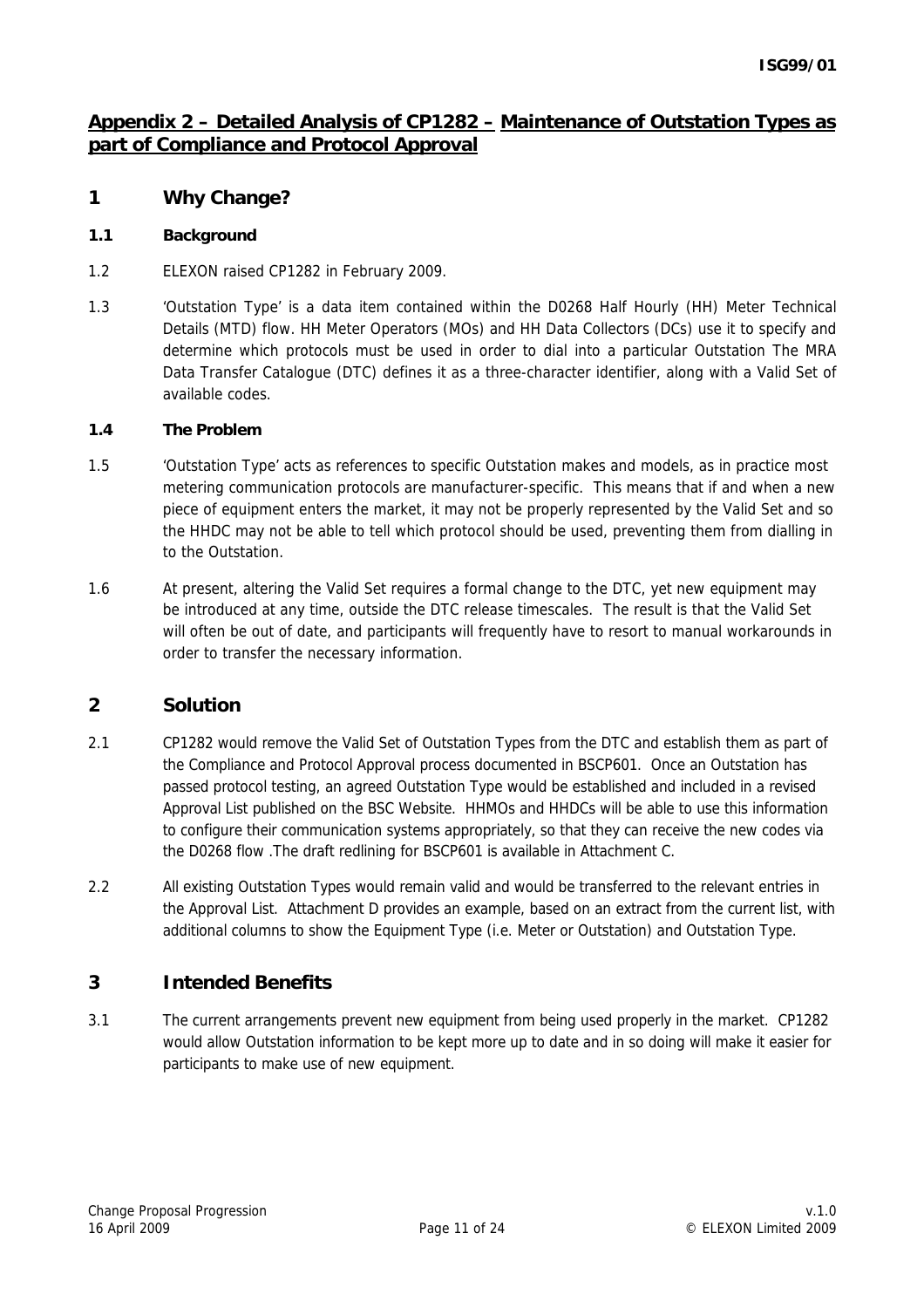## **4 Industry Views**

- 4.1 We issued CP1282 for impact assessment in February 2009 (via CPC00658). We received 12 responses; of these 6 agreed, 3 disagreed and 3 were neutral.
- 4.2 Those participants who supported CP1282 did so mainly because they are concerned about the validation of the codes and do not believe the current notification methods allow for new approvals to be added in a timely manner. Details of industry views can be found in section 4.3- 4.5. We did not receive any comments on the redlining text.

#### 4.3 **Validation issue**

- 4.3.1 One respondent wondered if the format of the 'Outstation Type' would be removed and argued that this will enable invalid three-character identifiers to be included in D0268, since currently the DTN can only run a *physical* validation process (i.e. can only reject an identifier that contains characters not equal to three or an identifier that contains a number).
- 4.3.2 The respondent also suggested that the CP does not recognise that the following process could occur. A Meter Operator could issue a D0268 which includes an Outstation Type identifier that is still awaiting inclusion in the DTC. This will be invalid, therefore once the DTC changes have taken effect, the MOA can re-send the D0268 so that it can be successfully validated and systems can be updated with the data.
- 4.3.3 ELEXON responded to the comments above as follows:
	- We are not removing the format of the 'Outstation Type' from the DTC, but replacing the location of the 'Valid Set'. DCs/MOAs and Suppliers will update their lists using an ELEXON spreadsheet;
	- With the CP1282 solution, although there is no DTC validation, participants can still have their own validation on their systems to prevent them sending/receiving invalid codes and thus would not cause major impact to metering outstation types; and
	- The suggested solution from the respondent (pending the usage of the approved Outstation Type till next DTC release) does not effectively resolve the issue CP1282 tries to address. ELEXON does not agree with this suggestion because if a protocol was approved but it missed a DTC release, according to the suggestion, it could not be validated by the DTC until the next DTC release which might cause several months of delay. ELEXON believe that participants should be allowed to use the protocol once it has been approved.
- 4.3.4 ELEXON understands that Electralink (providers of the DTN) are seeking to implement new validation processes this year, which could resolve some of the validation issues. However, under the current arrangements, once the Outstation has passed protocol testing, an agreed Outstation Type would be established and if the Valid Set is removed, DC or MOA and Suppliers will need to manually update the new list according to the ELEXON's spreadsheet.
- 4.3.5 The respondent still disagrees with this CP and would prefer to see the latest Valid Set in the DTC release to have assurance on the visibility of new approvals.

#### **4.4 Dummy Codes**

4.4.1 One respondent does not believe it is necessary to remove the Outstation Types from the DTC, instead, they suggest using the dummy codes that currently exist in the DTC. They believe that the codes are manufacturer specific, and can be used to accommodate any new Outstation Type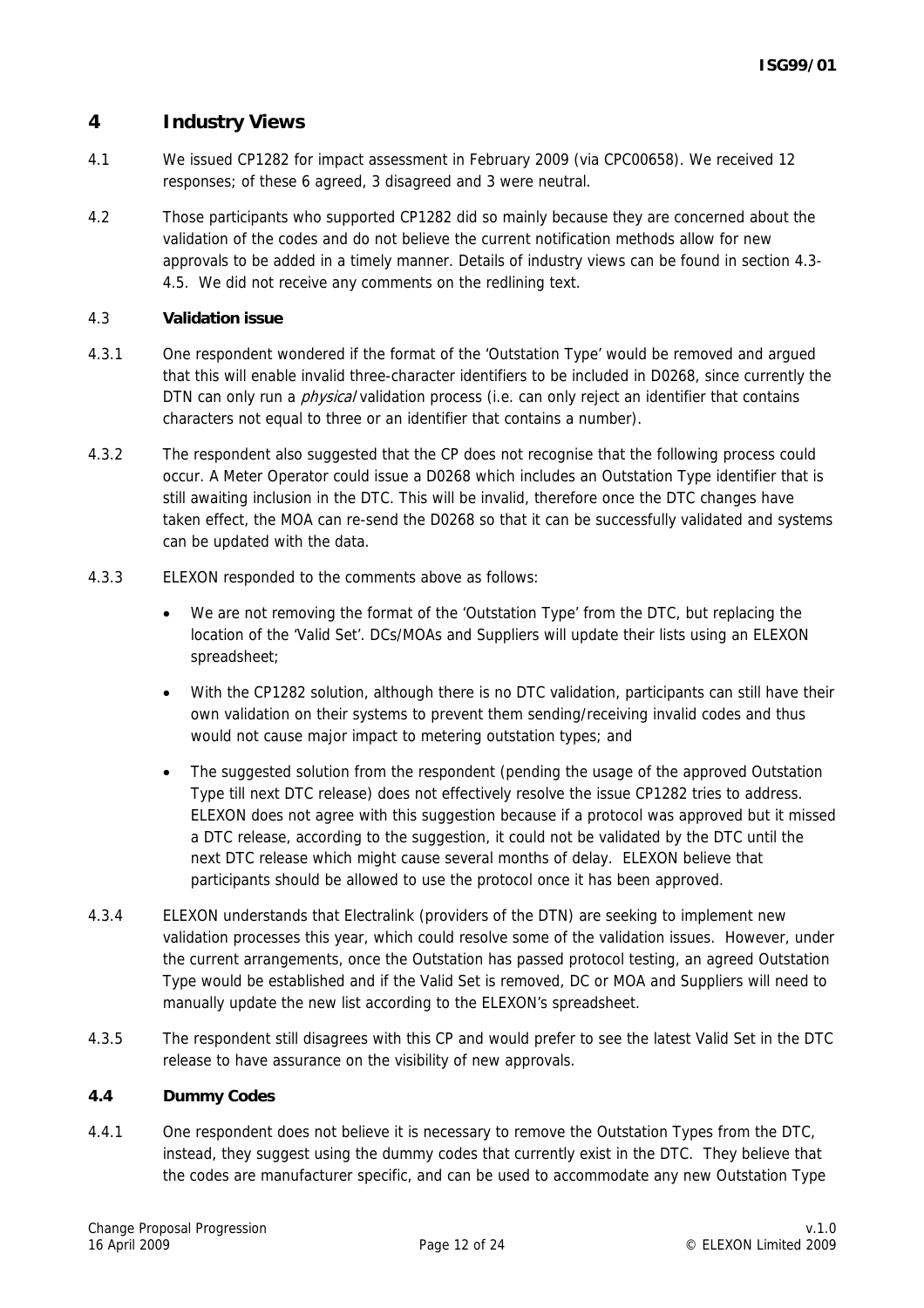prior to the implementation in the DTC of any new codes. By using the dummy codes that are already available would be more beneficial than deleting the valid list, due to the infrequent creation of new Outstation Types.

- 4.4.2 ELEXON does not agree with this comment and explained to the respondent that the intention of CP1282 is to avoid the 6-month gap between a new Protocol being approved and being updated in the list. The reason why it is not appropriate to use dummy codes is because currently there are two meters with the same dummy code (CWE pro-meter). Unless a DTC change is raised to address this issue, dummy codes will not address this aspect of the problem.
- 4.4.3 ELEXON also noted that the frequency of new Outstation Types created has increased from three times a year to once a month. This trend highlights the necessity of CP1282.

#### 4.5 **Notification**

- 4.5.1 One respondent expressed that they would only support this change if there is a mechanism of notifying all Parties when new details are agreed. ELEXON explained that once an Outstation has passed protocol testing, an Outstation and a code would be established and included in a revised Approval List published on the BSC website. To highlight that we have updated the list, Circulars will be issued to interested parties. The respondent still considered the notification is not direct enough and suggested the Change Proposal Circular (CPC) to be the most efficient way to notify the industry.
- 4.5.2 ELEXON feel that using CPC to notify industry of approval protocol is feasible, but notes that it may cause confusion to the recipients as to whether they are being notified of new approved protocols or they are supposed to provide comments on the information. ELEXON still recommend Circulars are the best way to inform participants of new identifiers.

| <b>Market</b><br><b>Participant</b> | Cost/Impact                                                                                                                   | <b>Implementation time</b><br>needed   |
|-------------------------------------|-------------------------------------------------------------------------------------------------------------------------------|----------------------------------------|
| <b>ELEXON</b><br>(Implementation)   | It will take ELEXON approximately 1 Working<br>Day, to implement these changes, which is<br>equivalent to approximately £220. | November 2009 Release<br>suitable      |
| <b>HHMOP</b>                        | HHMOPs indicated a range of impacts, including<br>system, process and configuration changes.                                  | 30WDs (November<br>2009 suitable)      |
| <b>HHDC</b>                         | HHDC will be impacted and potential changes<br>will be required to configuration.                                             | 30WDs (November 2009)<br>suitable)     |
| Supplier, Supplier<br>Agents        | Optional enhancement to take advantage of<br>identification of new meter types.                                               | 30-180 WDs (November<br>2009 suitable) |
| <b>MOA</b>                          | The process for the agreement of outstation<br>type will have little impact on our activities.                                | 30WDs (November 2009)<br>suitable)     |

## **5 Impacts and Costs**

## **6 Implementation Approach**

6.1 We recommend CP1282 is implemented on the next available Release - November 2009. All respondents agree that they can implement this change by November 2009.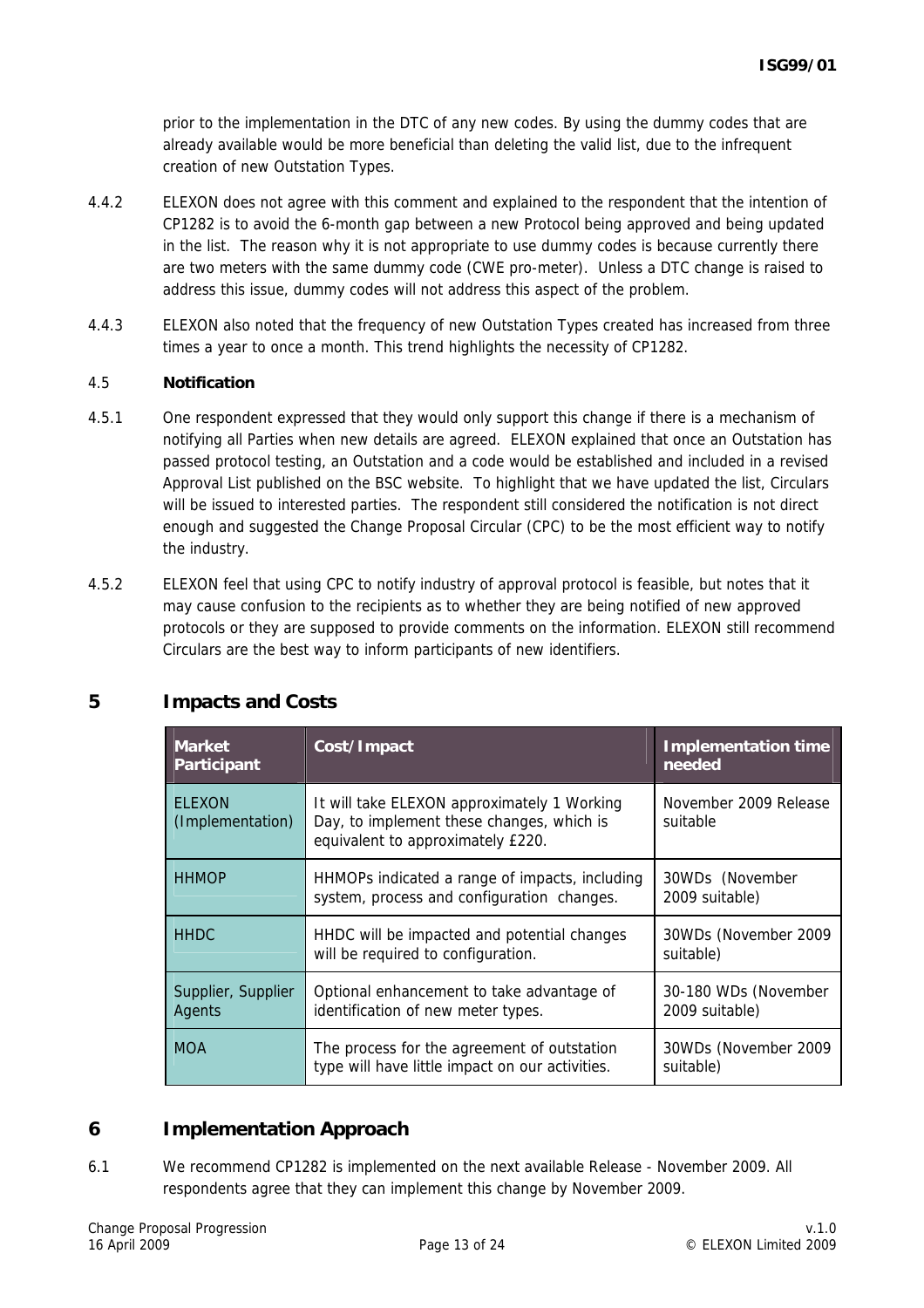## **7 Conclusion**

| <b>Pros</b>                                                                                                                                                                                                                                                                                                                                                                    | Cons                                                                                                                                                                                                                                          |
|--------------------------------------------------------------------------------------------------------------------------------------------------------------------------------------------------------------------------------------------------------------------------------------------------------------------------------------------------------------------------------|-----------------------------------------------------------------------------------------------------------------------------------------------------------------------------------------------------------------------------------------------|
| CP1282 is considered to be a logical<br>approach, which will be more effective<br>that a Valid Set maintained with the DTC.<br>The current arrangements prevent new<br>equipment from being used properly in the<br>market. The proposed approach will<br>enable Outstation information to be kept<br>more up to date and in so doing will make<br>it easier for participants. | If the Valid Set of Outstation Types is<br>٠<br>removed from the DTC, this means that<br>there is no DTC validation against<br>Outstation Types.<br>DC, MOA and Suppliers would be required<br>to check and update Valid Set from<br>website. |

## **8 Recommendation**

• **APPROVE** CP1282 for implementation in the November 2009 Release

#### **CP1282 Lead Analyst: Bu-Ke Qian (0207 380 4146)**

<sup>8.1</sup> We recommend, based on the benefits of CP1282 (enabling Outstation information to be updated more quickly) and with majority industry support, that you: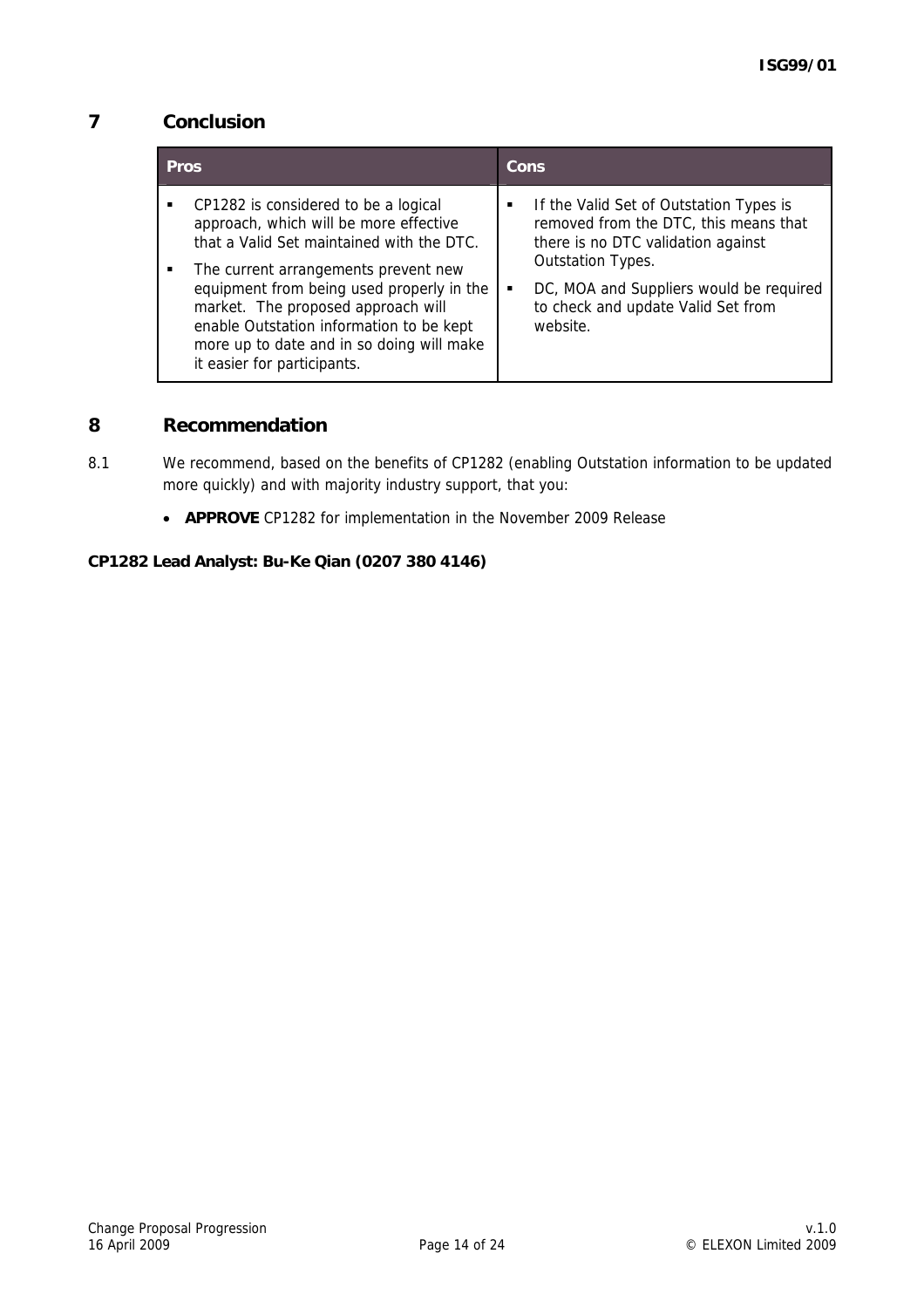#### **IA Summary of CP1282 – Maintenance of Outstation Types as part of Compliance and Protocol Approval**

**Table 1: Industry Impact Assessment Summary for CP1282 – Maintenance of Outstation Types as part of Compliance and protocol approval** 

| <b>IA History CPC number</b>                                                             | CPC00658                                                | <b>Impacts</b>                                         | <b>BSCP601</b> |         |                             |          |
|------------------------------------------------------------------------------------------|---------------------------------------------------------|--------------------------------------------------------|----------------|---------|-----------------------------|----------|
| Organisation                                                                             |                                                         | Capacity in which Organisation operates in             |                | Agree?  | Days to<br><b>Implement</b> |          |
| <b>NPower Limited</b>                                                                    |                                                         | Supplier, Supplier Agents                              |                |         | Yes.                        | 180      |
| <b>IMServ Europe</b>                                                                     |                                                         | <b>HHDC</b>                                            |                |         | Yes                         | 30       |
| <b>Association of Meter Operators</b>                                                    |                                                         | Trade Association for Meter Operators                  |                |         | Yes                         | $- -$    |
| <b>TMA data Management Ltd</b>                                                           |                                                         | HHDC, HHDA, NHHDC, NHHDA                               |                |         | Yes                         | 30       |
| <b>Scottish and Southern Energy</b>                                                      |                                                         | Supplier/Generator/ Trader / Party Agent / Distributor |                |         | Yes                         | $\Omega$ |
| <b>Stark Software International</b>                                                      |                                                         | HHDC/HHDA                                              |                |         | Yes.                        | --       |
| <b>British Energy - NELC</b>                                                             |                                                         | Supplier                                               |                |         | No.                         | $- -$    |
| <b>EDF Energy</b>                                                                        |                                                         | Supplier, NHH Agent and HH MOP                         |                | No.     | 30                          |          |
| <b>ScottishPower</b>                                                                     | Supplier, LDSO, HHDA, NHHDA, HHDC, NHHDC, HHMOA, NHHMOA |                                                        | No.            | $- -$   |                             |          |
| <b>Independent Power Networks</b>                                                        |                                                         | LDSO, UMSO, SMRA                                       |                |         | Neutral                     | --       |
| <b>Siemens Metering Services</b><br>Party Agent (NHHDA, NHHDC, NHHMO, HHDC, HHDA, HHMO). |                                                         |                                                        | Neutral        | $- -$   |                             |          |
| <b>E.ON UK Energy Services Limited</b>                                                   |                                                         | NHH DC/ DA MOA                                         |                | Neutral | $- -$                       |          |

#### **Table 2: Impact Assessment Responses<sup>7</sup>**

| Organisation          | Agree? | <b>Comments</b>                                                                                                                  | Impacted? | <b>ELEXON Response</b>                                           |
|-----------------------|--------|----------------------------------------------------------------------------------------------------------------------------------|-----------|------------------------------------------------------------------|
| <b>NPower Limited</b> | Yes    | <b>Comment</b> - When will we receive the associated DTC<br>CP New Process for Managing Changes to Outstation<br>Type Valid Set? | Yes       | We have sent the Draft DTC CP to the<br>respondent as requested. |
|                       |        | Capacity in which Organisation is impacted -<br>HHMOA and NHHDC                                                                  |           |                                                                  |
|                       |        | <b>Impact on Organisation</b> – System Impacts and New<br>Processes Required                                                     |           |                                                                  |
|                       |        | Would implementation in the proposed Release<br>have an adverse impact - No                                                      |           |                                                                  |

<sup>&</sup>lt;sup>7</sup> Please note that we have only included responses in this table where the respondent provided additional information.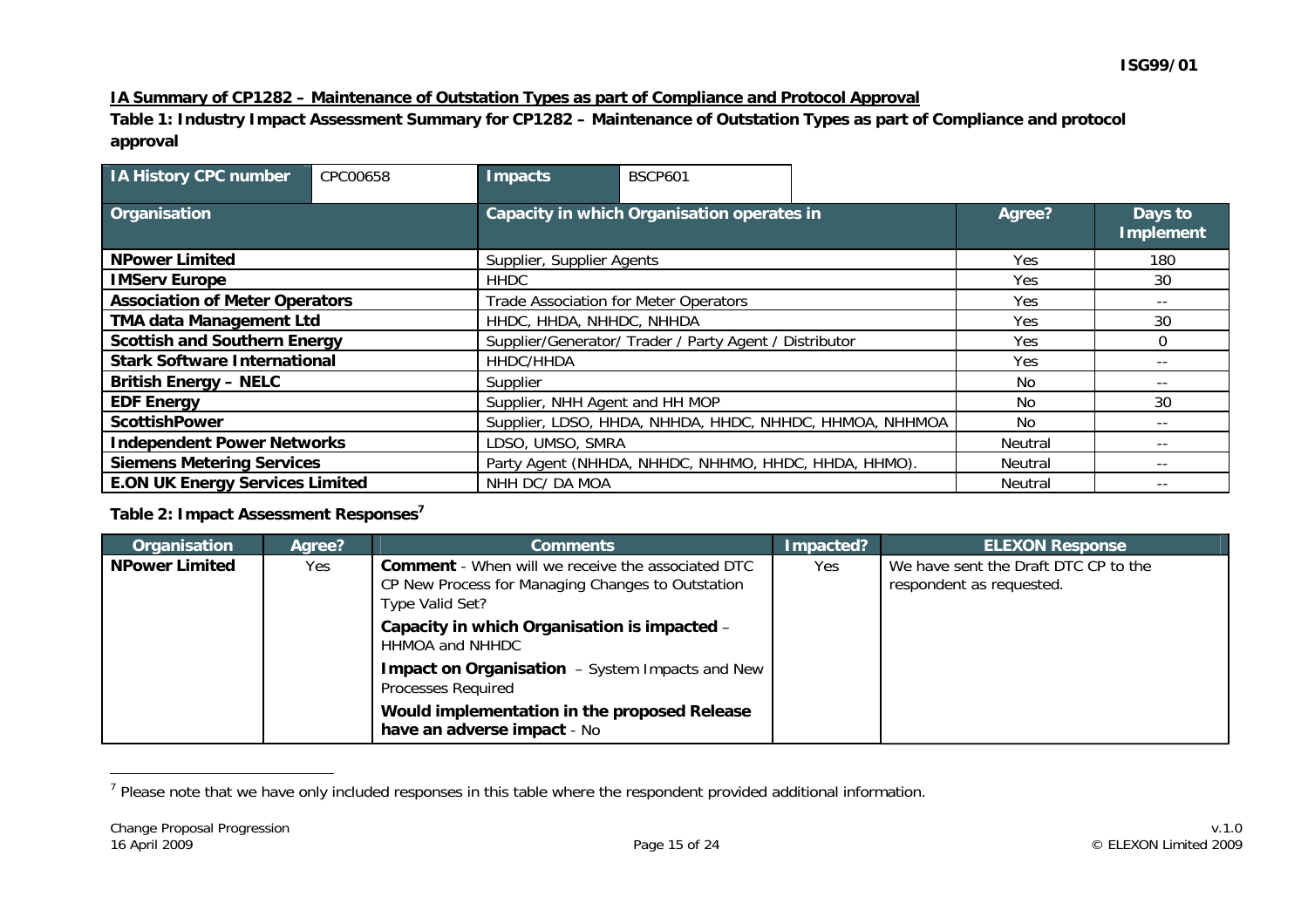| <b>IMServ Europe</b>                            | Yes | Capacity in which Organisation is impacted -<br>HHDC, MOA                                                                                                                                                                                                                                                                                                             | $-1$  | $\sim$ $\sim$                                                                                                                                                                                                                                                                  |
|-------------------------------------------------|-----|-----------------------------------------------------------------------------------------------------------------------------------------------------------------------------------------------------------------------------------------------------------------------------------------------------------------------------------------------------------------------|-------|--------------------------------------------------------------------------------------------------------------------------------------------------------------------------------------------------------------------------------------------------------------------------------|
|                                                 |     | Impact on Organisation - Potential Changes to<br>Configuration.                                                                                                                                                                                                                                                                                                       |       |                                                                                                                                                                                                                                                                                |
| <b>Association of</b><br><b>Meter Operators</b> | Yes | <b>Comment - A logical approach, which will be more</b><br>effective that a Valid Set maintained within the DTC. A<br>corresponding DTC change will be required to delete<br>the current set, and cross refer to ELEXON website.                                                                                                                                      |       | <b>Noted</b>                                                                                                                                                                                                                                                                   |
| <b>TMA data</b><br><b>Management Ltd</b>        | Yes | Capacity in which Organisation is impacted -<br><b>HHDC</b>                                                                                                                                                                                                                                                                                                           | Yes   | $\sim$ $\sim$                                                                                                                                                                                                                                                                  |
|                                                 |     | <b>Impact on Organisation-Processes</b>                                                                                                                                                                                                                                                                                                                               |       |                                                                                                                                                                                                                                                                                |
|                                                 |     | Adverse Impact - No, Nov 09 implementation date is<br>fine                                                                                                                                                                                                                                                                                                            |       |                                                                                                                                                                                                                                                                                |
| <b>Stark Software</b><br><b>International</b>   | Yes | Capacity in which Organisation is impacted:<br><b>HHDC</b>                                                                                                                                                                                                                                                                                                            |       | $\sim$ $\sim$                                                                                                                                                                                                                                                                  |
|                                                 |     | Impact on: Optional enhancement to take<br>advantage of identification of new meter types                                                                                                                                                                                                                                                                             |       |                                                                                                                                                                                                                                                                                |
|                                                 |     | <b>Comments: Optional costs only</b>                                                                                                                                                                                                                                                                                                                                  |       |                                                                                                                                                                                                                                                                                |
|                                                 |     | Would implementation in the proposed Release<br>have an adverse impact: No                                                                                                                                                                                                                                                                                            |       |                                                                                                                                                                                                                                                                                |
| <b>British Energy -</b><br><b>NELC</b>          | No  | British Energy disagree with the content of the change<br>proposal for a number of significant reasons,                                                                                                                                                                                                                                                               | $- -$ | To clarify, we are not removing the 'Outstation'<br>Type' from the DTC, but deleting a Valid Set to                                                                                                                                                                            |
|                                                 |     | The purpose of the DTC is to ensure that all market<br>participants are compliant.                                                                                                                                                                                                                                                                                    |       | enable participants using the updated codes by<br>asking DC/MOA and Suppliers to update the list                                                                                                                                                                               |
|                                                 |     | Rather than removing the 'Outstation Type' (a<br>mandatory field) form the DTC it would make sense<br>(wherever possible) to align the approval process of<br>new metering equipment with the closest future DTC<br>release to ensure that all new Outstation Types are<br>validated as swiftly as possible.<br>The wording of the Proposed Solution is unclear as to |       | using an ELEXON spreadsheet.<br>With the CP1282 solution, although there is no<br>DTC validation, participants can still have their<br>own validation on their systems to prevent<br>them sending/receiving invalid codes and thus<br>would not cause major impact to metering |
|                                                 |     | the exact solution that is being suggested. If we<br>interpret "The Valid Set of Outstation Types should be<br>removed from the DTC" as meaning the "official" Valid                                                                                                                                                                                                  |       | outstation types.<br>The suggested solution from the respondent                                                                                                                                                                                                                |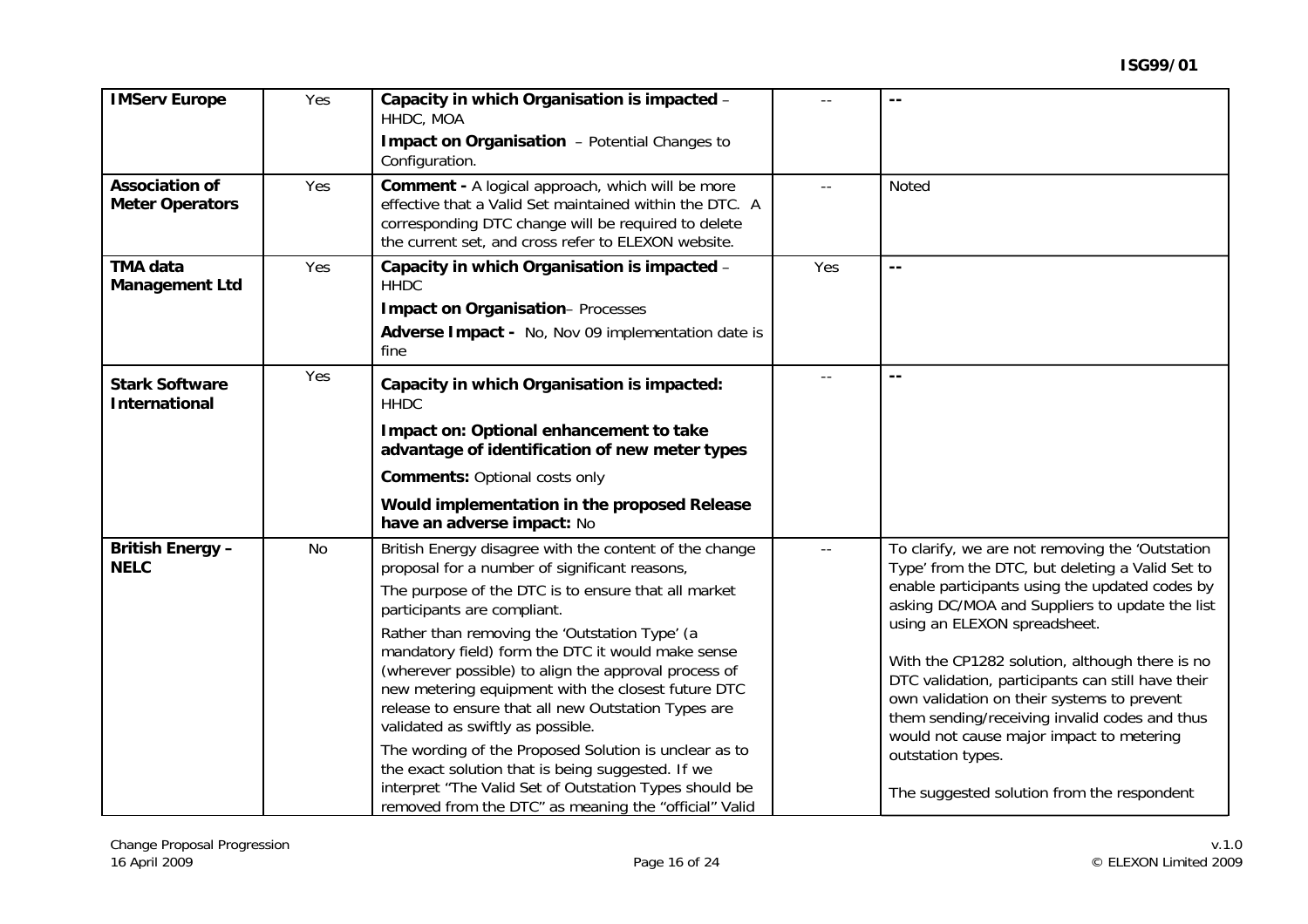|                   |    | Set is held only in the Compliance and Protocol<br>Approval process within BSCP601, it enables any three-<br>character identifier to be included within the D0268.<br>The current "As Is" process of validation within the DTC<br>is there to prevent invalid information entering Supplier<br>and Agent systems: by removing any validation<br>processes, would potentially enable inaccurate<br>information to be distributed, Industry-wide.<br>Likewise, if we interpret "The Valid Set of Outstation<br>Types should be removed from the DTC" as meaning<br>that there is no validation against ANY Outstation<br>Types, there would also be major impacts on assured<br>cleanliness of data not just for new metering/<br>outstation types but for the existing ones as well.<br>If we are to assume that the Meter Operator sends a<br>D0268 which includes a then- [DTC] non-compliant<br>Outstation Type, (i.e. for the period between the<br>metering approval and the next DTC release) the<br>Proposal should clearly state the necessary process that<br>is required to take place upon the pending DTC release,<br>$i.e.: -$<br>Once the next DTC release has passed, the Meter<br>Operator must re-send the D0268 complete with the<br>approved Outstation Type, so that it can be<br>successfully validated by the DTC. |     | (pending the usage of the approved Outstation<br>Type till next DTC release) does not effectively<br>resolve the issue CP1282 tries to address.<br>ELEXON does not agree with this suggestion<br>because if a protocol was approved but it<br>missed a DTC release, according to the<br>suggestion, it could not be validated by the DTC<br>until the next DTC release which might cause<br>several moths of delay. ELEXON believe that<br>participants should be allowed to use the<br>protocol once it has been approved.<br>The respondent still feel they prefer to see the<br>latest Valid Set being updated in alignment with<br>the DTC release to have assurance on the<br>visibility of new approvals. |
|-------------------|----|-----------------------------------------------------------------------------------------------------------------------------------------------------------------------------------------------------------------------------------------------------------------------------------------------------------------------------------------------------------------------------------------------------------------------------------------------------------------------------------------------------------------------------------------------------------------------------------------------------------------------------------------------------------------------------------------------------------------------------------------------------------------------------------------------------------------------------------------------------------------------------------------------------------------------------------------------------------------------------------------------------------------------------------------------------------------------------------------------------------------------------------------------------------------------------------------------------------------------------------------------------------------------------------------------------------------------------------------|-----|-----------------------------------------------------------------------------------------------------------------------------------------------------------------------------------------------------------------------------------------------------------------------------------------------------------------------------------------------------------------------------------------------------------------------------------------------------------------------------------------------------------------------------------------------------------------------------------------------------------------------------------------------------------------------------------------------------------------|
| <b>EDF Energy</b> | No | We would only agree this change if an agreed<br>mechanism of notifying all parties is agreed when new<br>details are agreed. We do not believe current methods<br>are robust enough to deal with this information and<br>place reliance on MOPs to look for changes on a<br>regular basis. This is not acceptable and a direct<br>notification of such changes must be put in place for<br>this data.<br>Capacity in which Organisation is impacted - HH<br><b>MOP</b><br><b>Impact on Organisation</b> - Process                                                                                                                                                                                                                                                                                                                                                                                                                                                                                                                                                                                                                                                                                                                                                                                                                       | Yes | ELEXON explained that once an Outstation has<br>passed protocol testing, an agreed Outstation<br>would be established and included in a revised<br>Approval List published on the BSC website. In<br>the meantime, Circulars will be circulated to the<br>interested parties.<br>The respondent still considered the notification<br>is not direct enough and suggest CPC to be the<br>appropriate way to notify the industry.<br>ELEXON agreed with respondent's comment                                                                                                                                                                                                                                       |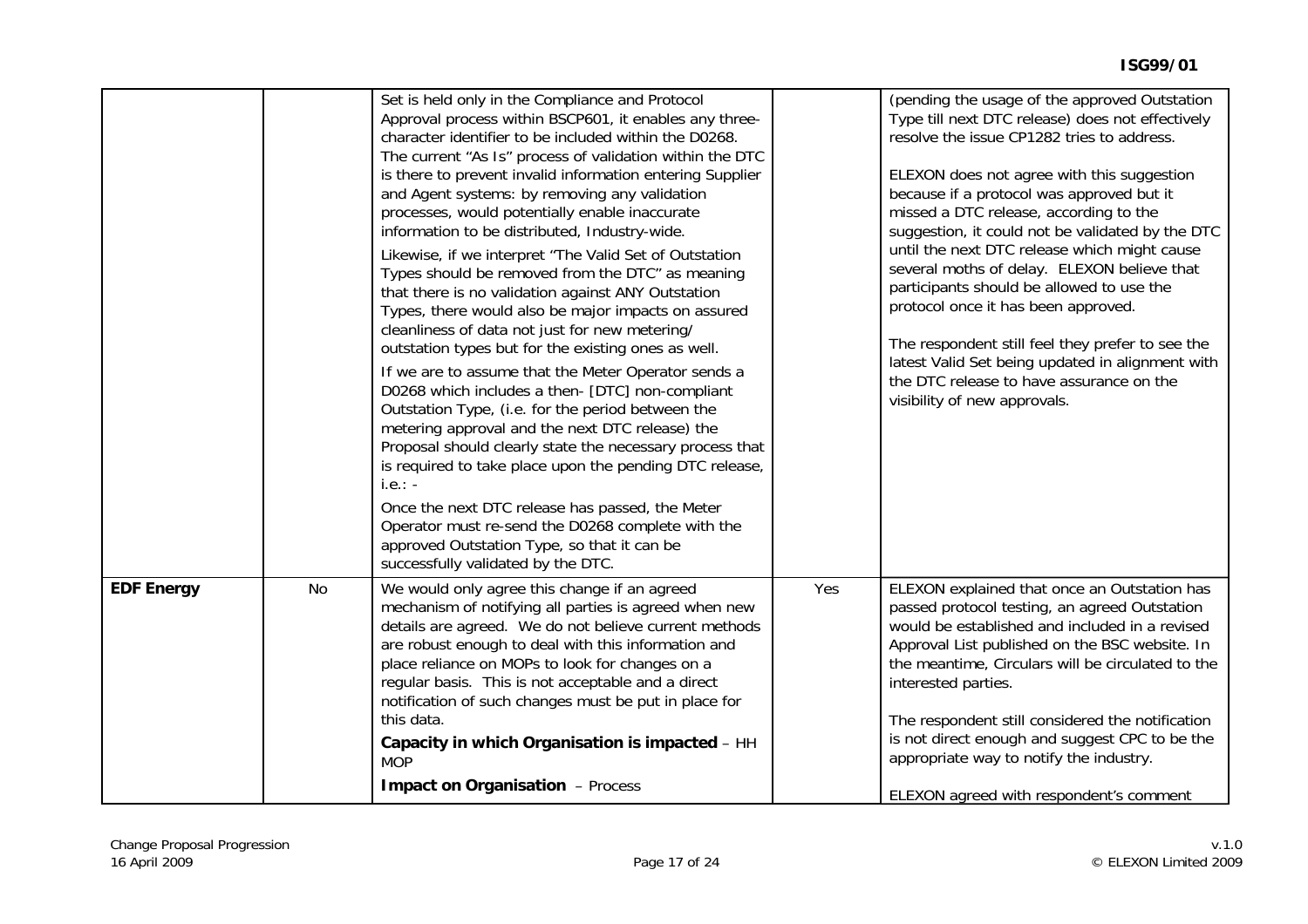|                      |           | Comments - However, without a notification method<br>most of effort will be on-going work to check and<br>update Valid Set from website.                                                                                                                                                                                                                                                                                                                                                                                                                                                   |     | that without a notification method, most of<br>effort will be ongoing, and confirmed that we<br>would publish the Approval List on website so<br>that the DC or MOA can update their list.<br>ELEXON believe it is feasible to notify the<br>industry once a protocol is approved by using<br>Change Proposal Circulars. However ELEXON<br>note it may cause confusion to the recipients as<br>to whether they are being notified of new<br>approved protocols or they are supposed to<br>provide comments on the protocols. ELEXON<br>still recommend that Circulars will be the best<br>way to inform participants of new identifiers.                                                                                                                                                                                                                                                                                                                                                               |
|----------------------|-----------|--------------------------------------------------------------------------------------------------------------------------------------------------------------------------------------------------------------------------------------------------------------------------------------------------------------------------------------------------------------------------------------------------------------------------------------------------------------------------------------------------------------------------------------------------------------------------------------------|-----|--------------------------------------------------------------------------------------------------------------------------------------------------------------------------------------------------------------------------------------------------------------------------------------------------------------------------------------------------------------------------------------------------------------------------------------------------------------------------------------------------------------------------------------------------------------------------------------------------------------------------------------------------------------------------------------------------------------------------------------------------------------------------------------------------------------------------------------------------------------------------------------------------------------------------------------------------------------------------------------------------------|
| <b>ScottishPower</b> | <b>No</b> | <b>Comment - Scottish Power does not believe that it is</b><br>necessary to remove the Outstation Types from the<br>DTC. At present the DTC holds a number dummy<br>codes, some which are manufacturer specific, that can<br>be used to accommodate any new Outstation Type<br>prior to the implementation in the DTC of any new<br>codes. In addition it is felt due to the infrequent<br>creation of new Outstation Types this change is<br>unnecessary. Further to this, in order to remove the<br>existing Outstation Types from the DTC will also require<br>a formal change request. | Yes | ELEXON explained that, while the Dummy<br>codes may help D0268 acceptance, they would<br>not help the automated loading of protocols.<br>The respondent still do not support this CP,<br>they believe that at present DTC holds a<br>number of dummy codes that can be used as<br>an interim solution between the insertion of the<br>protocol and update of the list and most of the<br>manufactures have the dummy codes and they<br>observed that such changes rarely happened in<br>the past.<br>ELEXON does not agree with this comment and<br>explained to the respondent that the intention<br>of CP1282 is to avoid the 6-month gap between<br>a new Protocol being approved and being<br>updated in the list. The reason why it is not<br>appropriate to use dummy codes is because<br>currently there are two meters with the same<br>dummy code (CWE pro-meter). So unless<br>someone raises a DTC CP to address this issue,<br>dummy codes will not address this aspect of the<br>problem. |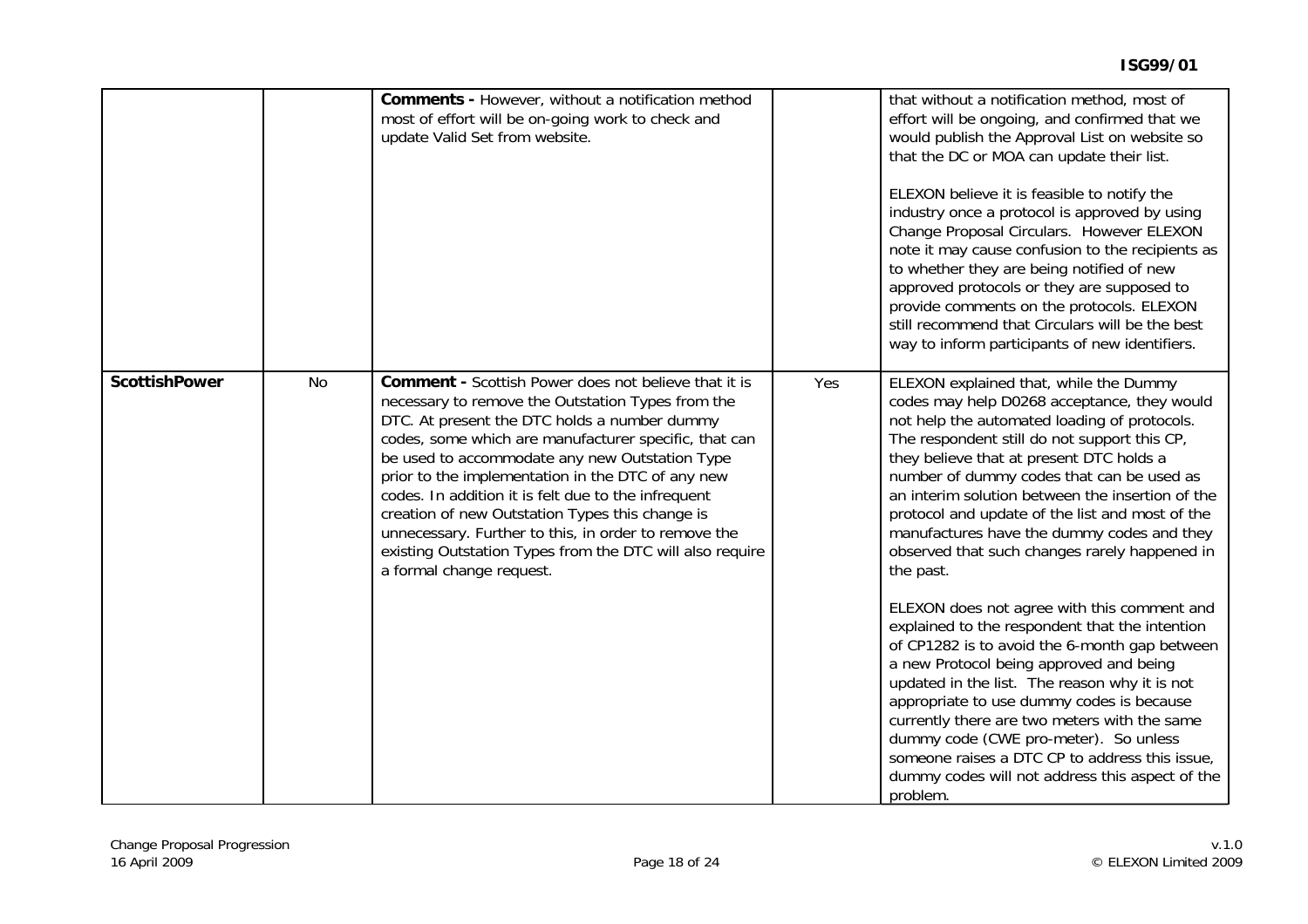|                         |         |                                                                                                                           | ELEXON also notes that the frequency of new<br>Outstation Types created has increased from<br>three times a year to once a month. This trend<br>highlights the necessity of CP1282. |
|-------------------------|---------|---------------------------------------------------------------------------------------------------------------------------|-------------------------------------------------------------------------------------------------------------------------------------------------------------------------------------|
| <b>E.ON UK Energy</b>   | Neutral | Capacity in which Organisation is impacted: MOA                                                                           | $- -$                                                                                                                                                                               |
| <b>Services Limited</b> |         | Impact on Organisation: The process for the<br>agreement of outstation type will have little impact on<br>our activities. |                                                                                                                                                                                     |

We didn't receive any comments on the redline text for CP1282.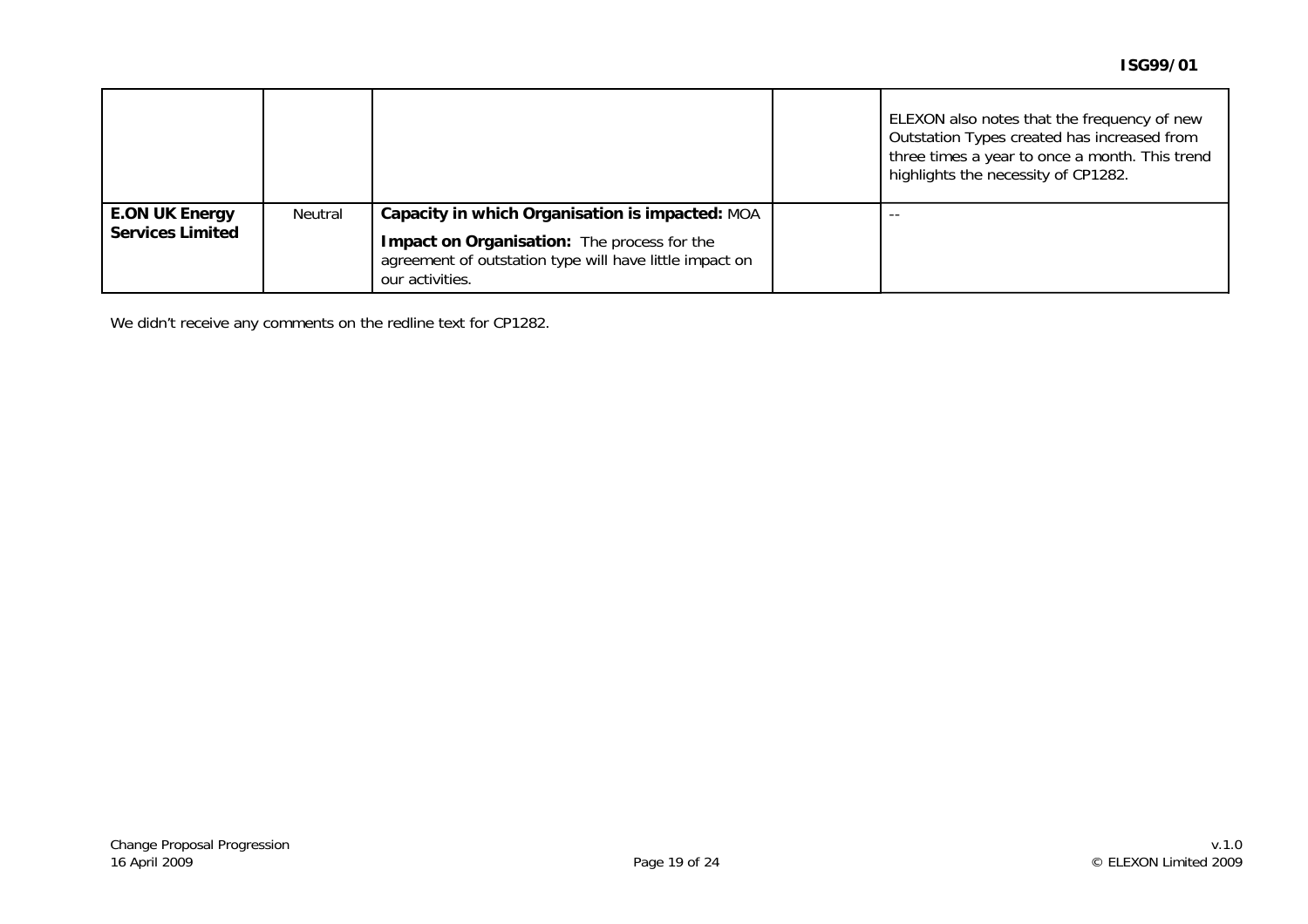# **Appendix 3 – New Draft Change Proposals and Change Proposals**

## New Draft Change Proposals

There are no new Draft Change Proposals this month.

#### New Change Proposals

| CP   | <b>CVA/SVA</b>        | <b>Title</b>                                                                             | <b>Description</b>                                                                                                                                                                                                                            | <b>Raised</b> |
|------|-----------------------|------------------------------------------------------------------------------------------|-----------------------------------------------------------------------------------------------------------------------------------------------------------------------------------------------------------------------------------------------|---------------|
| 1283 | <b>CVA</b>            | Revisions to data correction<br>processes in BSCP18                                      | ELEXON raised CP1283, which recommends changes to the data correction processes in<br>BSCP18. These changes were identified as part of an operational review undertaken by<br>ELEXON on the behalf of the ISG. The key changes to BSCP18 are: | 03/04/09      |
|      |                       |                                                                                          | stating a specific time period for Parties to respond on receipt of amended Bid Offer<br>Acceptances from the Transmission Company; and                                                                                                       |               |
|      |                       |                                                                                          | the basic principles of the BSCP18 process covers changes made prior to the SF run<br>with the consent of the Transmission Company and Lead Party. It was agreed that<br>ELEXON's role should be removed from the process.                    |               |
| 1284 | SVA and<br><b>CVA</b> | Ability for Third Parties to raise<br>Change Proposals and                               | ELEXON raised CP1284 to make amendments to BSCP40 'Change Management' concerning:                                                                                                                                                             | 03/04/09      |
|      |                       | replacement of energywatch with<br>National Consumer Council.                            | the ability for Parties designated by the Authority to raise Change Proposals (CPs) to<br>be consistent with Section F2.1.1 of the BSC;                                                                                                       |               |
|      |                       |                                                                                          | replacement of references to energywatch with National Consumer Council, in order<br>to be consistent with the code following the Authority Direction that replaced<br>energywatch; and                                                       |               |
|      |                       |                                                                                          | other minor housekeeping changes.                                                                                                                                                                                                             |               |
|      |                       |                                                                                          | The CP is also recommending the removal of references to energywatch from the PrA and<br>Teleswitch Agent Service Descriptions.                                                                                                               |               |
| 1285 | <b>SVG</b>            | <b>Unmetered Supplies: Clarification</b><br>of Central Management System<br>Requirements | ELEXON raised CP1285 to improve clarity around Central Management System (CMS)<br>requirements in BSCP520:                                                                                                                                    | 03/04/09      |
|      |                       |                                                                                          | The four issues for clarification are that:                                                                                                                                                                                                   |               |
|      |                       |                                                                                          | the maximum file lines permitted in control files are insufficient to record expected                                                                                                                                                         |               |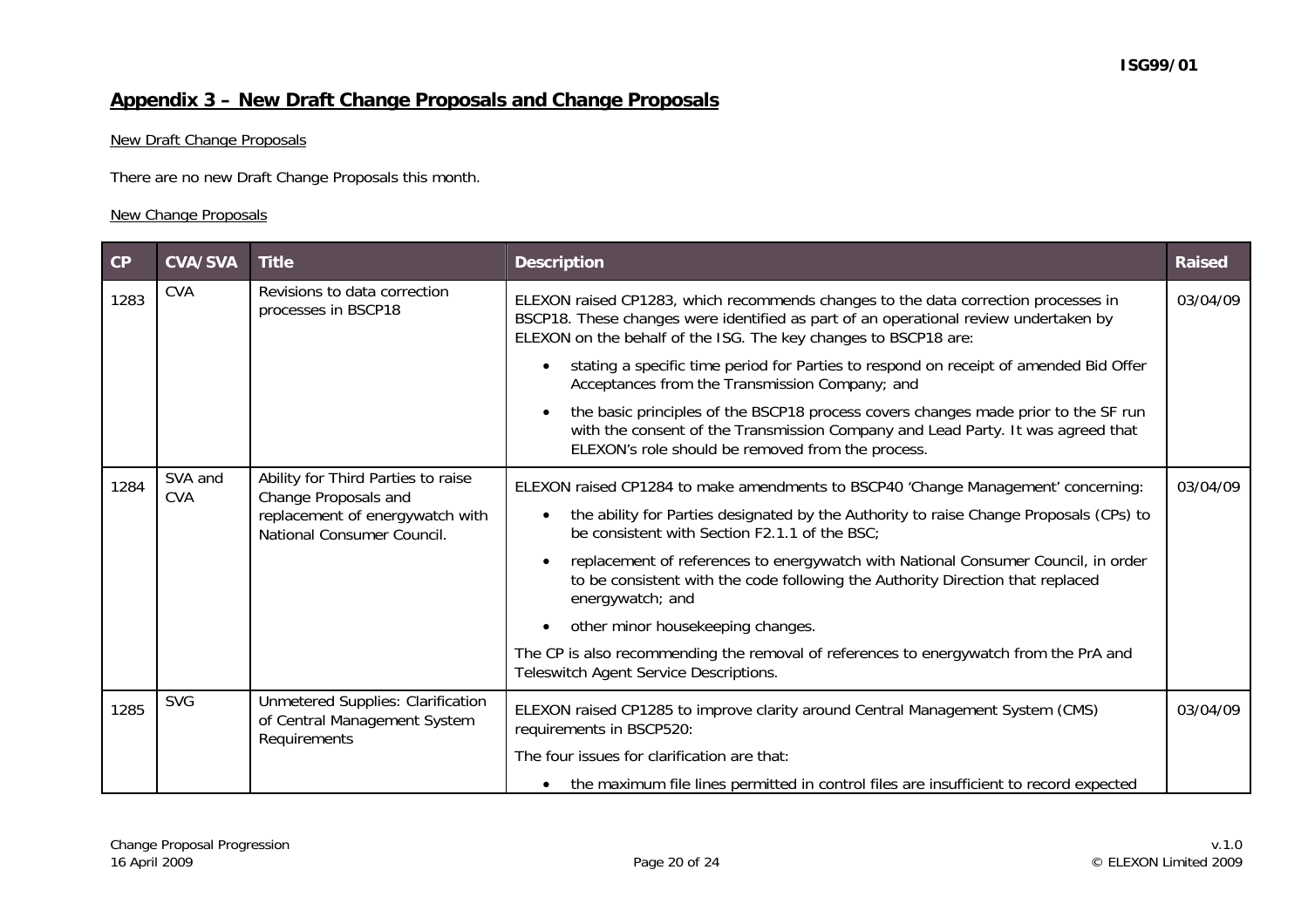#### **ISG99/01**

| CP   | <b>CVA/SVA</b> | <b>Title</b>                                                                                                                               | <b>Description</b>                                                                                                                                                                                                                                                                                                            | <b>Raised</b> |
|------|----------------|--------------------------------------------------------------------------------------------------------------------------------------------|-------------------------------------------------------------------------------------------------------------------------------------------------------------------------------------------------------------------------------------------------------------------------------------------------------------------------------|---------------|
|      |                |                                                                                                                                            | amount of information and should be increased;                                                                                                                                                                                                                                                                                |               |
|      |                |                                                                                                                                            | the CMS Unit Reference for control devices requires clarification to help users meet<br>the BSCP's required 12-digit structure;                                                                                                                                                                                               |               |
|      |                |                                                                                                                                            | the CMS Unit Reference for non-control devices requires clarification to prevent<br>confusion with file naming conventions; and                                                                                                                                                                                               |               |
|      |                |                                                                                                                                            | the definition of information flag.                                                                                                                                                                                                                                                                                           |               |
|      |                |                                                                                                                                            | ELEXON has developed CP1285 in collaboration with UMSOs, MAs and CMS manufacturers<br>who are involved in the CMS process.                                                                                                                                                                                                    |               |
| 1286 | <b>CVA</b>     | <b>BSCP18 Operational Review:</b><br>Additional flag in Transmission<br>Company's BOAL file to indicate an<br>amended Bid-Offer Acceptance | ELEXON raised CP1286 to introduce a process to automate Bid-Offer Acceptance Level<br>(BOAL) data corrections. Currently the BSC Systems will reject any automatically sent BOAL<br>data corrections. Therefore BOAL data corrections are entered manually. This is time<br>consuming and introduces the risk of human error. | 03/04/09      |
|      |                |                                                                                                                                            | A new field, the 'Amended Acceptance Flag', which identifies a BOAL data correction, would<br>be added to the BOAL file. The BSC Systems would be amended so that they automatically<br>accepted a BOAL data correction if the Amended Acceptance Flag was set to 'True'.                                                     |               |
|      |                |                                                                                                                                            | The change would:                                                                                                                                                                                                                                                                                                             |               |
|      |                |                                                                                                                                            | increase the efficiency of the process for ELEXON and the BSC Agent; and                                                                                                                                                                                                                                                      |               |
|      |                |                                                                                                                                            | increase the transparency of the process to BSC Parties as data would be available<br>on the BMRS (including TIBCO) earlier than it appears in the SAA Settlement<br>Reports.                                                                                                                                                 |               |
| 1287 | <b>SVG</b>     | Correction of inconsistencies in<br>BSCP536 'Supplier Charges'                                                                             | ELEXON raised CP1287 to recommend changes to BSCP536 'Supplier Charges' to correct a<br>number of inconsistencies as follows:                                                                                                                                                                                                 | 03/04/09      |
|      |                |                                                                                                                                            | the BSCP536/03 form to correctly use 'Total GSP Group Take' and include 'Sum of<br>$\bullet$<br>Supplier Cap Take';                                                                                                                                                                                                           |               |
|      |                |                                                                                                                                            | other minor inconsistencies in the rest of BSCP536; and                                                                                                                                                                                                                                                                       |               |
|      |                |                                                                                                                                            | section 4.11 to remove details of the P99 run off period which are no longer needed.                                                                                                                                                                                                                                          |               |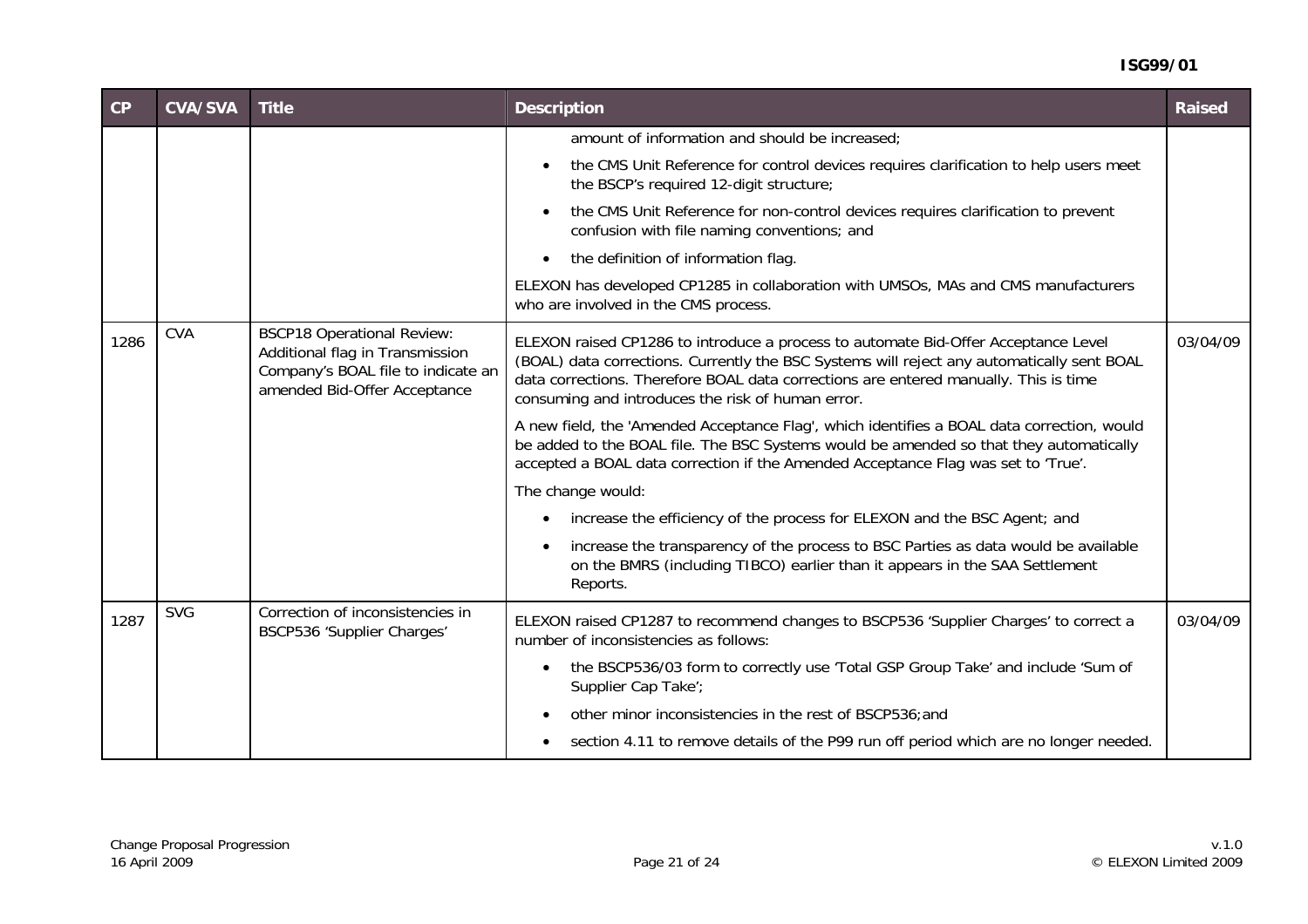## **Appendix 4 – Release Information**

#### Key to Release Plan

Change Proposals and Modification Proposals in **BLACK** text represents SVA changes, **RED** text represents CVA changes and **BLUE** text represents changes which impact both the SVA and CVA arrangements.

|           | The Authority decision dates are provided in the following format:                                                                                |
|-----------|---------------------------------------------------------------------------------------------------------------------------------------------------|
|           | Modification Proposal number                                                                                                                      |
| (< date)  | Date by which a determination must be made by the Authority in order for the Modification Proposal to be implemented within the indicated release |
| Pro√/Pro× | Indicates that the Panel's recommendation to the Authority was to Approve/Reject the proposed Modification                                        |
| Alt√/Alt× | Indicates that the Panel's recommendation to the Authority was to Approve/Reject the Alternative Modification                                     |

|                            |                 |                                                                                                                                                                                                                                                                                                                                                                                           | <b>Release Date</b>                                                                                                                                                                                                                                                                                                                                                                                                                                                                                              |                                                                   |                                                                                                                                                                                                                                                                                        |
|----------------------------|-----------------|-------------------------------------------------------------------------------------------------------------------------------------------------------------------------------------------------------------------------------------------------------------------------------------------------------------------------------------------------------------------------------------------|------------------------------------------------------------------------------------------------------------------------------------------------------------------------------------------------------------------------------------------------------------------------------------------------------------------------------------------------------------------------------------------------------------------------------------------------------------------------------------------------------------------|-------------------------------------------------------------------|----------------------------------------------------------------------------------------------------------------------------------------------------------------------------------------------------------------------------------------------------------------------------------------|
|                            |                 | June 2009 Scope<br>(Imp. Date 25 Jun 09)                                                                                                                                                                                                                                                                                                                                                  | November 2009 Scope<br>(Imp. Date 05 Nov 09)                                                                                                                                                                                                                                                                                                                                                                                                                                                                     | February 2010 Scope<br>(Imp. Date 25 Feb 10)                      | <b>Standalone Releases</b>                                                                                                                                                                                                                                                             |
| Change<br><b>Proposals</b> | Pending         |                                                                                                                                                                                                                                                                                                                                                                                           | 1267, 1275, 1278, 1281, 1282, 1283, 1284,<br>1285, 1286, 1287                                                                                                                                                                                                                                                                                                                                                                                                                                                    | Currently there are no CPs targeted<br>at this Release.           | P216 Alt√<br>(Imp. Date 20 Apr 09)                                                                                                                                                                                                                                                     |
|                            | <b>Approved</b> | 1249 v2.0, 1256, 1257, 1259, 1264, 1265,<br>1266, 1268, 1270, 1271, 1272, 1273,<br>1274, 1277, 1279                                                                                                                                                                                                                                                                                       | 1248 v2.0, 1269,                                                                                                                                                                                                                                                                                                                                                                                                                                                                                                 |                                                                   |                                                                                                                                                                                                                                                                                        |
| <b>Modifications</b>       | <b>Pending</b>  |                                                                                                                                                                                                                                                                                                                                                                                           |                                                                                                                                                                                                                                                                                                                                                                                                                                                                                                                  | Currently there are no Modifications<br>targeted at this Release. |                                                                                                                                                                                                                                                                                        |
|                            | Approved        | P215 Alt√, P226 Pro√, P222 Alt*                                                                                                                                                                                                                                                                                                                                                           | P217 Alt√, P223 Alt√                                                                                                                                                                                                                                                                                                                                                                                                                                                                                             |                                                                   |                                                                                                                                                                                                                                                                                        |
| <b>Updates</b>             |                 | The June 2009 Release is progressing to<br>time and quality. 10 Change Proposals<br>and Modification P226 (which impacts<br>BMRS) have been added to the Release<br>and an exception plan has been produced<br>for the updated scope. The<br>documentation changes for P215 have<br>now been finalised whilst the<br>documentation for P226 is currently being<br>developed and reviewed. | The November 2009 Release is currently<br>progressing to time and quality. Two<br>additional Change Proposals have been<br>approved for inclusion in the scope of the<br>Release which impact MDD and PARMS<br>software. An exception plan will be produced<br>detailing the revised scope. The scope also<br>includes P217 and P223. All changes for the<br>November 09 Release will be implemented on<br>5 November 2009 with the exception of P223<br>which has an implementation date of 1<br>December 2009. |                                                                   | The P216 Release is<br>currently progressing to<br>time and quality. The new<br>BSCP128 has been<br>authorised by the Panel<br>and all other amended<br>Code Subsidiary Documents<br>have been approved by the<br>ISG or the SVG. The P216<br>implementation date is 20<br>April 2009. |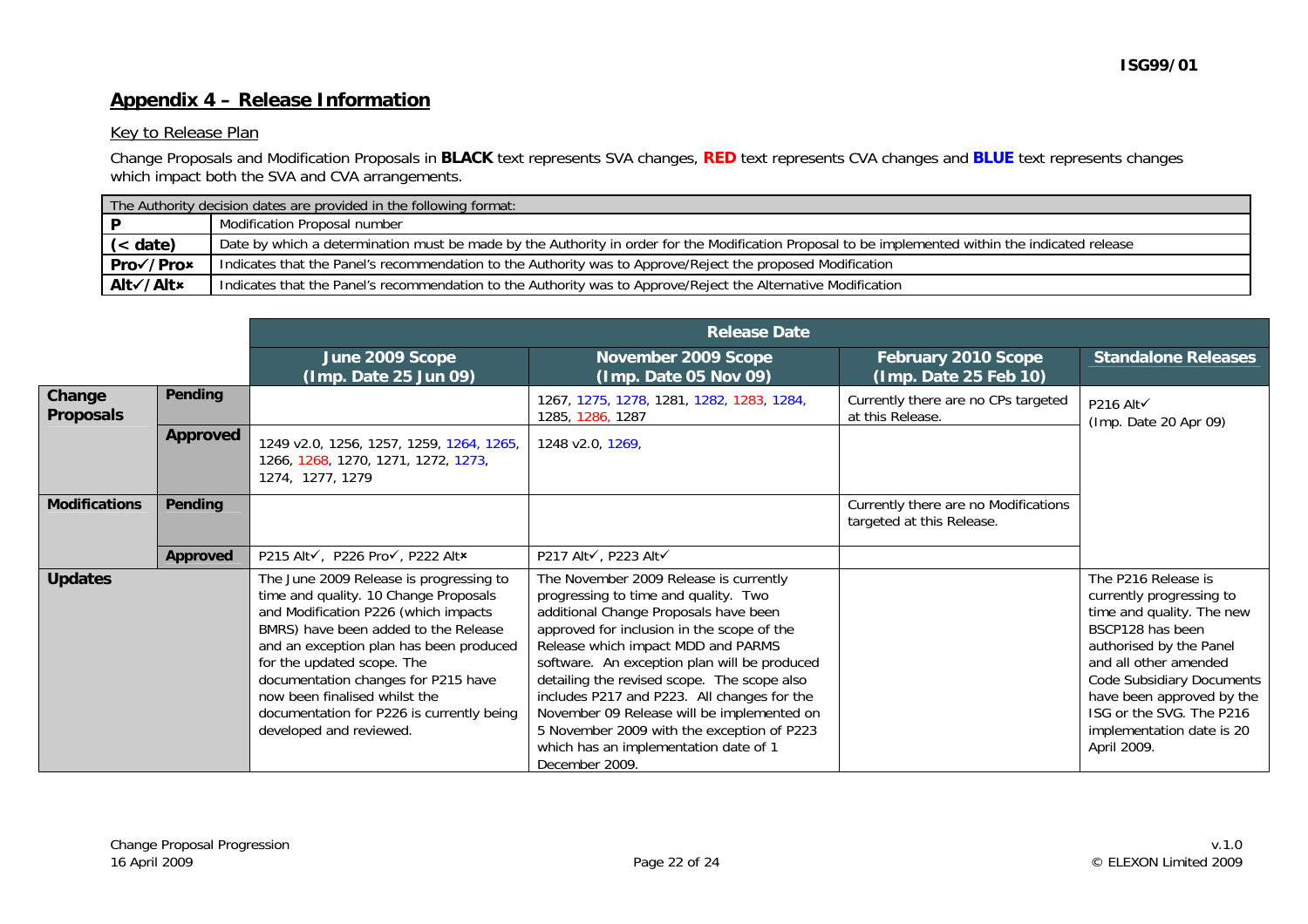#### Final CP Scope of the June 2009 Release

| CP          | <b>Title</b>                                                                                | <b>Impacts</b>                                                                                                                          | <b>Demand</b><br><b>Led Cost</b> | <b>Man Days</b> | <b>ELEXON Operational</b><br>Cost | <b>Total</b> |
|-------------|---------------------------------------------------------------------------------------------|-----------------------------------------------------------------------------------------------------------------------------------------|----------------------------------|-----------------|-----------------------------------|--------------|
| CP1249 v2.0 | Correcting MDDM and SVAA Terminology                                                        | SVA Data Catalogue vol. 1 and 2.                                                                                                        | £0                               | 2               | £440                              | £440         |
| CP1256      | Action on Backdated D0052 flows                                                             | BSCP504, BSCP520                                                                                                                        | £0                               | 4               | £880                              | £880         |
| CP1257      | Calculation of EAC for Temporary Supplies                                                   | <b>BSCP520</b>                                                                                                                          | £0                               | $\overline{2}$  | £440                              | £440         |
| CP1259      | Distributor-Supplier Notification where a Site is capable of<br>Exporting (microgeneration) | BSCP515, SVA Data Catalogue Volume 1                                                                                                    | £0                               | 3               | £660                              | £660         |
| CP1264      | Clarification of Password Requirements in the Codes of Practice                             | CoP1, CoP1, CoP3, CoP5, CoP6, CoP7, BSCP601                                                                                             | £0                               | $\overline{2}$  | £440                              | £440         |
| CP1265      | Technical Assurance Documentation Changes Following Review                                  | SVA and CVA TAA Service Descriptions, CVA Data<br>Catalogue, CVA Data Catalogue Annex A,<br>BSCP27, BSCP535, NETA IDD Part 1 and Part 2 | £870                             | 4.5             | £990                              | £1,860       |
| CP1266      | Updates and Refinements to BSCP504                                                          | <b>BSCP504</b>                                                                                                                          | £0                               | 1.5             | £330                              | £330         |
| CP1268      | Publication of new Funds Administration Agent (FAA) Service<br>Description                  | <b>FAA Service Description</b>                                                                                                          | £0                               |                 | £220                              | £220         |
| CP1270      | Improvements to the MDD Process                                                             | BSCP509, BSCP509 Appendix                                                                                                               | £0                               | 3.5             | £770                              | £770         |
| CP1271      | Align Market Domain Data (MDD) Approval Timetable to SVG<br><b>Meetings</b>                 | <b>BSCP509</b>                                                                                                                          | £0                               | 10              | £2,200                            | £2,200       |
| CP1272      | Use of Appointment and Termination Flows in Unmetered<br>Supplies (UMS)                     | BSCP501, BSCP520                                                                                                                        | £0                               | $\mathbf{3}$    | £660                              | £660         |
| CP1273      | Changes to the scope of CoP10 to cover current transformer<br>operated Meters               | CoP10, BSCP601                                                                                                                          | £0                               | 4               | £880                              | £880         |
| CP1274      | <b>Transfer of Meter Technical Details</b>                                                  | BSCP504, BSCP514                                                                                                                        | £0                               | $\overline{2}$  | £440                              | £660         |
| CP1277      | Change to UMS Charge code Approval Process                                                  | <b>BSCP520</b>                                                                                                                          | £0                               | 6               | £1,320                            | £1,320       |
| CP1279      | Housekeeping Change to BSCP515 - Licensed Distribution                                      | <b>BSCP515</b>                                                                                                                          | £0                               | 0               | £0                                | £0           |
|             |                                                                                             | Total <sup>8</sup>                                                                                                                      | £870                             | 48.5            | £10,670                           | £11,540      |

Draft CP Scope of the November 2009 Release

<sup>&</sup>lt;sup>8</sup> A Tolerance of 20% applies for both Demand Led costs and ELEXON Operational Costs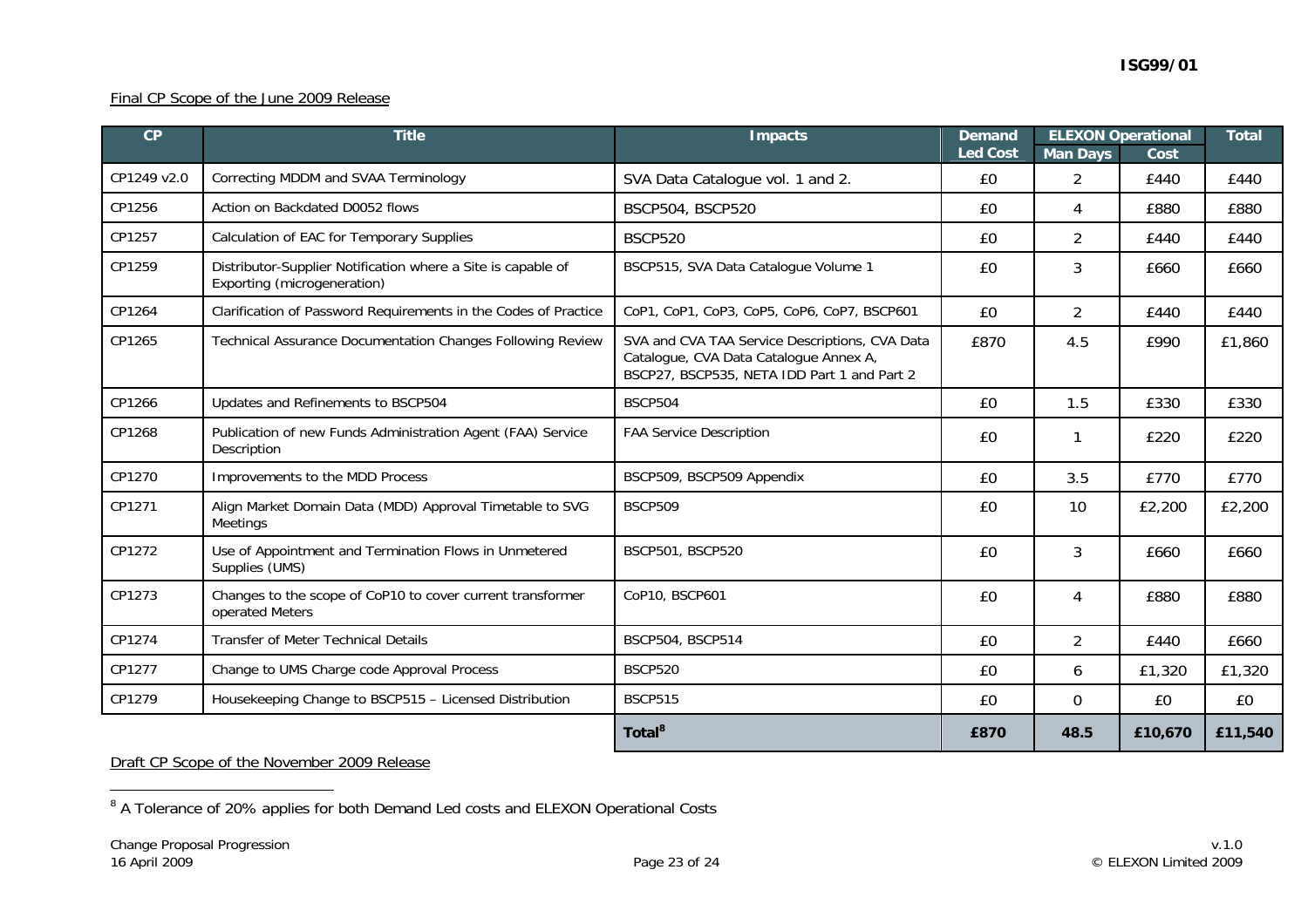| CP             | <b>Title</b>                                                                            | <b>Impacts</b>                                                     | <b>Demand</b>   |                 | <b>ELEXON Operational</b> | <b>Total</b> |
|----------------|-----------------------------------------------------------------------------------------|--------------------------------------------------------------------|-----------------|-----------------|---------------------------|--------------|
|                |                                                                                         |                                                                    | <b>Led Cost</b> | <b>Man Days</b> | Cost                      |              |
| CP1248<br>V2.0 | Early release of Meter Technical Details by the Non Half Hourly<br>Meter Operator Agent | BSCP514, BSCP533 Appendix A and<br>BSCP533 Appendix B              | £4,200          |                 | £700                      | £4,900       |
| CP1269         | Publication of Additional Non Half Hourly Combination Data in<br>Market Domain Data     | BSCP509, BSCP509 Appendix, SVA Data<br>Catalogue Vol. 1 and Vol. 2 | £73,775         | 57              | £12,540                   | £86,315      |
|                |                                                                                         | Total <sup>9</sup>                                                 | £77,975         | 60              | £13,240                   | £91,215      |

<sup>&</sup>lt;sup>9</sup> A Tolerance of 20% applies for both Demand Led costs and ELEXON Operational Costs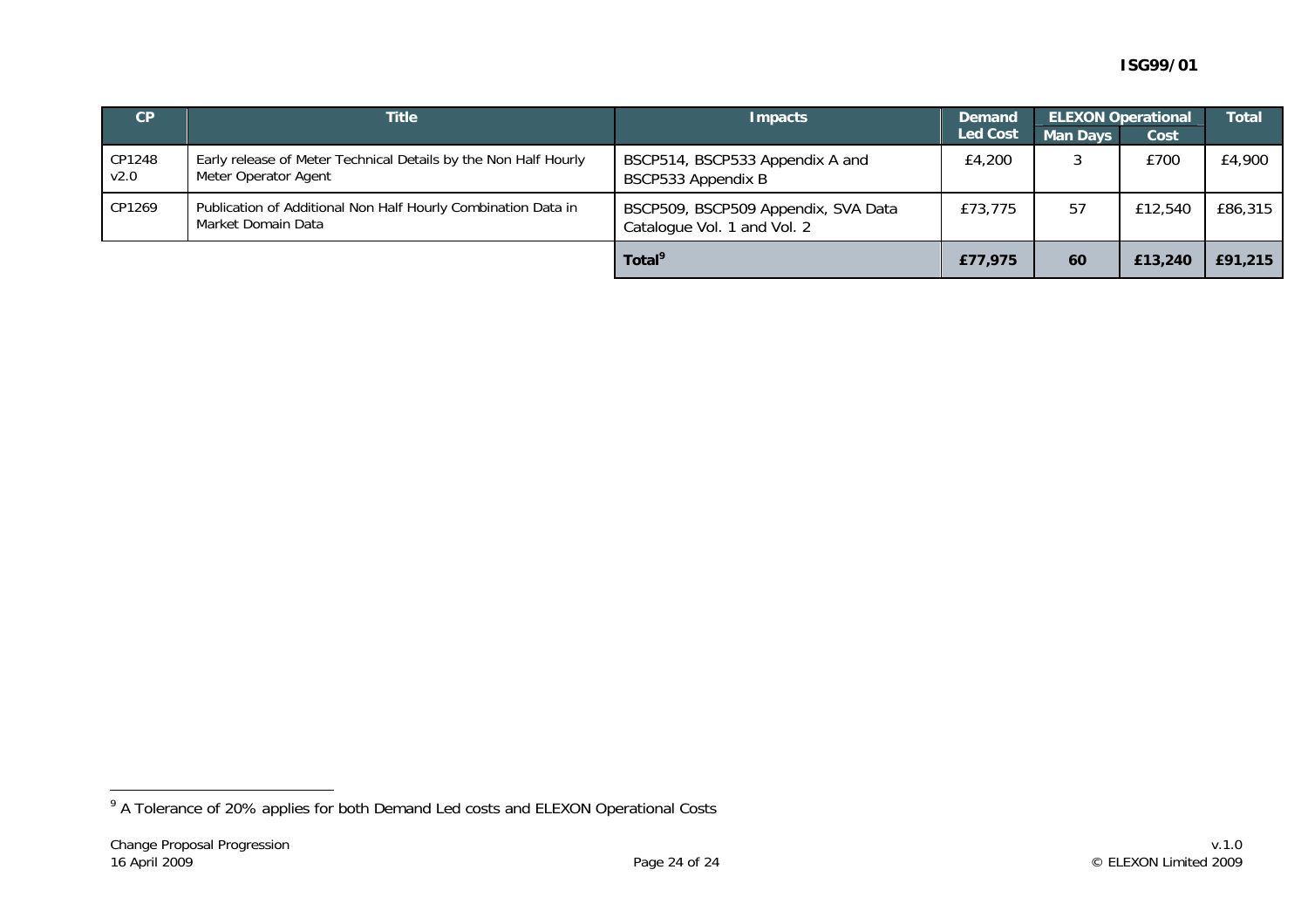

## **CP1275 v2.0 - REDLINE CHANGES TO COP10 ISSUE 1 V1.0 SECTION 1 – SEE BELOW:**

## **1. SCOPE**

This Code of Practice states the practices that shall be employed, and the facilities that shall be provided for the measurement and recording of the quantities required for Settlement purposes.

Additional features may be incorporated within or associated with the Metering Equipment provided but these must not interfere with or put at risk the operation of the Settlement process.

This Code of Practice specifically applies to whole current metering of energy via low voltage circuits for Settlement purposes. Metering Equipment compliant with this Code of Practice can be traded either elective Half Hourly (Measurement Class E) or Non-Half Hourly.

It derives force from the Code, and in particular the metering provisions (Section L), to which reference should be made. It should also be read in conjunction with the relevant BSC Procedures.

Outstations shall, as a minimum, be capable of interrogation by the Settlement instation. In addition, Outstations may deliver metering data to the Settlement instation providing that the requirements of this Code of Practice are met.

This Code of Practice does not contain the calibration, testing and commissioning requirements for Metering Equipment used for Settlement purposes. These requirements are detailed in Code of Practice Four - "Code of Practice for Calibration, Testing and Commissioning Requirements for Metering Equipment for Settlement Purposes".

Meters and Outstations referred to in this Code of Practice shall only achieve successful compliance in respect of any testing detailed in this Code of Practice if the requirements set out in accordance with BSCP601 are also observed and successfully completed or the Registrant has been granted a valid Metering Dispensation covering any departure from the requirements as detailed in this Code of Practice.

Dispensations from the requirements of this Code of Practice may be sought in accordance with the Code and BSC Procedure BSCP32 'Metering Dispensations'.

Generic Metering Dispensations applicable to this Code of Practice are located on the BSCCo website [\(ELEXON Website\)](http://www.elexon.co.uk/marketdata/staticdata/meter/).

In the event of an inconsistency between the provisions of this Code of Practice and the Code, the provisions of the Code shall prevail.

## *SECTION 2 - END OF DOCUMENT WILL NOT BE IMPACTED BY CP1275.*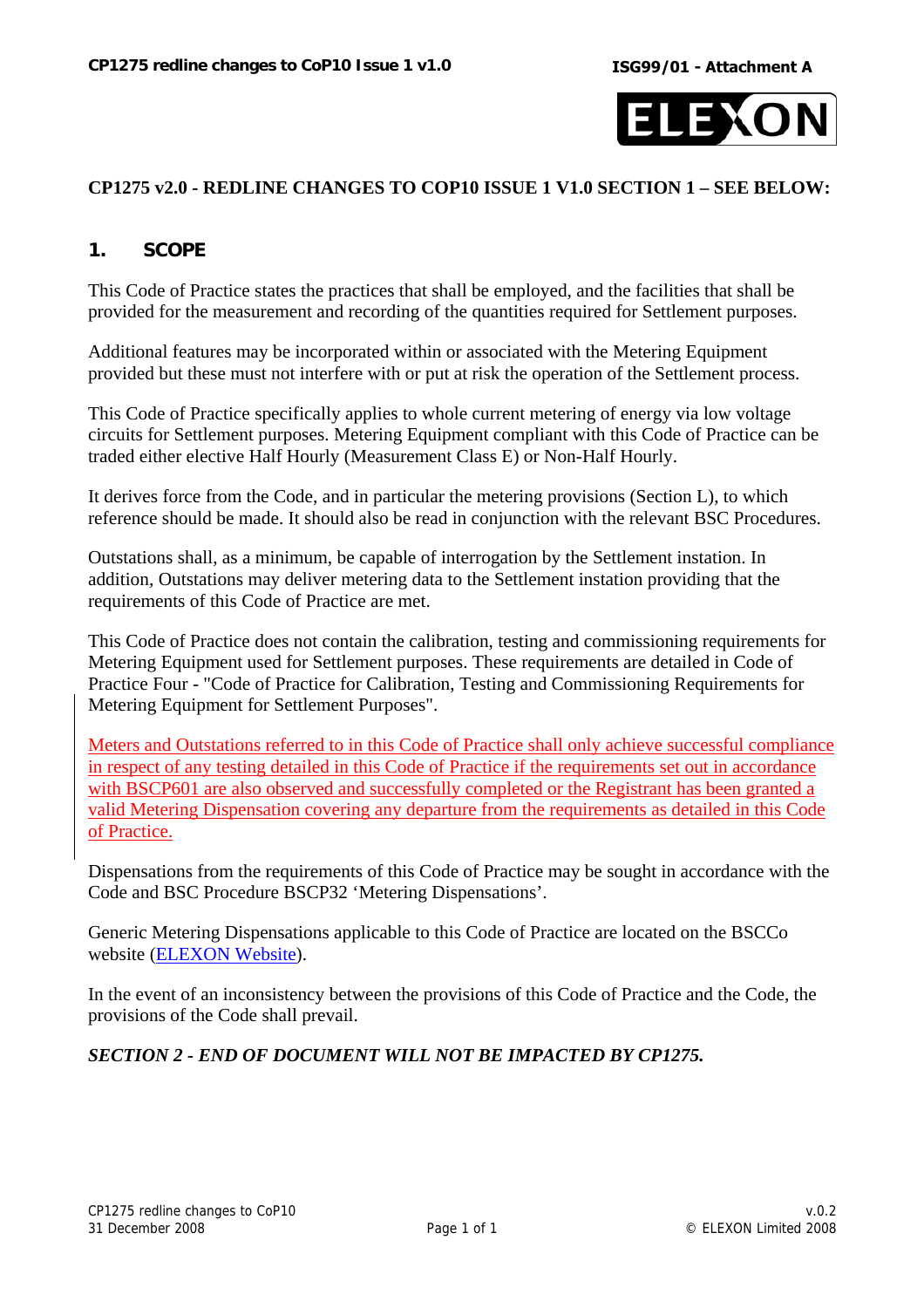

## **CP1275 v2.0 - REDLINE CHANGES TO BSCP601 V10.1 CONFORMED SECTION 1 – SEE BELOW:**

## **1. Introduction**

#### **1.1 Scope and Purpose of the Procedure**

This BSC Procedure defines the processes for Meter Manufacturers, Meter Operator Agents, Suppliers, Half Hourly Data Collectors and other Half Hourly Metering Equipment users to apply for Compliance Testing and Protocol Approval. This procedure covers the application process, submission of Metering Equipment, communications with the Compliance and Protocol Testing Agents, the issue and removal of certificates. For the avoidance of doubt, this procedure applies only to Half Hourly Metering Equipment.

## **Protocol Approval**

This process is defined to:

- a) Approve a Protocol for Settlement purposes; and
- b) ensure that a qualified Half Hour Data Collector is capable of appropriate communications with Metering Equipment.

#### **Metering Equipment Compliance**

This process is defined to ensure that Metering Equipment is designed and manufactured to the requirements of the relevant Code/s of Practice. Each Compliance Approval is specific to that Metering Equipment tested including type reference and any firmware and software versions. Metering Equipment firmware and software updates not affecting Compliance need not be re-approved. Notification of any such change is to be provided to BSCCo.

When applying for Compliance Approval in respect of Metering Equipment, the Meter Manufacturer will undertake to provide relevant Settlement Outstation Protocols to BSC Parties (via their Party Agents) upon request. The Meter Manufacturer will also undertake to make available to Meter Operator Agents, upon request, the Meter Manufacturer's software that will enable the Meter Operator Agent to re-configure the relevant Meters and/or Outstations (the "Configuration Software"). The Meter Manufacturer may require the disclosure of Settlement Outstation Protocols to be subject to a confidentiality agreement<sup>[1](#page-25-0)</sup>.

<span id="page-25-0"></span> $\overline{a}$ <sup>1</sup> Confidentiality agreements shall not prohibit Party Agents from fulfilling their BSC obligations.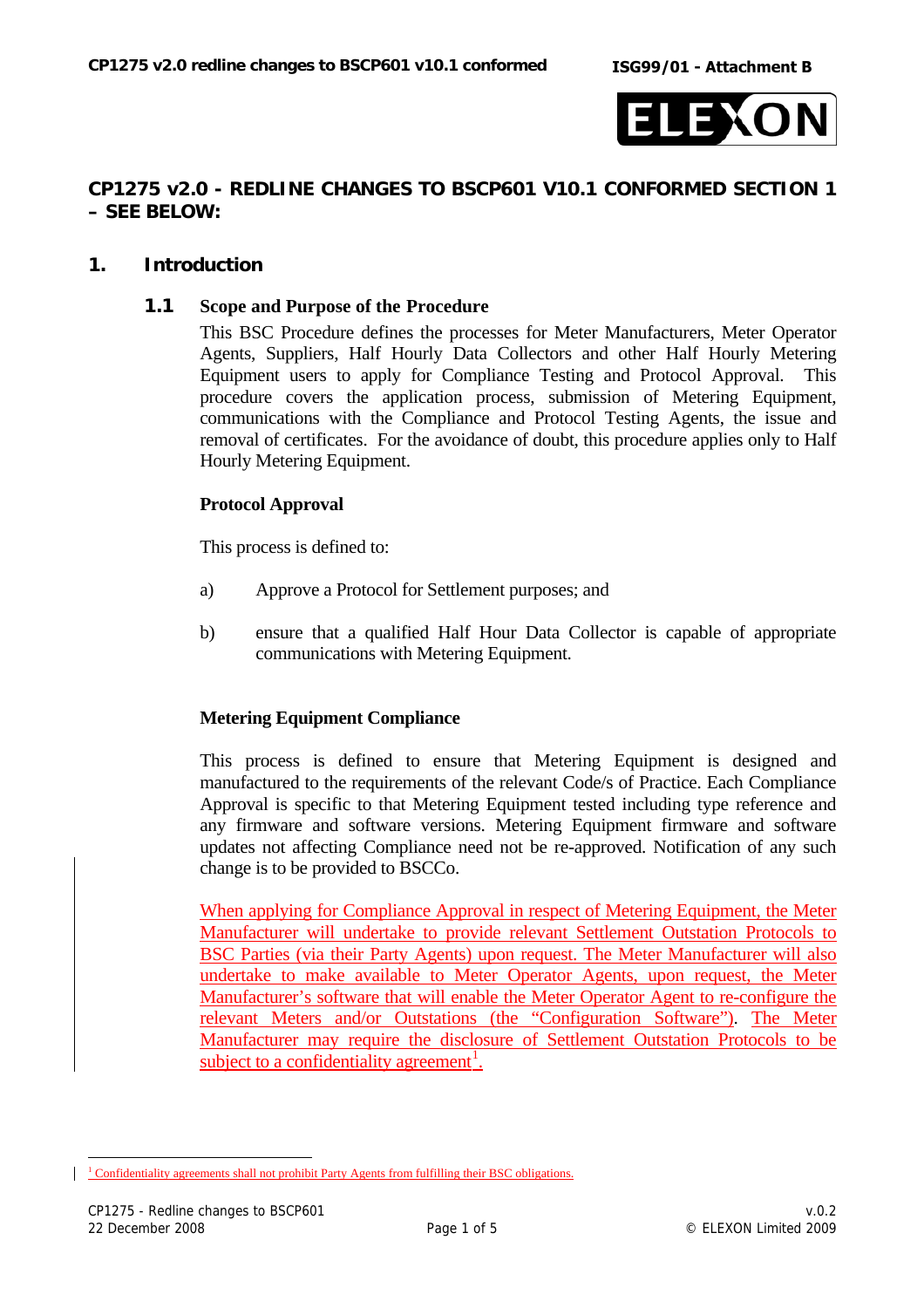## **1.2 Main Users of Procedure and their Responsibilities**

The main users are Meter Manufacturers, Half Hourly Data Collectors, Meter Operator Agents, Compliance and Protocol Testing Agents and BSCCo.

- **The Applicant is responsible for submitting applications for the testing of** Metering Equipment, arranging for testing to be conducted and any costs associated with testing.
- The Applicant is responsible for submitting notification of any amendment to Metering Equipment or Data Retrieval system for an existing Approval.
- **The Compliance and Protocol Testing Agents are responsible for receiving** Metering Equipment, undertaking the testing of that Metering Equipment and providing a written report to BSCCo of the findings of such tests.
- The Meter Manufacturer is responsible for ensuring that BSC Parties have access to the relevant Settlement Outstation Protocols.
- Where applicablerequested, the Meter Manufacturer is responsible for ensuring that the Meter Operator Agent has access to the Meter Manufacturer's Configuration sSoftware.
- **BSCCo** is responsible for the selection of suitably accredited Compliance and Protocol Testing Agents, the scheduling of tests and the determination of successful tests together with the issue of certificates.
- Half Hour Data Collector Agents are required to ensure that approval is obtained for each type of Metering Equipment that it collects data for Settlement purposes.

# *SECTION 2 - 3.1.1 WILL NOT BE IMPACTED BY CP1275.*

## **CP1275 - REDLINE CHANGES TO BSCP601 V10.1 SECTION 3.1.3 – SEE BELOW:**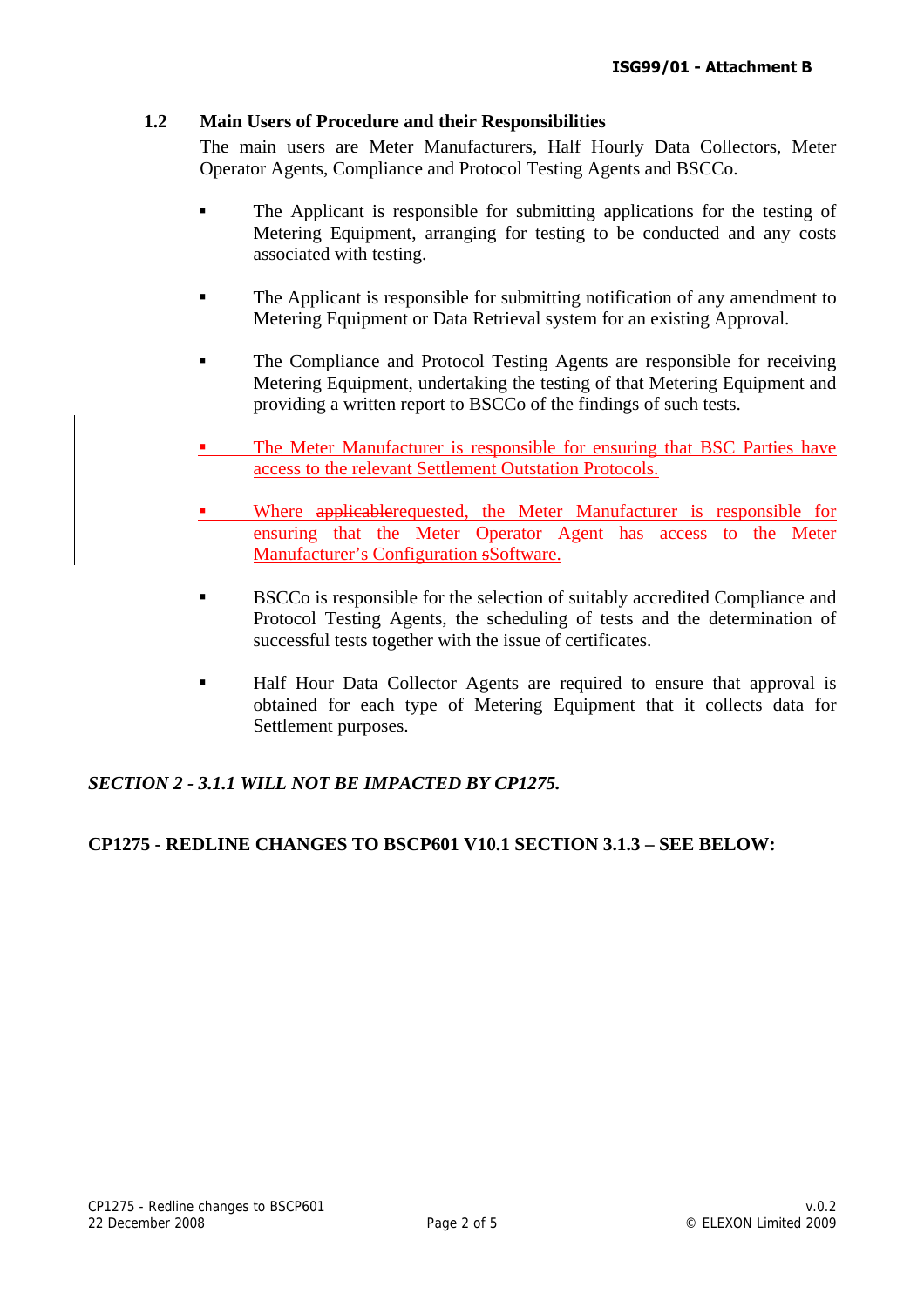

# **3.1.3 Form F601/03 – Protocol Approval and Compliance Testing**

Part 1 of 3

|                                        | F601/03                                                                                                      |
|----------------------------------------|--------------------------------------------------------------------------------------------------------------|
|                                        | PROTOCOL APPROVAL AND COMPLIANCE TESTING<br><b>APPLICATION FORM (PART 1)</b>                                 |
|                                        | Ref. $No2$                                                                                                   |
|                                        | I wish to apply for Protocol Approval of the Products identified in Section B below:<br>tick as appropriate  |
|                                        | I wish to apply for Compliance Testing of the Products identified in Section C below:<br>tick as appropriate |
| <b>Section A: DETAILS OF APPLICANT</b> |                                                                                                              |
| Company Name:                          |                                                                                                              |
| Address:                               |                                                                                                              |
|                                        |                                                                                                              |
| Participant Role:                      |                                                                                                              |
| <b>Contact Name:</b>                   |                                                                                                              |
| Contact Tel. No:                       |                                                                                                              |
| Fax. No:                               |                                                                                                              |
| E-mail:                                |                                                                                                              |
| Signature:                             |                                                                                                              |
| Date of Application:                   |                                                                                                              |
|                                        |                                                                                                              |
|                                        |                                                                                                              |
|                                        |                                                                                                              |
|                                        |                                                                                                              |

<span id="page-27-0"></span> 2 Reference No. obtainable from ELEXON Limited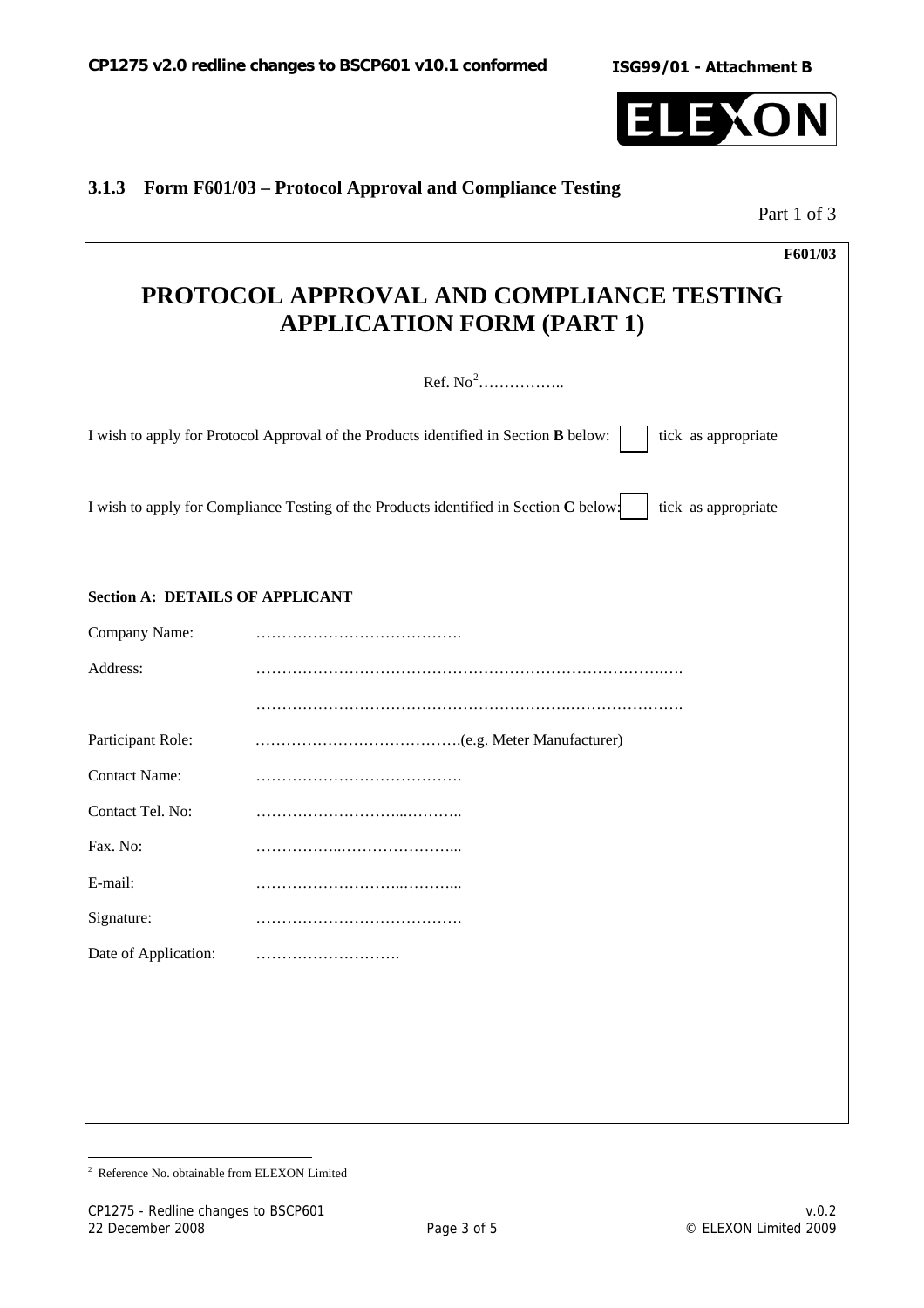| Section B: REQUEST FOR PROTOCOL APPROVAL                                                                                                                                 |                    |  |  |  |  |
|--------------------------------------------------------------------------------------------------------------------------------------------------------------------------|--------------------|--|--|--|--|
| Please enter the details of the Metering Equipment type(s) and Data Collector(s) to be Protocol Approved.                                                                |                    |  |  |  |  |
| Data Collector                                                                                                                                                           | Metering Equipment |  |  |  |  |
|                                                                                                                                                                          |                    |  |  |  |  |
|                                                                                                                                                                          |                    |  |  |  |  |
| Note:                                                                                                                                                                    |                    |  |  |  |  |
| For Data Collectors seeking Protocol Approval, enter one entry in the left hand column and the Metering Equipment<br>type/s to be tested in the right hand column.       |                    |  |  |  |  |
| For Manufacturers seeking Protocol Approval, enter the Metering Equipment type in the right hand<br>the Data Collector/s to conduct the testing in the left hand column. | column and         |  |  |  |  |
|                                                                                                                                                                          |                    |  |  |  |  |
|                                                                                                                                                                          |                    |  |  |  |  |
|                                                                                                                                                                          |                    |  |  |  |  |
|                                                                                                                                                                          |                    |  |  |  |  |
|                                                                                                                                                                          |                    |  |  |  |  |
|                                                                                                                                                                          |                    |  |  |  |  |
|                                                                                                                                                                          |                    |  |  |  |  |
|                                                                                                                                                                          |                    |  |  |  |  |
|                                                                                                                                                                          |                    |  |  |  |  |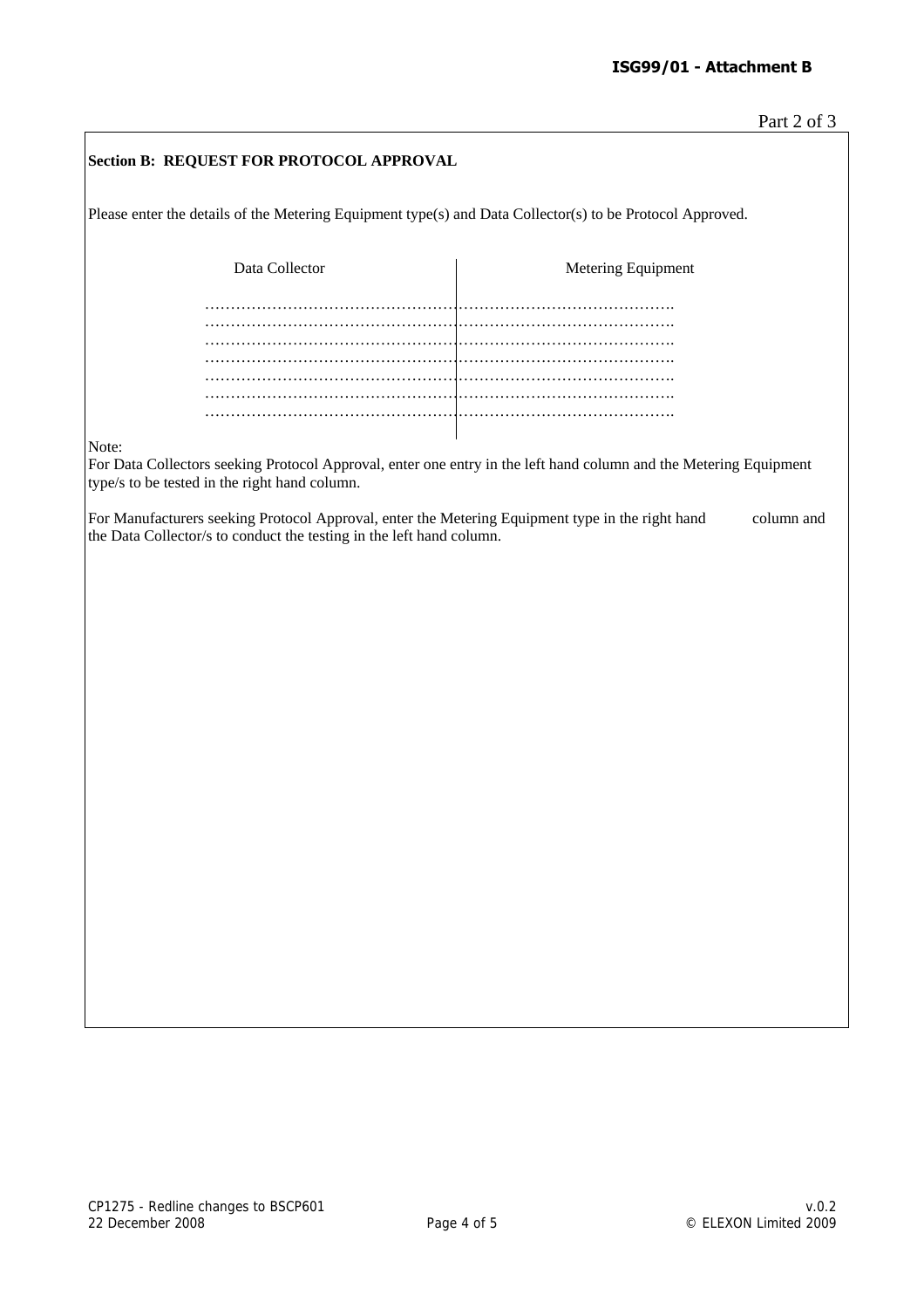$\overline{\phantom{0}}$ 

| <b>Section C: REQUEST FOR COMPLIANCE TESTING</b>                                                                                                                                                                                                       |              |                   |                                |                            |             |  |  |  |
|--------------------------------------------------------------------------------------------------------------------------------------------------------------------------------------------------------------------------------------------------------|--------------|-------------------|--------------------------------|----------------------------|-------------|--|--|--|
| <b>Metering Equipment Description</b>                                                                                                                                                                                                                  |              |                   |                                |                            |             |  |  |  |
| Manufacturer                                                                                                                                                                                                                                           | <b>Type</b>  | <b>Serial No.</b> |                                | OFGEM TYPE APPROVAL STATUS |             |  |  |  |
|                                                                                                                                                                                                                                                        |              |                   | <b>APPROVED</b>                | <b>IN PROGRESS</b>         | <b>NONE</b> |  |  |  |
| $\mathbf{1}$                                                                                                                                                                                                                                           |              |                   |                                |                            |             |  |  |  |
| $\overline{2}$                                                                                                                                                                                                                                         |              |                   |                                |                            |             |  |  |  |
| $\overline{\mathbf{3}}$                                                                                                                                                                                                                                |              |                   |                                |                            |             |  |  |  |
| I agree to provide Settlement Outstation Protocols and configuration-Configuration software Software to relevant<br><b>Party Agents on</b><br>tick<br>request:<br>as appropriate<br><b>Applicable Codes of Practice for Metering Equipment Testing</b> |              |                   |                                |                            |             |  |  |  |
| <b>Code of Practice*</b>                                                                                                                                                                                                                               | <b>Issue</b> |                   | <b>Code of Practice</b> *      | <u>Issue</u>               |             |  |  |  |
| <b>ONE</b><br><b>TWO</b>                                                                                                                                                                                                                               |              |                   | <b>FIVE</b><br><b>SIX</b>      |                            |             |  |  |  |
| <b>THREE</b>                                                                                                                                                                                                                                           |              |                   | <b>SEVEN</b><br>$[CP1261]$ TEN |                            |             |  |  |  |

\* Delete Codes of Practice not applicable.

## *SECTION'S 3.2 – END OF DOCUMENT WILL NOT BE IMPACTED BY CP1275.*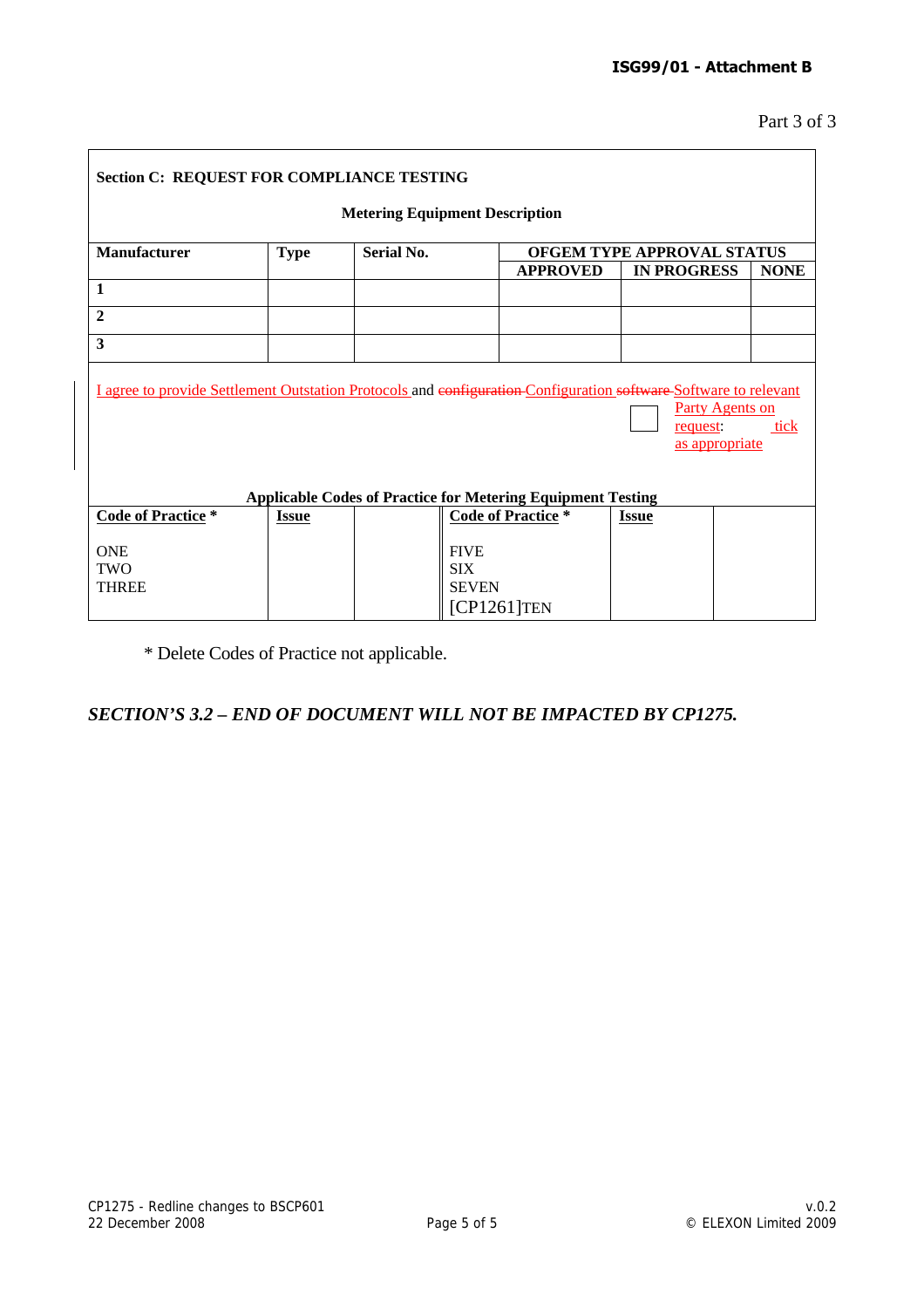

# **CP1282 Attachment A – BSCP601 v11.1 Redlined Text v0.1**

## **1. Introduction**

#### **1.1 Scope and Purpose of the Procedure**

This BSC Procedure defines the processes for Meter Manufacturers, Meter Operator Agents, Suppliers, Half Hourly Data Collectors and other Half Hourly Metering Equipment users to apply for Compliance Testing and Protocol Approval. This procedure covers the application process, submission of Metering Equipment, communications with the Compliance and Protocol Testing Agents, the issue and removal of certificates. For the avoidance of doubt, this procedure applies only to Half Hourly Metering Equipment.

#### **Protocol Approval**

This process is defined to:

- a) Approve a Protocol for Settlement purposes; and
- b) ensure that a qualified Half Hour Data Collector is capable of appropriate communications with Metering Equipment.

## **Metering Equipment Compliance**

This process is defined to ensure that Metering Equipment is designed and manufactured to the requirements of the relevant Code/s of Practice. Each Compliance Approval is specific to that Metering Equipment tested including type reference and any firmware and software versions. Metering Equipment firmware and software updates not affecting Compliance need not be reapproved. Notification of any such change is to be provided to BSCCo. On successful completion of the Compliance Testing process, BSCCo shall select an appropriate code which is to be used in conjunction with the SVA Data Transfer Network data item J0471 'Outstation Type'. This code shall be available on the Compliant and pProtocol aApproved Metering Equipment list which can be found on the BSC Website ([www.elexon.co.uk](http://www.elexon.co.uk/)).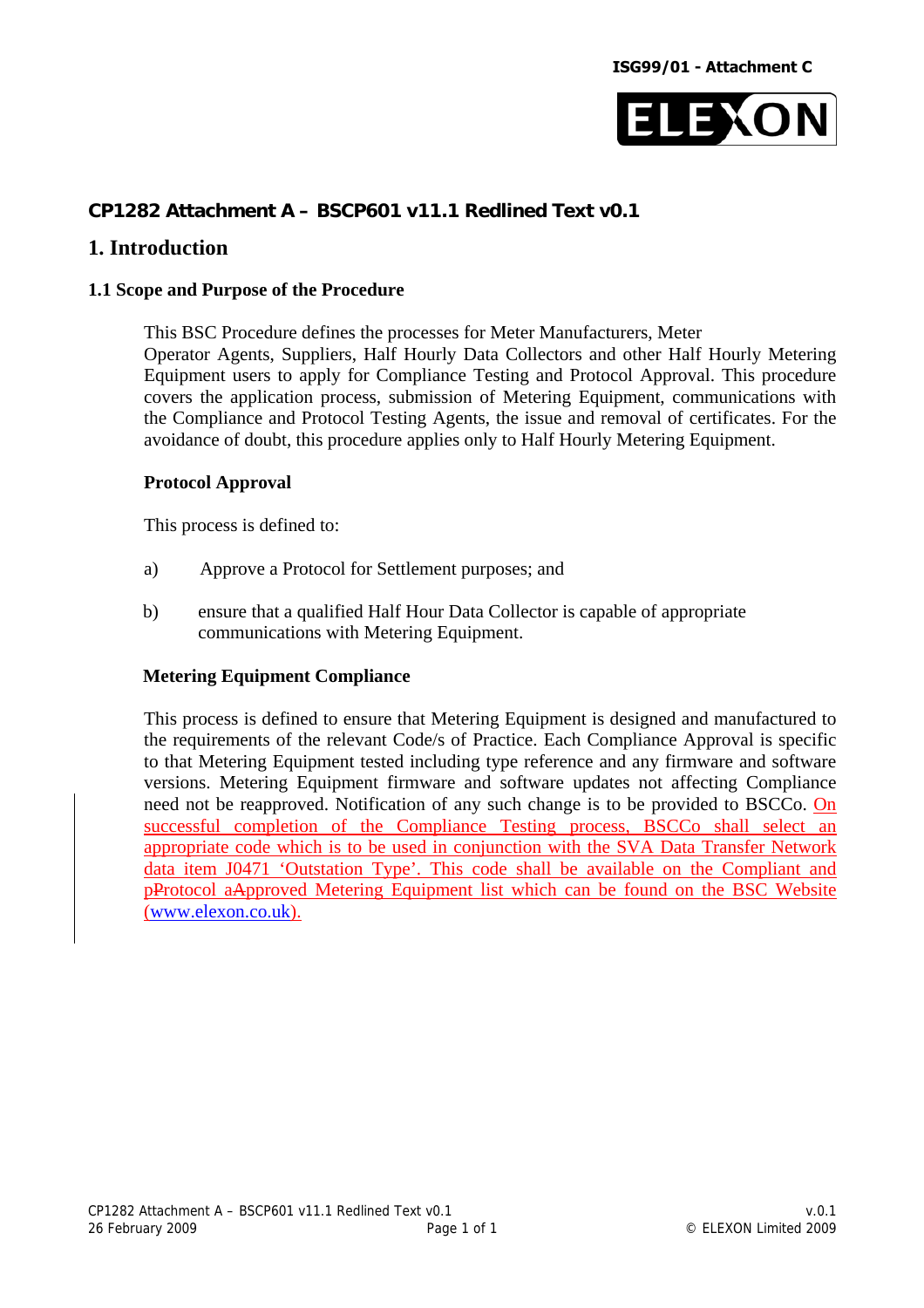|                |                              |                    |                    |                        |              |              | Compliance               |                  |              |              |                          |            |                       | Protocol          |            |                     |                          |
|----------------|------------------------------|--------------------|--------------------|------------------------|--------------|--------------|--------------------------|------------------|--------------|--------------|--------------------------|------------|-----------------------|-------------------|------------|---------------------|--------------------------|
| <b>No</b>      | Manufacturer                 | <b>Model</b>       | <b>Meter Type</b>  | <b>Outstation Type</b> | CoP1         | CoP2         | CoP <sub>3</sub>         | CoP <sub>5</sub> | CoP6         | CoP7         | <b>IMServ Europe Ltd</b> | Metering   | Npower                | Scottish &        | Siemens    | <b>SP Dataserve</b> | <b>Stark Software</b>    |
|                |                              |                    |                    |                        |              |              |                          |                  |              |              |                          | Services   | Northern Ltd Southern |                   | Metering   | Ltd                 | <b>International Ltd</b> |
|                |                              |                    |                    |                        | Latest Issue | Latest Issue | Latest Issue             | Latest Issue     | Latest Issue | Latest Issue |                          | Ltd        |                       | <b>Energy Plc</b> | Services   |                     |                          |
|                |                              |                    |                    |                        |              |              |                          |                  |              |              |                          |            |                       |                   |            |                     |                          |
|                |                              |                    |                    |                        | Issue 2      | Issue 4      | Issue 5                  | Issue 6          | Issue 4      | Issue 2      |                          |            |                       |                   |            |                     |                          |
|                |                              |                    |                    |                        | 23/02/2006   | 23/02/2006   | 01/09/1998               | 01/09/1998       | 01/12/1998   | 18/11/1996   | HHDC & CDCA              | HHDC       | HHDC                  | HHDC              | HHDC       | <b>HHDC</b>         | <b>HHDC</b>              |
|                | <b>ABB Meters</b>            | <b>PPM Issue 1</b> | PM2 and PM3        | GP1                    |              |              | Issue 2                  | Issue 4          |              |              |                          |            |                       |                   |            |                     |                          |
|                |                              |                    |                    |                        |              |              | 22/04/1997               | 22/04/1997       |              |              | 01/02/2005               | 22/04/1997 | 22/04/1997            | 22/04/1997        | 22/04/1997 | 22/04/1997          | 22/04/1997               |
|                | <b>ABB Meters</b>            | <b>PPM Issue 2</b> | PM2 and PM3        | GP <sub>2</sub>        |              |              | Issue 2                  | Issue 4          |              |              |                          |            |                       |                   |            |                     |                          |
|                |                              |                    |                    |                        |              |              | 22/04/1997               | 22/04/1997       |              |              |                          |            |                       |                   |            |                     |                          |
|                |                              |                    |                    |                        |              |              |                          |                  |              |              | 01/02/2005               | 22/04/1997 | 22/04/1997            | 22/04/1997        | 22/04/1997 | 22/04/1997          | 22/04/1997               |
| $\overline{3}$ | PRI                          | Calmu 3+           | Calmu 3+           | <b>CMU</b>             |              |              | Issue 3                  | Issue 4          |              |              |                          |            |                       |                   |            |                     |                          |
|                |                              |                    |                    |                        |              |              | 05/08/1997               | 05/08/1997       |              |              | 01/02/2005               | 27/03/2001 | 27/03/2001            |                   | 27/03/2001 | 27/03/2001          | 27/03/2001               |
|                |                              |                    |                    |                        |              |              |                          |                  |              |              |                          |            |                       | 27/03/2001        |            |                     |                          |
| $\overline{4}$ | Schlumberger                 | Indigo +           | P <sub>5</sub> A   | <b>INP</b>             |              |              | Issue 3                  | Issue 4          |              |              |                          |            |                       |                   |            |                     |                          |
|                |                              |                    |                    |                        |              |              | 29/09/1997               | 29/09/1997       |              |              | 01/02/2005               | 27/03/2001 | 27/03/2001            | 27/03/2001        | 27/03/2001 | 27/03/2001          | 27/03/2001               |
|                | Horstmann                    | Intacom 3          | <b>NU098</b>       | H <sub>13</sub>        |              |              |                          |                  | Issue 4      |              |                          |            |                       |                   |            |                     |                          |
|                |                              |                    |                    |                        |              |              | <b>Contract Contract</b> |                  | 12/07/1999   |              | 12/07/1999               | 12/07/1999 | 12/07/1999            | 12/07/1999        | 12/07/1999 | 12/07/1999          | 12/07/1999               |
|                | Schlumberger                 | Indigo +           | P6A                | <b>IN6</b>             |              |              |                          |                  | Issue 4      |              |                          |            |                       |                   |            |                     |                          |
|                |                              |                    |                    |                        |              |              |                          |                  | 12/07/1999   |              | 12/07/1999               | 12/07/1999 | 12/07/1999            | 12/07/1999        | 12/07/1999 | 12/07/1999          | 12/07/1999               |
|                |                              |                    |                    |                        |              |              |                          |                  |              |              |                          |            |                       |                   |            |                     |                          |
|                | <b>PRI</b>                   | <b>Sprint XP</b>   | SxD xxx XP         | <b>PRM</b>             |              | N 49         |                          | Issue 6          |              |              |                          |            |                       |                   |            |                     |                          |
|                |                              |                    |                    |                        |              |              |                          |                  |              |              |                          |            |                       |                   |            |                     |                          |
|                |                              |                    |                    |                        |              |              |                          | 24/02/2000       |              |              | 01/02/2005               | 04/01/2001 | 04/01/2001            | 04/01/2001        | 04/01/2001 | 04/01/2001          | 04/01/2001               |
|                |                              |                    |                    |                        |              |              |                          |                  |              |              |                          |            |                       |                   |            |                     |                          |
|                | PRI                          | Premier            | P3Vxxx, P3Txxx,    | <b>PRM</b>             |              | Issue 3      | Issue 5                  | Issue 6          |              |              |                          |            |                       |                   |            |                     |                          |
|                |                              |                    | P3Wxxx, P3M xxx    |                        |              | (see note 2) |                          |                  |              |              |                          |            |                       |                   |            |                     |                          |
|                |                              |                    |                    |                        |              | 13/07/2006   | 13/07/2006               | 24/02/2000       |              |              | 01/02/2005               | 04/01/2001 | 04/01/2001            | 04/01/2001        | 04/01/2001 | 04/01/2001          | 04/01/2001               |
|                | <b>ABB Meters</b>            | A1700 (Vision)     | PB <sub>3</sub>    | <b>VIS</b>             |              | Issue 3      | Issue 5                  | Issue 6          |              |              |                          |            |                       |                   |            |                     |                          |
|                |                              |                    |                    |                        |              | (see note 3) |                          |                  |              |              |                          |            |                       |                   |            |                     |                          |
|                |                              |                    |                    |                        |              | 21/02/2006   | 21/02/2006               | 24/02/2000       |              |              | 01/02/2005               | 18/05/2000 | 18/05/2000            | 18/05/2000        | 18/05/2000 | 18/05/2000          | 18/05/2000               |
|                |                              |                    |                    |                        |              |              |                          |                  |              |              |                          |            |                       |                   |            |                     |                          |
| 10             | <b>ABB Meters</b>            | <b>OPUS</b>        | <b>Outstation</b>  | <b>GOP</b>             | Issue 1      | Issue 1      | <b>Issue 1</b>           |                  |              |              |                          |            |                       |                   |            |                     |                          |
|                |                              |                    |                    |                        | (see note 3) |              |                          |                  |              |              |                          |            |                       |                   |            |                     |                          |
|                |                              |                    |                    |                        | 10/01/1994   | 10/01/1994   | 10/01/1994               |                  |              |              | 27/03/2001               | 27/03/2001 | 27/03/2001            | 27/03/2001        | 27/03/2001 | 27/03/2001          | 27/03/2001               |
| 11             | Kenda/NGC                    | <b>OSME</b>        | Outstation         | <b>OSM</b>             | Issue 1      | Issue 1      | Issue 1                  |                  |              |              |                          |            |                       |                   |            |                     |                          |
|                |                              |                    |                    |                        | (see note 3) |              |                          |                  |              |              |                          |            |                       |                   |            |                     |                          |
|                |                              |                    |                    |                        | 10/01/1994   | 10/01/1994   | 10/01/1994               |                  |              |              | 27/03/2001               | 27/03/2001 | 27/03/2001            | 27/03/2001        | 27/03/2001 | 27/03/2001          | 27/03/2001               |
|                |                              |                    |                    |                        |              |              |                          |                  |              |              |                          |            |                       |                   |            |                     |                          |
| 12             | Kenda/NGC                    | <b>CM10</b>        | <b>Outstation</b>  | C <sub>10</sub>        | Issue 1      | Issue 1      | Issue 1                  |                  |              |              | EIServer 7.3.13          |            |                       |                   |            |                     |                          |
|                |                              |                    |                    |                        | (see note 3) |              |                          |                  |              |              | on Windows XP, SP2       |            |                       |                   |            |                     |                          |
|                |                              |                    |                    |                        |              |              |                          |                  |              |              | 13/10/2008               |            |                       |                   |            |                     |                          |
|                |                              |                    |                    |                        | 10/01/1994   | 10/01/1994   | 10/01/1994               |                  |              |              | 27/03/2001               | 27/03/2001 | 27/03/2001            | 27/03/2001        | 27/03/2001 | 27/03/2001          | 27/03/2001               |
|                | 13 Kenda/NGC                 | <b>CM11</b>        | <b>Outstation</b>  | C <sub>11</sub>        | Issue 1      | Issue 1      | Issue 1                  |                  |              |              |                          |            |                       |                   |            |                     |                          |
|                |                              |                    |                    |                        | (see note 3) |              |                          |                  |              |              |                          |            |                       |                   |            |                     |                          |
|                |                              |                    |                    |                        | 10/01/1994   | 10/01/1994   | 10/01/1994               |                  |              |              | 27/03/2001               | 27/03/2001 | 27/03/2001            | 27/03/2001        | 27/03/2001 | 27/03/2001          | 27/03/2001               |
|                | 14 Baydel/NGC                | <b>MITRE</b>       | <b>Outstation</b>  |                        | Issue 1      | Issue 1      | Issue 1                  |                  |              |              |                          |            |                       |                   |            |                     |                          |
|                |                              |                    |                    |                        | (see note 3) |              |                          |                  |              |              |                          |            |                       |                   |            |                     |                          |
|                |                              |                    |                    |                        | 10/01/1994   | 10/01/1994   | 10/01/1994               |                  |              |              | 27/03/2001               | 27/03/2001 | 27/03/2001            | 27/03/2001        | 27/03/2001 | 27/03/2001          | 27/03/2001               |
| 15             | Kenda                        | <b>MEDO</b>        | <b>Outstation</b>  | <b>KME</b>             | Issue 1      | Issue 1      | Issue 1                  |                  |              |              | EIServer 7.3.13          |            |                       |                   |            |                     |                          |
|                |                              |                    |                    |                        | (see note 3) |              |                          |                  |              |              | on Windows XP. SP2       |            |                       |                   |            |                     |                          |
|                |                              |                    |                    |                        |              |              |                          |                  |              |              |                          |            |                       |                   |            |                     |                          |
|                |                              |                    |                    |                        | 10/01/1994   | 10/01/1994   | 10/01/1994               |                  |              |              | 13/10/2008               |            |                       |                   |            |                     |                          |
|                |                              |                    |                    |                        |              |              |                          |                  |              |              | 27/03/2001               | 27/03/2001 | 27/03/2001            | 27/03/2001        | 27/03/2001 | 27/03/2001          | 27/03/2001               |
|                | 16 Kenda                     | <b>METEOR</b>      | <b>Outstation</b>  | <b>KMO</b>             | Issue 1/2    | Issue 1/4    | Issue 1                  |                  |              |              | EIServer 7.3.13          |            |                       |                   |            |                     |                          |
|                |                              |                    |                    |                        | (see note 3) |              |                          |                  |              |              | on Windows XP. SP2       |            |                       |                   |            |                     |                          |
|                |                              |                    |                    |                        |              |              |                          |                  |              |              | 13/10/2008               |            |                       |                   |            |                     |                          |
|                |                              |                    |                    |                        | 06/11/2008   | 06/11/2008   | 10/01/1994               |                  |              |              |                          |            |                       |                   |            |                     |                          |
|                |                              |                    |                    |                        |              |              |                          |                  |              |              | 27/03/2001               | 27/03/2001 | 27/03/2001            | 27/03/2001        | 27/03/2001 | 27/03/2001          | 27/03/2001               |
|                | 17 Landis & Gyr              | FCL-1              | <b>Outstation</b>  | <b>FCL</b>             | Issue 1      | Issue 1      | Issue 1                  |                  |              |              | EIServer 7.3.13          |            |                       |                   |            |                     |                          |
|                |                              |                    |                    |                        | (see note 3) |              |                          |                  |              |              | on Windows XP. SP2       |            |                       |                   |            |                     |                          |
|                |                              |                    |                    |                        |              |              |                          |                  |              |              | 13/10/2008               |            |                       |                   |            |                     |                          |
|                |                              |                    |                    |                        | 10/01/1994   | 10/01/1994   | 10/01/1994               |                  |              |              | 27/03/2001               | 27/03/2001 | 27/03/2001            | 27/03/2001        | 27/03/2001 | 27/03/2001          | 27/03/2001               |
|                | 18 Landis & Gyr              | <b>FAF21</b>       | <b>Outstation</b>  | FAF                    | Issue 1      | Issue 1      | Issue 1                  |                  |              |              | EIServer 7.3.13          |            |                       |                   |            |                     |                          |
|                |                              |                    |                    |                        | (see note 3) |              |                          |                  |              |              | on Windows XP. SP2       |            |                       |                   |            |                     |                          |
|                |                              |                    |                    |                        |              |              |                          |                  |              |              | 13/10/2008               |            |                       |                   |            |                     |                          |
|                |                              |                    |                    |                        | 10/01/1994   | 10/01/1994   | 10/01/1994               |                  |              |              | 27/03/2001               | 27/03/2001 | 27/03/2001            | 27/03/2001        | 27/03/2001 | 27/03/2001          | 27/03/2001               |
|                |                              |                    |                    |                        |              |              |                          |                  |              |              |                          |            |                       |                   |            |                     |                          |
|                | 19 Landis & Gyr              | <b>FAF22</b>       | <b>Outstation</b>  | <b>FAF</b>             | Issue 1      | Issue 1      | Issue 1                  |                  |              |              | EIServer 7.3.13          |            |                       |                   |            |                     |                          |
|                |                              |                    |                    |                        | (see note 3) |              |                          |                  |              |              | on Windows XP, SP2       |            |                       |                   |            |                     |                          |
|                |                              |                    |                    |                        | 10/01/1994   | 10/01/1994   | 10/01/1994               |                  |              |              | 13/10/2008               |            |                       |                   |            |                     |                          |
|                |                              |                    |                    |                        |              |              |                          |                  |              |              | 27/03/2001               | 27/03/2001 | 27/03/2001            | 27/03/2001        | 27/03/2001 | 27/03/2001          | 27/03/2001               |
| 20             | <b>Electricity de France</b> | n/a                | n/a                | ÷.                     | pre Issue 1  |              |                          |                  |              |              |                          |            |                       |                   |            |                     |                          |
|                |                              |                    |                    |                        | 30/03/1990   |              |                          |                  |              |              | 30/03/1990               | 30/03/1990 | 30/03/1990            | 30/03/1990        | 30/03/1990 | 30/03/1990          | 30/03/1990               |
|                |                              |                    |                    |                        |              |              |                          |                  |              |              |                          |            |                       |                   |            |                     |                          |
| 21             | <b>CEWE</b>                  | Prometer           | Prometer           | <b>PRO</b>             |              | Issue 3      | Issue 5                  | Issue 6          |              |              | EIServer 7.3.13          |            |                       |                   |            |                     |                          |
|                |                              |                    |                    |                        |              | (see note 3) |                          |                  |              |              | on Windows XP, SP2       |            |                       |                   |            |                     |                          |
|                |                              |                    |                    |                        |              |              |                          |                  |              |              | 08/03/2008               |            |                       |                   |            |                     |                          |
|                |                              |                    |                    |                        |              |              |                          |                  |              |              |                          |            |                       |                   |            |                     |                          |
|                |                              |                    |                    |                        |              | 27/03/2001   | 27/03/2001               | 27/03/2001       |              |              | 27/03/2001               | 27/03/2001 | 27/03/2001            | 27/03/2001        | 27/03/2001 | 27/03/2001          | 27/03/2001               |
| 22             | PRI                          | Calmu <sub>3</sub> | Calmu <sub>3</sub> | <b>CMU</b>             |              |              | Issue 5                  | Issue 6          |              |              |                          |            |                       |                   |            |                     |                          |
|                |                              |                    |                    |                        |              |              |                          |                  |              |              |                          |            |                       |                   |            |                     |                          |
|                |                              |                    |                    |                        |              |              | 27/03/200                | 27/03/2001       |              |              | 01/02/2005               | 27/03/2001 | 27/03/2001            | 27/03/2001        | 27/03/2001 | 27/03/2001          | 27/03/2001               |
| 23             | <b>PRI</b>                   | <b>Calmu Link</b>  | <b>Calmu Link</b>  | <b>CLK</b>             |              |              | Issue 5                  | Issue 6          |              |              |                          |            |                       |                   |            |                     |                          |
|                |                              |                    |                    |                        |              |              | 27/03/2001               | 27/03/2001       |              |              | 27/03/2001               | 27/03/2001 | 27/03/2001            | 27/03/2001        | 27/03/2001 | 27/03/2001          | 27/03/2001               |
|                |                              |                    |                    |                        |              |              |                          |                  |              |              |                          |            |                       |                   |            |                     |                          |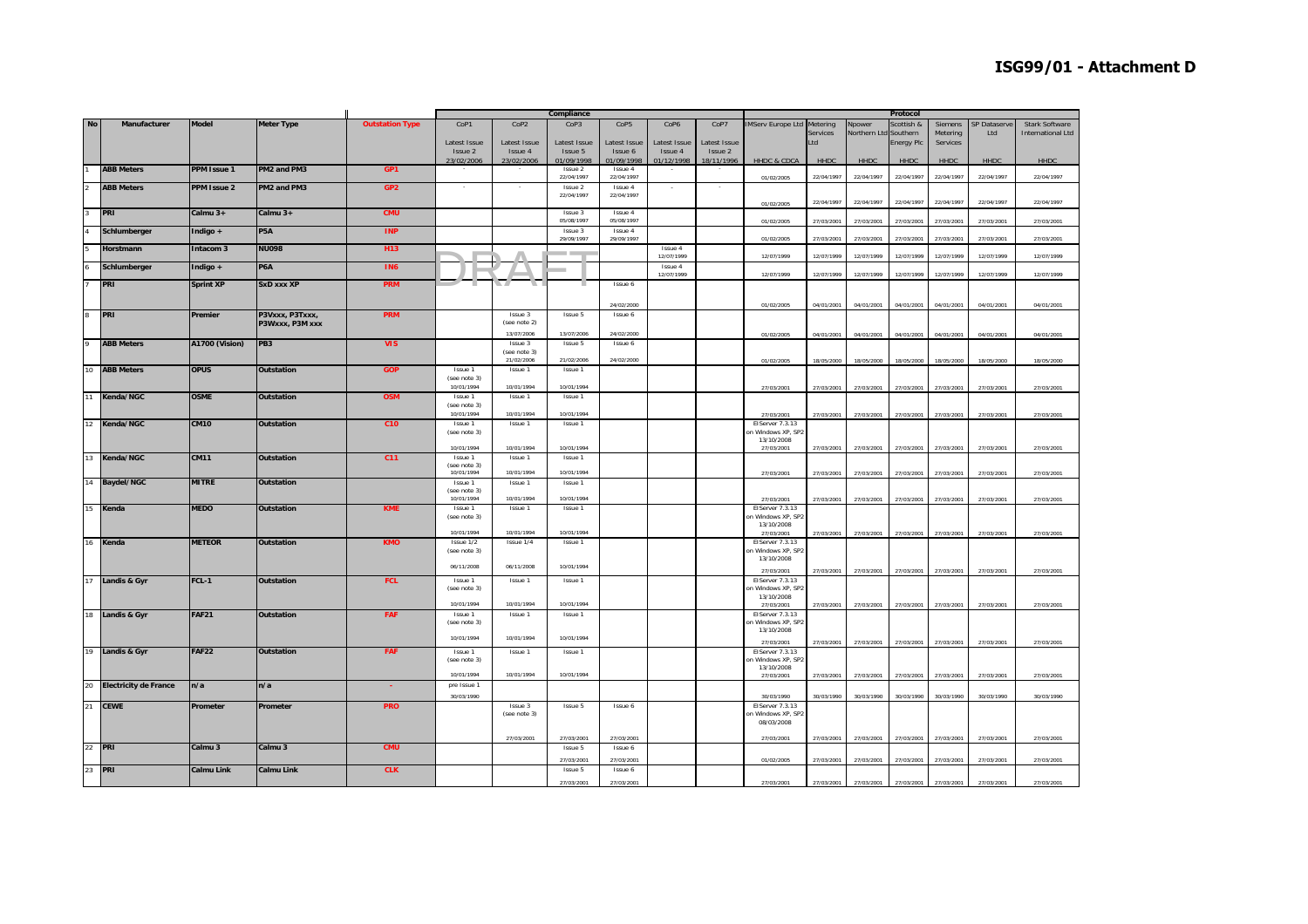|           |                         |                   |                                                   |                                       |                            |                            | Compliance                   |                       |                       |                       | Protocol                 |            |                       |             |            |               |                          |
|-----------|-------------------------|-------------------|---------------------------------------------------|---------------------------------------|----------------------------|----------------------------|------------------------------|-----------------------|-----------------------|-----------------------|--------------------------|------------|-----------------------|-------------|------------|---------------|--------------------------|
| <b>No</b> | Manufacturer            | <b>Model</b>      | <b>Meter Type</b>                                 | <b>Outstation Type</b>                | CoP1                       | CoP <sub>2</sub>           | CoP3                         | CoP <sub>5</sub>      | CoP6                  | CoP7                  | <b>IMServ Europe Ltd</b> | Metering   | Npower                | Scottish &  | Siemens    | SP Dataserve  | <b>Stark Software</b>    |
|           |                         |                   |                                                   |                                       |                            |                            |                              |                       |                       |                       |                          | Services   | Northern Ltd Southern |             | Metering   | Ltd           | <b>International Ltd</b> |
|           |                         |                   |                                                   |                                       | Latest Issue               | Latest Issue               | Latest Issue                 | Latest Issue          | Latest Issue          | Latest Issue          |                          | Ltd        |                       | Energy Plc  | Services   |               |                          |
|           |                         |                   |                                                   |                                       | Issue 2<br>23/02/2006      | Issue 4<br>23/02/2006      | Issue 5<br>01/09/1998        | Issue 6<br>01/09/1998 | Issue 4<br>01/12/1998 | Issue 2<br>18/11/1996 | <b>HHDC &amp; CDCA</b>   | HHDC       | <b>HHDC</b>           | <b>HHDC</b> | HHDC       | HHDC          | <b>HHDC</b>              |
| 24        | <b>ABB Meters</b>       | OPUS <sub>5</sub> | <b>Outstation</b>                                 | GE5                                   |                            |                            | Issue 5                      | Issue 6               |                       |                       | EIServer 7.3.13          |            |                       |             |            |               |                          |
|           |                         |                   |                                                   |                                       |                            |                            |                              |                       |                       |                       | on Windows XP, SP2       |            |                       |             |            |               |                          |
|           |                         |                   |                                                   |                                       |                            |                            |                              |                       |                       |                       | 13/10/2008               |            |                       |             |            |               |                          |
|           |                         |                   |                                                   |                                       |                            |                            | 27/03/2001                   | 27/03/2001            |                       |                       | 27/03/2001               | 27/03/2001 | 27/03/2001            | 27/03/2001  | 27/03/2001 | 27/03/2001    | 27/03/2001               |
| 25        | Schlumberger            | <b>PXAR</b>       | <b>PXAR</b>                                       | <b>PXA</b>                            |                            |                            | Issue 5<br>27/03/2001        | Issue 6<br>27/03/2001 |                       |                       | 27/03/2001               | 27/03/2001 | 27/03/2001            | 27/03/2001  | 27/03/200  | 27/03/2001    | 27/03/2001               |
| 26        | <b>Siemens</b>          | S4S               | S4S                                               | <b>S4S</b>                            |                            |                            | Issue 5                      | Issue 6               |                       |                       |                          |            |                       |             |            |               |                          |
|           |                         |                   |                                                   |                                       |                            |                            |                              |                       |                       |                       |                          |            |                       |             |            |               |                          |
|           |                         |                   |                                                   |                                       |                            |                            | 27/03/2001                   | 27/03/2001            |                       |                       | 27/03/2001               | 27/03/2001 | 27/03/2001            | 27/03/2001  | 27/03/2001 | 27/03/2001    | 27/03/2001               |
| 27        | Westinghouse            | <b>Sprite</b>     | <b>Outstation</b>                                 | <b>SPR</b>                            |                            |                            | Issue 5                      | Issue 6               |                       |                       |                          |            |                       |             |            |               |                          |
|           |                         |                   |                                                   |                                       |                            |                            | 27/03/2001                   | 27/03/2001            |                       |                       | 27/03/2001               | 27/03/2001 | 27/03/2001            | 27/03/2001  | 27/03/2001 | 27/03/2001    | 27/03/2001               |
| 28        | <b>NGL Limited</b>      | <b>Minimate</b>   | <b>Outstation</b>                                 | <b>NGL</b>                            |                            |                            | Issue 5                      | Issue 6               |                       |                       |                          |            |                       |             |            |               |                          |
|           |                         |                   |                                                   |                                       |                            |                            | 27/03/2001                   | 27/03/2001            |                       |                       | 27/03/2001               | 27/03/2001 | 27/03/2001            | 27/03/2001  | 27/03/2001 | 27/03/2001    | 27/03/2001               |
| 29        | <b>Siemens</b>          | <b>CM32</b>       | CM32 version 3.6                                  | C10                                   | Issue 1                    | Issue 3                    |                              |                       |                       |                       |                          |            |                       |             |            |               |                          |
|           |                         |                   |                                                   |                                       | (see note 3)               | (see note 3)               |                              |                       |                       |                       |                          |            |                       |             |            |               |                          |
|           |                         |                   |                                                   |                                       | 05/06/2001                 | 05/06/2001                 |                              |                       |                       |                       | 05/06/2001               | 05/06/2001 | 05/06/2001            | 05/06/2001  | 05/06/2001 | 05/06/2001    | 05/06/2001               |
| 30        | Iskraemeco              | Poreg             | <b>Outstation</b>                                 | <b>Code Not Defined</b>               | Issue 1                    | Issue 3                    |                              |                       |                       |                       |                          |            |                       |             |            |               |                          |
|           |                         |                   |                                                   |                                       | (see note 3)<br>20/06/2001 | (see note 3)<br>20/06/2001 |                              |                       |                       |                       | 20/06/2001               | 20/06/2001 | 20/06/2001            | 20/06/2001  | 20/06/2001 | 20/06/2001    | 20/06/2001               |
| 31        | <b>Siemens Metering</b> | <b>CM32</b>       | CM32 version 4.5                                  | <b>Suggest POR</b><br>C10             | Issue 1/2                  | <b>Issue 1/2/3/4</b>       |                              |                       |                       |                       |                          |            |                       |             |            |               |                          |
|           | <b>Services</b>         |                   |                                                   |                                       | (see note 3 & 5)           | (see note 3 & 5)           |                              |                       |                       |                       |                          |            |                       |             |            |               |                          |
|           |                         |                   |                                                   |                                       | 24/06/2008                 | 24/06/2008                 |                              |                       |                       |                       | 14/05/2002               | 14/05/2002 | 14/05/2002            | 14/05/2002  | 14/05/2002 | 14/05/2002    | 14/05/2002               |
| 32        | <b>Siemens</b>          | n/a               | Quad 4 Plus (outstation                           | <b>Code Not Defined</b>               | Issue 1                    | Issue 3                    | Issue 5                      | Issue 6               |                       |                       | EIServer 7.3.13          |            |                       |             |            |               |                          |
|           |                         |                   | SQ4)                                              |                                       | (see note 3)               | (see note 3)               |                              |                       |                       |                       | on Windows XP, SP2       |            |                       |             |            |               |                          |
|           |                         |                   |                                                   |                                       |                            |                            |                              |                       |                       |                       | 14/10/2008               |            |                       |             |            |               |                          |
|           |                         |                   |                                                   | <b>Suggest Q4P</b>                    | 01/04/2005                 | 01/04/2005                 | 01/04/2005                   | 01/04/2005            |                       |                       |                          |            |                       |             |            |               |                          |
| 33        | <b>Siemens Datacare</b> | n/a               | <b>ZMU 202 C</b>                                  | <b>Code Not Defined</b>               | Issue 1<br>(see note 3)    | Issue 3<br>(see note 3)    | Issue 5                      | Issue 6               |                       |                       |                          |            |                       |             |            |               |                          |
|           |                         |                   |                                                   | <b>Suggest ZMU</b>                    | 01/04/2005                 | 01/04/2005                 | 01/04/2005                   | 01/04/2005            |                       |                       |                          |            |                       |             |            |               |                          |
|           | 34 Landis & Gyr         | n/a               | <b>FAG10</b>                                      | <b>Code Not Defined</b>               | Issue 1                    | Issue 3                    | Issue 5                      | Issue 6               |                       |                       | EIServer 7.3.13          |            |                       |             |            |               |                          |
|           |                         |                   |                                                   |                                       | (see note 3)               | (see note 3)               |                              |                       |                       |                       | on Windows XP, SP2       |            |                       |             |            |               |                          |
|           |                         |                   |                                                   |                                       |                            |                            |                              |                       |                       |                       | 13/10/2008               |            |                       |             |            |               |                          |
|           |                         |                   |                                                   | <b>Suggest FAG</b>                    | 01/04/2005                 | 01/04/2005                 | 01/04/2005                   | 01/04/2005            |                       |                       |                          |            |                       |             |            |               |                          |
| 35        | <b>CEWE</b>             | n/a               | <b>CEP</b>                                        | <b>CEW</b>                            | Issue 1<br>(see note 3)    |                            |                              |                       |                       |                       |                          |            |                       |             |            |               |                          |
|           |                         |                   |                                                   |                                       | 10/01/1994                 |                            |                              |                       |                       |                       |                          |            |                       |             |            |               |                          |
| 36        | <b>CEWE</b>             | n/a               | CEQ                                               | <b>CEW</b>                            | Issue 1                    |                            |                              |                       |                       |                       |                          |            |                       |             |            |               |                          |
|           |                         |                   |                                                   |                                       | (see note 3)               |                            |                              |                       |                       |                       |                          |            |                       |             |            |               |                          |
|           |                         |                   |                                                   |                                       | 10/01/1994                 |                            |                              |                       |                       |                       |                          |            |                       |             |            |               |                          |
| 37        | <b>Actaris</b>          | <b>ACE6000</b>    | 665                                               | <b>Code Not Defined</b>               |                            |                            | Issue 5                      | Issue 6               |                       |                       |                          |            |                       |             |            |               |                          |
|           |                         |                   |                                                   |                                       |                            |                            | 03/11/2006                   | 03/11/2006            |                       |                       |                          |            |                       |             |            |               | 03/07/2007               |
| 38        | <b>CEWE</b>             | Prometer          | <b>R&amp;W</b>                                    | <b>Suggest AC6</b><br>CP <sub>2</sub> | Issue 2                    | Issue 4                    | Issue 5                      | Issue 6               |                       |                       |                          |            |                       |             |            |               |                          |
|           |                         |                   | omms Module v1.4.0                                |                                       | (see note 4)               | (see note 4)               | (see note 4)                 | (see note 4)          |                       |                       |                          |            |                       |             |            |               |                          |
|           |                         |                   | Disp & Register Module v1.4.0                     |                                       |                            |                            |                              |                       |                       |                       | EIServer 7.3.13          |            |                       |             |            | MDR v1.4.0.17 |                          |
|           |                         |                   |                                                   |                                       | 12/11/2007                 | 12/11/2007                 | 12/11/2007                   | 12/11/2007            |                       |                       | on Windows XP, SP2       |            |                       |             |            | on Windows XF |                          |
|           |                         |                   | mms Module v2.0.0<br>isp & Register Module v2.0.0 | CP <sub>2</sub>                       | <b>Issue 2</b>             | <b>Issue 4</b>             | <b>Issue 5</b>               | <b>Issue 6</b>        |                       |                       |                          |            |                       |             |            |               |                          |
|           |                         |                   |                                                   |                                       |                            |                            |                              |                       |                       |                       |                          |            |                       |             |            |               |                          |
| 39        | <b>EDMI</b>             |                   | Mk 10 -1, 2 and 3                                 | <b>Code Not Defined</b>               | 12/01/2009                 | 12/01/2009                 | 12/01/2009<br><b>Tssue 5</b> | 12/01/2009<br>Issue 6 |                       |                       | 12/11/2007               |            | Eziview v4.05         |             |            | 03/04/2008    |                          |
|           |                         |                   |                                                   |                                       |                            |                            |                              |                       |                       |                       |                          |            |                       |             |            |               |                          |
|           |                         |                   |                                                   |                                       |                            |                            |                              |                       |                       |                       |                          |            |                       |             |            |               |                          |
|           |                         |                   | Firmware v 1.19                                   | <b>Suggest M10</b>                    |                            |                            | 04/01/2008                   | 04/01/2008            |                       |                       |                          |            | 04/01/2008            |             |            |               |                          |

1) Not used Code Not Defined means that there is no code currently assigned to this Outstation within the valid set of J0471 **COP LATEST ISSUE LATEST ISSUE DATE**

#### **Version 13.0N.B. Blue text indicates latest amendments.**

**Notes**

2) Premier has dispensation (D334) so that it can be installed in COP2 **ELEXON** this proposed a code to be used.<br>
installations up to 31 July 2006<br>
23/02/2006 **COP2 10.000 1/2006 1000 1/2007 1998**<br>
23/02/2006 **COP3 10.000** installations up to 31 July 2006 **COP2 4.0 23/02/2006** 3) ISG has approved dispensation (D339) which allows this Metering Equipment type to be **COP3 5.0 01/09/1998**

installed until 23 February 2008 (and will continue to be applicable for the life time of the **COP5 6.0 01/09/1998**

Metering System). For new Metering System registrations after this date, **COP6**<br> **Metering Equipment will be subject to compliance with the current issue of the relevant Code of Practice.<br>
<b>COP7 2.0 18/11/1996** Metering Equipment will be subject to compliance with the current issue of the relevant Code of Practice.

4) Prometer R & W with the following firmware versions are subject to dispensation D340<br>Firmware Prometer R & W

Firmware Promet<br>Comms Module v1.4.0

Display & Register Module v1.4.0

5) ISG has approved dispensation (D344) which allows this Metering Equipment type to be used for all issues of CoP1 and CoP2 up to and including CoP1 Issue 2 and CoP2 Issue 4.

**Note:**

**CoP5 Issue 6 compliances refer to communications by means of interrogation unless otherwise stated.**

**Protocols for use with CoP5 Issue 6 compliant metering applies to communications by means of interrogation unless otherwise stated.**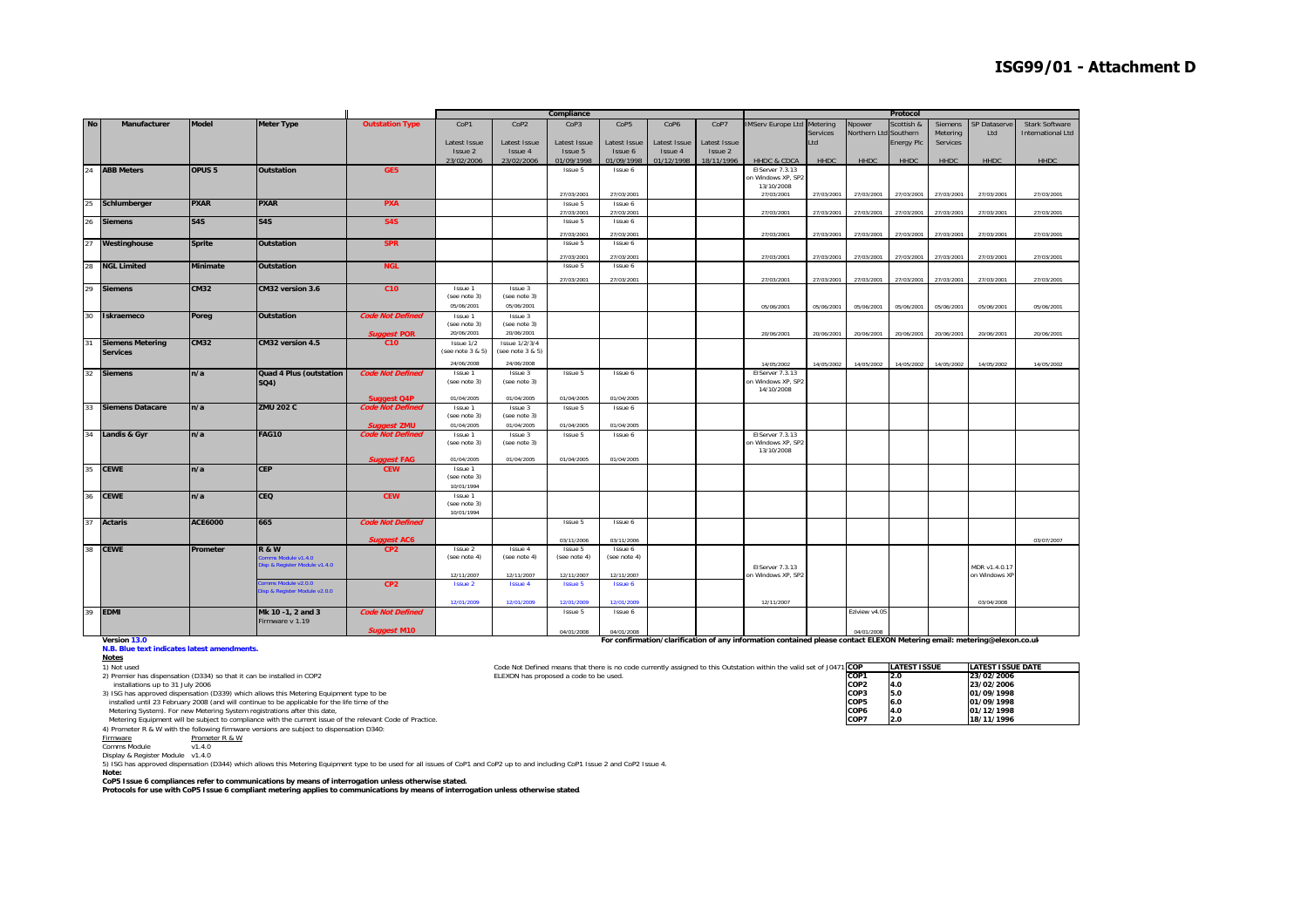#### **Change Proposal – BSCP40/02**

CP No: XXXX

*Version No: v0.1 (mandatory by BSCCo)*

**Title** *(mandatory by originator)* 

## **Housekeeping changes to BSCP537 Appendix 1 – Self Assessment Document (SAD)**

**Description of Problem/Issue** *(mandatory by originator)* 

#### **Background:**

*CP1272*[1](#page-33-0) (Please see [CP1272 - Background documentation\)](http://www.elexon.co.uk/changeimplementation/ChangeProcess/proposals/proposal_details.aspx?proposalId=795) was approved by the Supplier Volume Allocation Group (SVG) on the 03 March 2009. CP1272 removed the requirement in BSCP520 (BSC Procedure: Unmetered Supplies Registered in SMRS) for Suppliers to send  $D0155^2$  $D0155^2$ ,  $D0148^3$  $D0148^3$  and D0151<sup>[4](#page-33-3)</sup> flows to Unmetered Supplies Operator's (UMSOs).

In addition to this change CP1272 introduced a requirement within BSCP501 (Supplier Meter Registration Service) for the Licensed Distribution System Operator (LDSO) to inform the UMSOs of any changes relating to Unmetered Supply. This addition will ensure that UMSOs are kept informed of any changes that impact Unmetered Supply.

#### **What is the Problem?**

The guidance text in Section 17 (UMSO) of **BSCP537 Appendix 1** asks UMSOs who are in the Qualification process to explain how they will ensure that they can receive and process the D0148, D0151 and D0155 data flows from Suppliers (sections 17.1.3; 17.1.4; 17.1.5 and 17.1.7). Following the approval of CP1272, this is no longer required.

This Housekeeping CP would update the Self Assessment Document (BSCP537 Appendix 1) based on the changes that were approved as part of CP1272.

**Proposed Solution** *(mandatory by originator)* 

In order to address the above issues the following sections will be amended:

## **Proposed amendments to BSCP537 Appendix 1**

**Within section 17.1.3 UMSO's are asked:** 

How do you ensure that information and data flows relating to Half Hourly Unmetered Supplies are sent or received and processed completely, accurately and in a timely manner, in line with the requirements of the BSC?

| The following changes are proposed within the guidance column:                  |                                                                                            |  |  |  |  |
|---------------------------------------------------------------------------------|--------------------------------------------------------------------------------------------|--|--|--|--|
| <b>Point 4 Currently reads:</b>                                                 | Point 4 will be amended to read:                                                           |  |  |  |  |
| Receipt and processing of appointment details on D0155<br>and D0148 data flows. | Receipt and processing of appointment details. <del>on D0155</del><br>and D0148 data flows |  |  |  |  |
|                                                                                 | We note that, although the D0155 and D0148 data flows                                      |  |  |  |  |
|                                                                                 |                                                                                            |  |  |  |  |

<sup>&</sup>lt;sup>1</sup> Use of Appointment and Termination Flows in Unmetered Supplies (UMS)

<span id="page-33-1"></span><span id="page-33-0"></span><sup>&</sup>lt;sup>2</sup> Notification of new Meter Operator or Data Collector Appointment and Terms

<span id="page-33-2"></span><sup>3</sup> Notification of Change to Other Parties

<span id="page-33-3"></span><sup>4</sup> Termination of Appointment or Contract by Supplier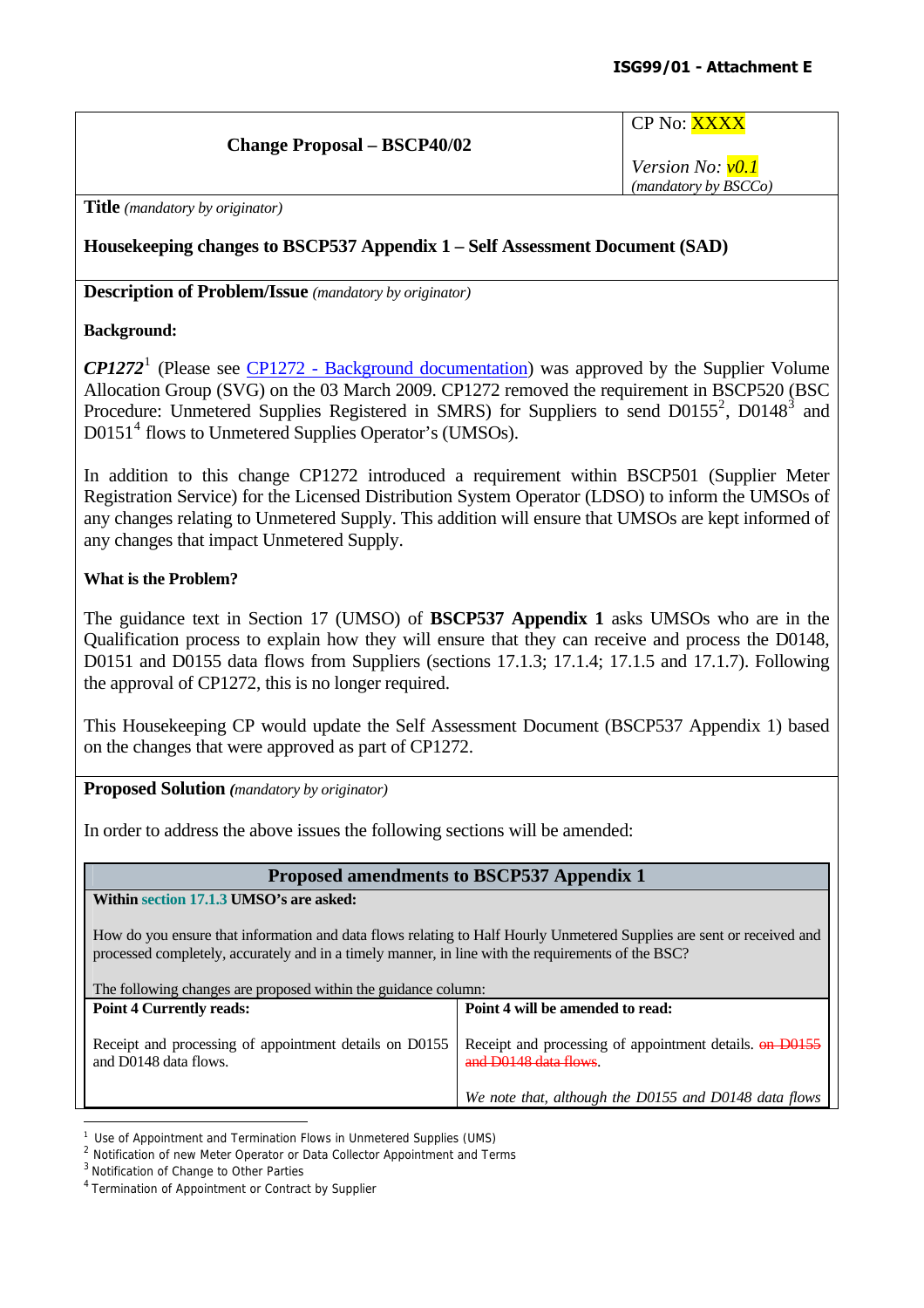|                                                                                                                                                                          | are being removed from section 17, the UMSO's will still<br>be receiving appointment details via alternative means<br>which will need to be processed - so only the reference to<br>the specific data flows needs to be removed. |  |  |  |  |  |  |
|--------------------------------------------------------------------------------------------------------------------------------------------------------------------------|----------------------------------------------------------------------------------------------------------------------------------------------------------------------------------------------------------------------------------|--|--|--|--|--|--|
| Within section 17.1.4 UMSO's are asked:                                                                                                                                  |                                                                                                                                                                                                                                  |  |  |  |  |  |  |
|                                                                                                                                                                          | How do you ensure that information and data flows relating to Non Half Hourly Unmetered Supplies are sent or received<br>and processed completely, accurately and in a timely manner, in line with the requirements of the BSC?  |  |  |  |  |  |  |
| The following changes are proposed within the guidance column:                                                                                                           |                                                                                                                                                                                                                                  |  |  |  |  |  |  |
| <b>Point 4 Currently reads:</b>                                                                                                                                          | Point 4 will be amended to read:                                                                                                                                                                                                 |  |  |  |  |  |  |
| Receipt and processing of appointment details from the<br>Supplier on D0155 and D0148 data flows.                                                                        | Receipt and processing of appointment details. from the<br>Supplier on D0155 and D0148 data flows                                                                                                                                |  |  |  |  |  |  |
| Within section 17.1.5 UMSO's are asked:                                                                                                                                  |                                                                                                                                                                                                                                  |  |  |  |  |  |  |
| What controls do you have in place to ensure that the requirements of BSCP520 are met when a Change of Supplier<br>(CoS) and/or Change of Agent (CoA) event takes place? |                                                                                                                                                                                                                                  |  |  |  |  |  |  |
| The following changes are proposed within the guidance column:<br><b>Point 1 Currently reads:</b>                                                                        | Point 1 will be amended to read:                                                                                                                                                                                                 |  |  |  |  |  |  |
| Receipt and processing of appointment details D0155 and<br>D0148 data flows.                                                                                             | Receipt and processing of appointment details. D0155 and<br>D0148 data flows.                                                                                                                                                    |  |  |  |  |  |  |
| <b>Point 5 Currently reads:</b>                                                                                                                                          | Point 5 will be amended to read:                                                                                                                                                                                                 |  |  |  |  |  |  |
| Receipt and processing of appointment details on D0155<br>and D0148 data flows.                                                                                          | Receipt and processing of appointment details. on D0155<br>and D0148 data flows                                                                                                                                                  |  |  |  |  |  |  |
| <b>Point 6 Currently reads:</b>                                                                                                                                          | Point 6 will be amended to read:                                                                                                                                                                                                 |  |  |  |  |  |  |
| Receipt and processing of Termination of Appointment<br>details from outgoing Supplier on a D0151 data flow.                                                             | Receipt and processing of Termination of Appointment<br>details. from outgoing Supplier on a D0151 data flow.                                                                                                                    |  |  |  |  |  |  |
| Point 8 currently reads:                                                                                                                                                 | Point 8 will be amended to read:                                                                                                                                                                                                 |  |  |  |  |  |  |
| Receipt and processing of appointment flows and D0148.                                                                                                                   | Receipt and processing of appointment details. flows and<br>D <sub>0</sub> 148.                                                                                                                                                  |  |  |  |  |  |  |
| Point 9 currently reads:                                                                                                                                                 | Point 9 will be amended to read:                                                                                                                                                                                                 |  |  |  |  |  |  |
| Receipt and processing of D0148 and D0155.                                                                                                                               | Receipt and processing of appointment details. D0148 and<br><b>D0155</b>                                                                                                                                                         |  |  |  |  |  |  |
| Within section 17.1.7 UMSO's are asked:                                                                                                                                  |                                                                                                                                                                                                                                  |  |  |  |  |  |  |
| required following de-energisation of an MSID?                                                                                                                           | What controls do you have in place to ensure that the requirements of BSCP520 are met when a disconnection is                                                                                                                    |  |  |  |  |  |  |

The following changes are proposed within the guidance column: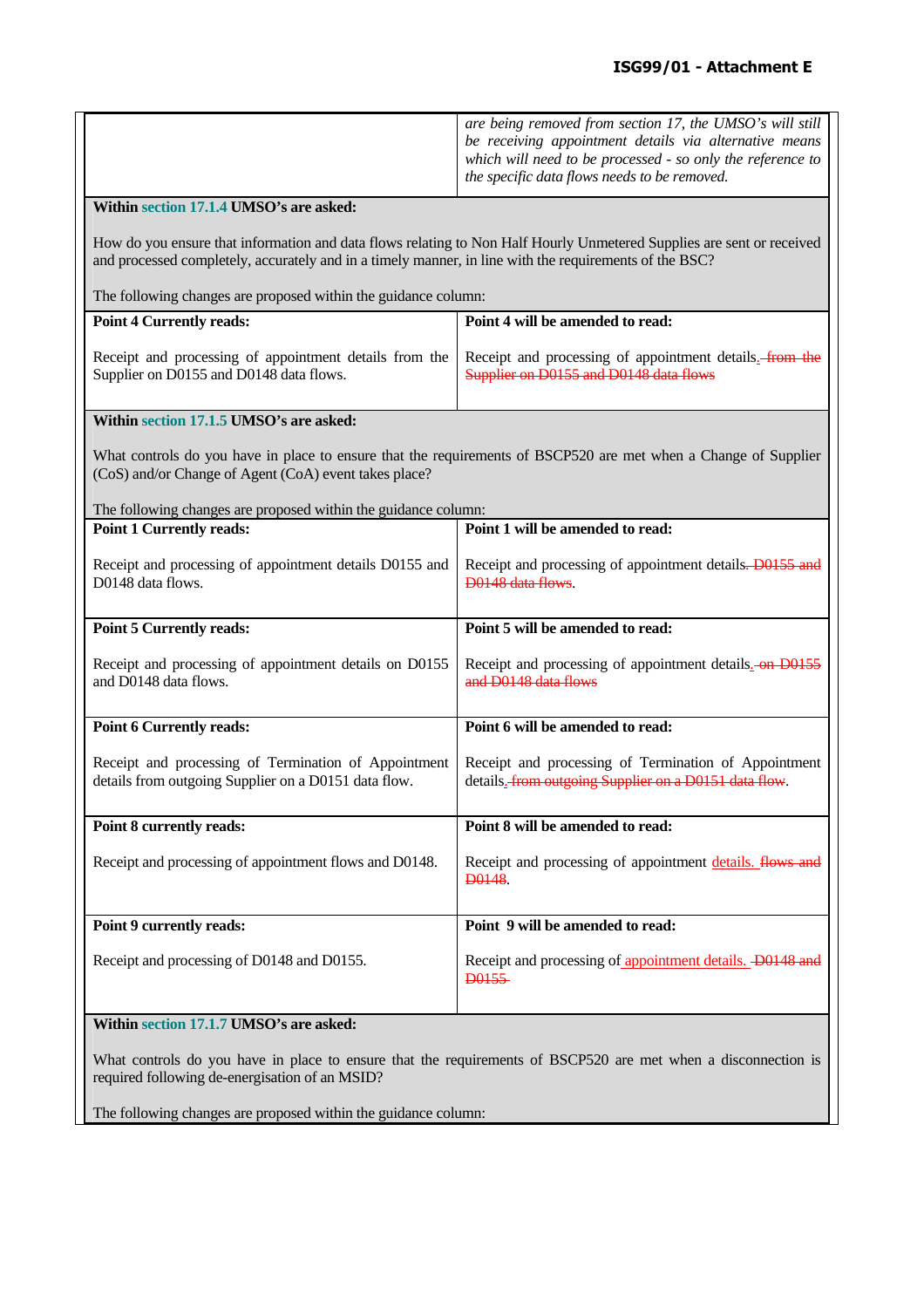| <b>Point 4 currently reads:</b>                                                                                                                               | Point 4 will be amended to read:                 |
|---------------------------------------------------------------------------------------------------------------------------------------------------------------|--------------------------------------------------|
| Receipt and processing of Termination of appointment Receipt and processing of Termination of appointment<br>date (if NHH) from supplier via D0151 data flow. | date (if NHH) from supplier via D0151 data flow. |

#### **Justification for Change** *(mandatory by originator)*

BSCP537 Appendix 1 should to be updated to reflect changes in BSCP501 & BSCP520, made by CP1272. These changes will ensure that the processes and procedures stipulated within BSCP537 Appendix 1 are consistent with those outlined within BSCP520 & BSCP501.

**To which section of the Code does the CP relate, and does the CP facilitate the current provisions of the Code?** *(mandatory by originator)* 

Yes, CPXXXX better facilitates the provisions of Section S as it would ensure consistency between the Code Subsidiary Documents.

**Estimated Implementation Costs** *(mandatory by BSCCo)* 

To be confirmed.

**Configurable Items Affected by Proposed Solution(s)** *(mandatory by originator)* 

BSCP537 (Qualification Process for SVA Parties, SVA Party Agents and CVA MOAs) Appendix 1: Self Assessment Document (SAD).

**Impact on Core Industry Documents or System Operator-Transmission Owner Code** *(mandatory by originator)* 

None identified

**Related Changes and/or Projects** *(mandatory by BSCCo)*

CP1272 - Use of Appointment and Termination Flows in Unmetered Supplies (UMS) - which has been approved for the June 09 release.

**Requested Implementation Date** *(mandatory by originator)* 

November 2009

**Reason:**  Next available release date

**Version History** *(mandatory by BSCCo)*  Version 0.1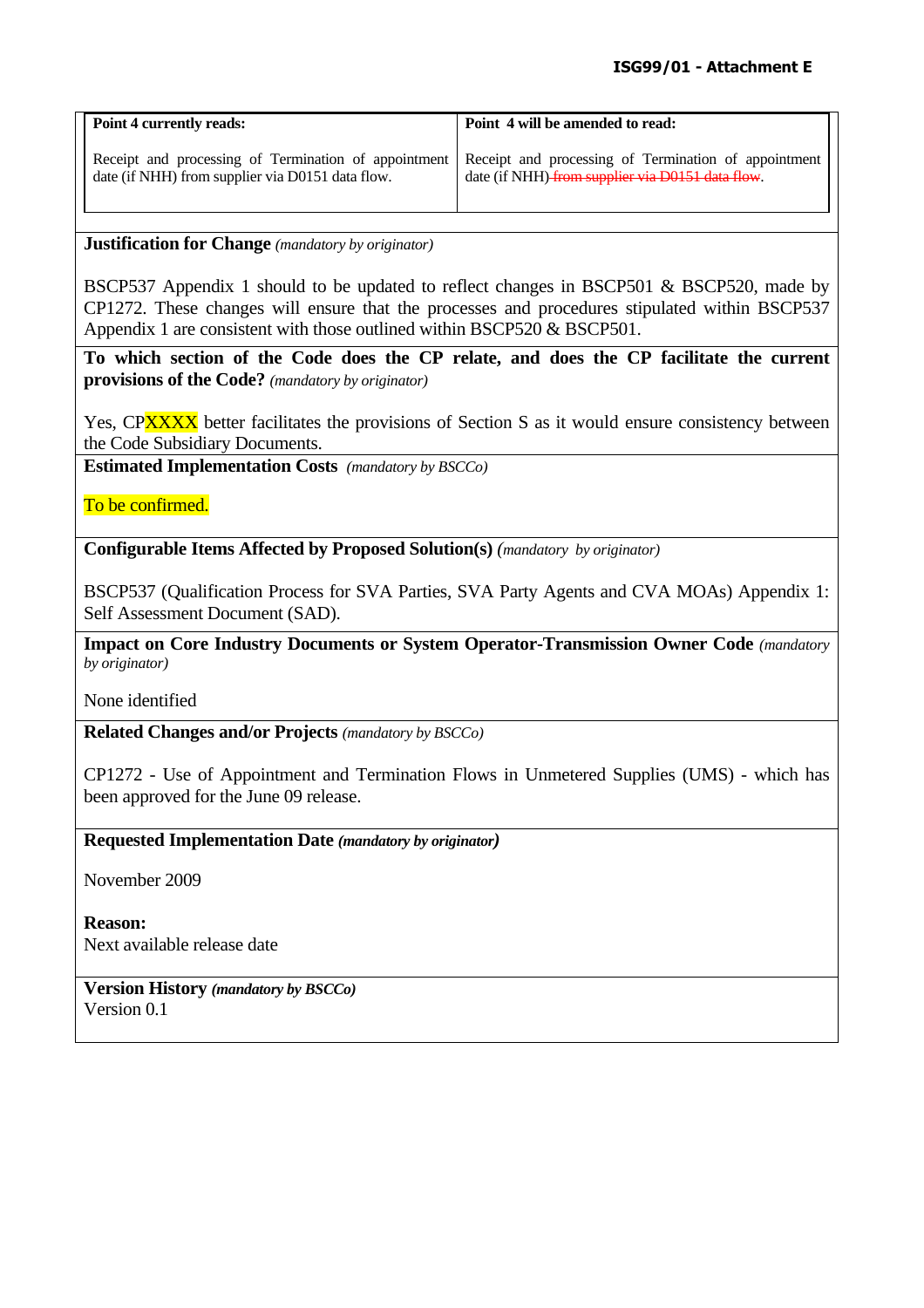| <b>Originator's Details:</b>                                                         |
|--------------------------------------------------------------------------------------|
| <b>BCA NameStuart Holmes</b>                                                         |
| OrganisationELEXON                                                                   |
| Email Addressstuart.holmes@elexon.co.uk                                              |
| Telephone Number 0207 380 4135                                                       |
|                                                                                      |
| <b>Attachments: Yes</b>                                                              |
| Attachment A – Redline changes to BSCP537 Appendix 1: Self Assessment Document (SAD) |

**(12 Pages)**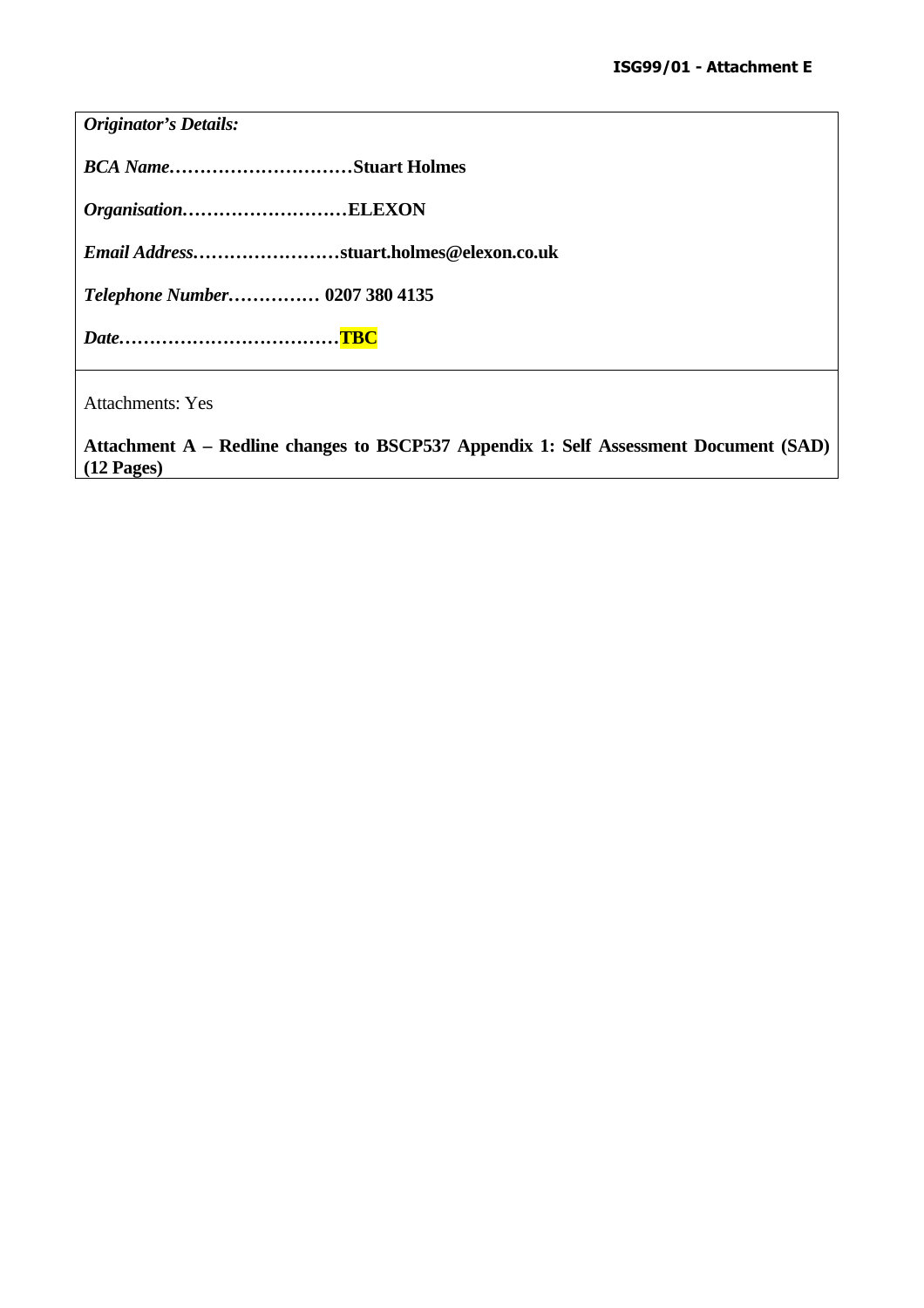

# **Housekeeping CPXXXX – redline changes to BSCP537 Appendix 1: Self Assessment Document (SAD) v 6.0 Section 17 - UMSO**

#### **Objectives of this section**

The objective of this section is to consider the controls that have been built into the systems and processes supporting your Unmetered Supplies Operator (UMSO) service to ensure the operational requirements of the BSC and BSCPs are met. Whilst Sections 1 to 7 of the SAD are generic to all Qualified Persons, this section focuses on the specific controls required to operate effectively as an UMSO.

#### **Guidance for completing this section**

The UMSO is responsible for establishing new Unmetered Supplies and establishing appropriate Connection Agreements with UMS customers in line with the requirements set out in BSCP520. In addition it is responsible for providing summary inventories to the Meter Administrator (Half Hourly) and issuing Unmetered Supplier Certificates (Non Half Hourly).

**Business Processes and Mitigating Controls:** This set of questions looks at the controls over the provision of data to other participants, the subsequent processing of information received and the transmission of this updated data to relevant participants.

**Exception Management:** The section looks at the specific controls you have in place to report on, monitor and resolve exceptions during the processing of your data.

A number of questions in the SAD relate to 'data quality'. This section of the SAD is concerned with the on-going quality of your data when your UMSO service is live and in operation. The quality of the data used to initially populate your service is considered in Section 7 of the SAD. A number of the questions in the service specific sections of the SAD relate to how you will ensure the accuracy of incoming and outgoing data and in the event that poor quality data does enter your UMSO service, how you identify and resolve this to minimise the impact upon other Parties and Party Agents.

Both system and manual controls should be considered when answering the SAD questions as your service will rely on both system and manual processes to effectively fulfil its obligations. Responses should consider the procedures in place for dealing with electronic flows received via the DTN and also manual data flows received via any other means (e.g. email, fax letter). It is recognised that not all UMSOs use the DTN to send and receive information from other participants. Where a question references a specific data flow this should be interpreted to mean the information that would normally be sent/received using that data flow even if the DTN is not used as the method of receipt/delivery. A full response should be provided and the Applicant should indicate for each data flow referenced whether the DTN or an alternative method of communication would be used.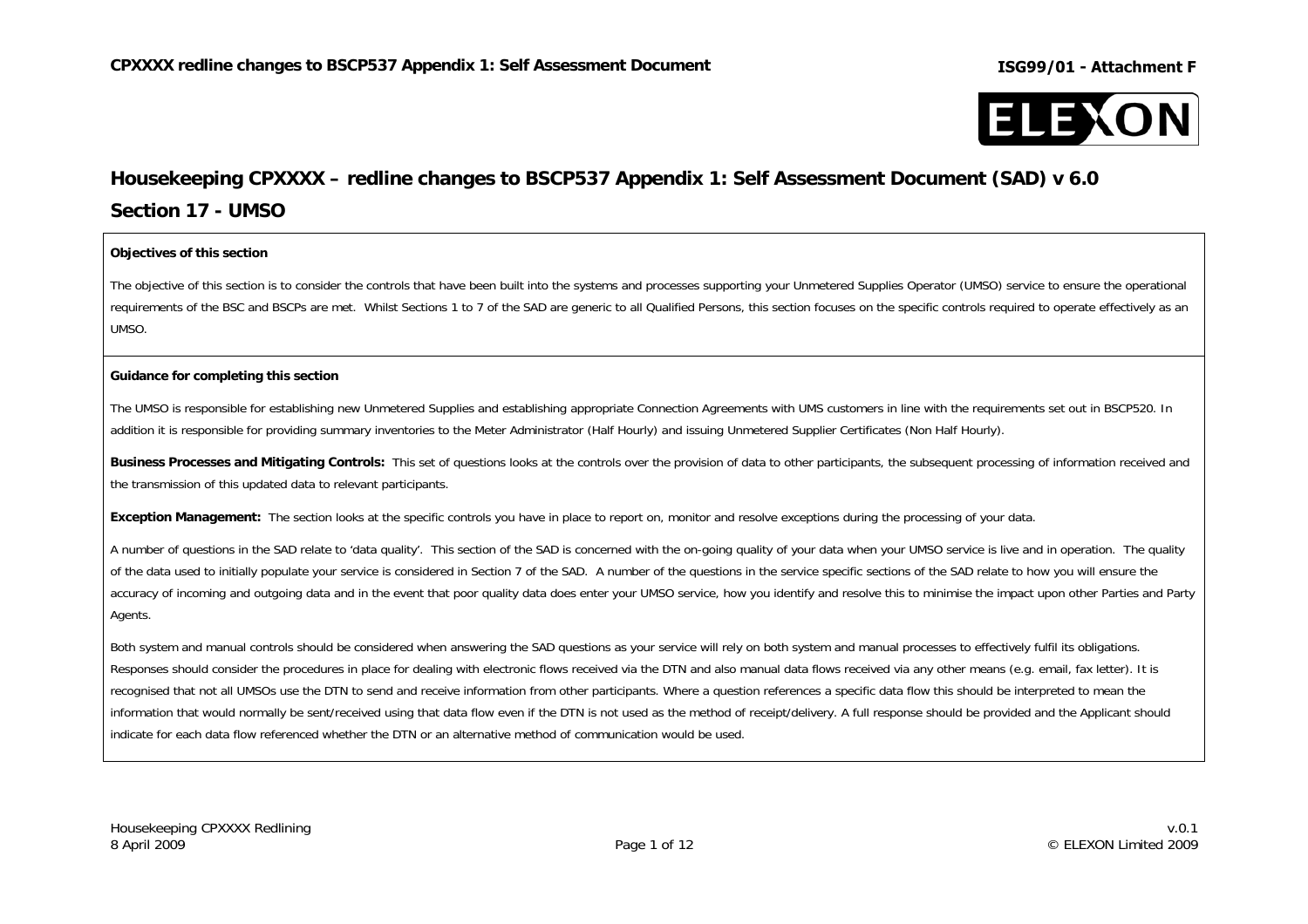#### **17.1 Business processes and mitigating controls**

| Question                                                                                                                                                              | Guidance                                                                                                                                                                                                                                                                                                                                                                                                                                                                                                                                                                                                                                                                                                                                                                                                                                                                                                                                                 | Response | Evidence |
|-----------------------------------------------------------------------------------------------------------------------------------------------------------------------|----------------------------------------------------------------------------------------------------------------------------------------------------------------------------------------------------------------------------------------------------------------------------------------------------------------------------------------------------------------------------------------------------------------------------------------------------------------------------------------------------------------------------------------------------------------------------------------------------------------------------------------------------------------------------------------------------------------------------------------------------------------------------------------------------------------------------------------------------------------------------------------------------------------------------------------------------------|----------|----------|
| 17.1.1 What controls do you have<br>in place to ensure that the<br>establishment of new UMS<br>connections is done in accordance<br>with the requirements of BSCP520? | The UMSO is required to carry out a number of activities<br>when establishing or updating UMS inventories. The response<br>should include the following key events:<br>Receiving/processing applications for new UMS from<br>1.<br>customers<br>Establishing UMS Connection Agreements with<br>2.<br>customers<br>Distinguishing between HH and NHH UMS and applying<br>3.<br>distinct processes<br>The response should address the following areas:<br>Controls in place to ensure that applications for new<br>a)<br>Unmetered Supplies meet the UMS criteria specified in<br><b>BSCP520.</b><br>Procedures for establishing appropriate UMS Connection<br>b)<br>Agreements with all customers ensuring that the key<br>clauses defined in BSCP520 (section 1.1) are adhered to<br>as a minimum.<br>Monitoring controls to ensure that all new connections are<br>set up completely and accurately and have a formal<br>connection agreement in place. |          |          |
| 17.1.2 How do you ensure that<br>once a UMS connection has been                                                                                                       | The response should include the following key events:                                                                                                                                                                                                                                                                                                                                                                                                                                                                                                                                                                                                                                                                                                                                                                                                                                                                                                    |          |          |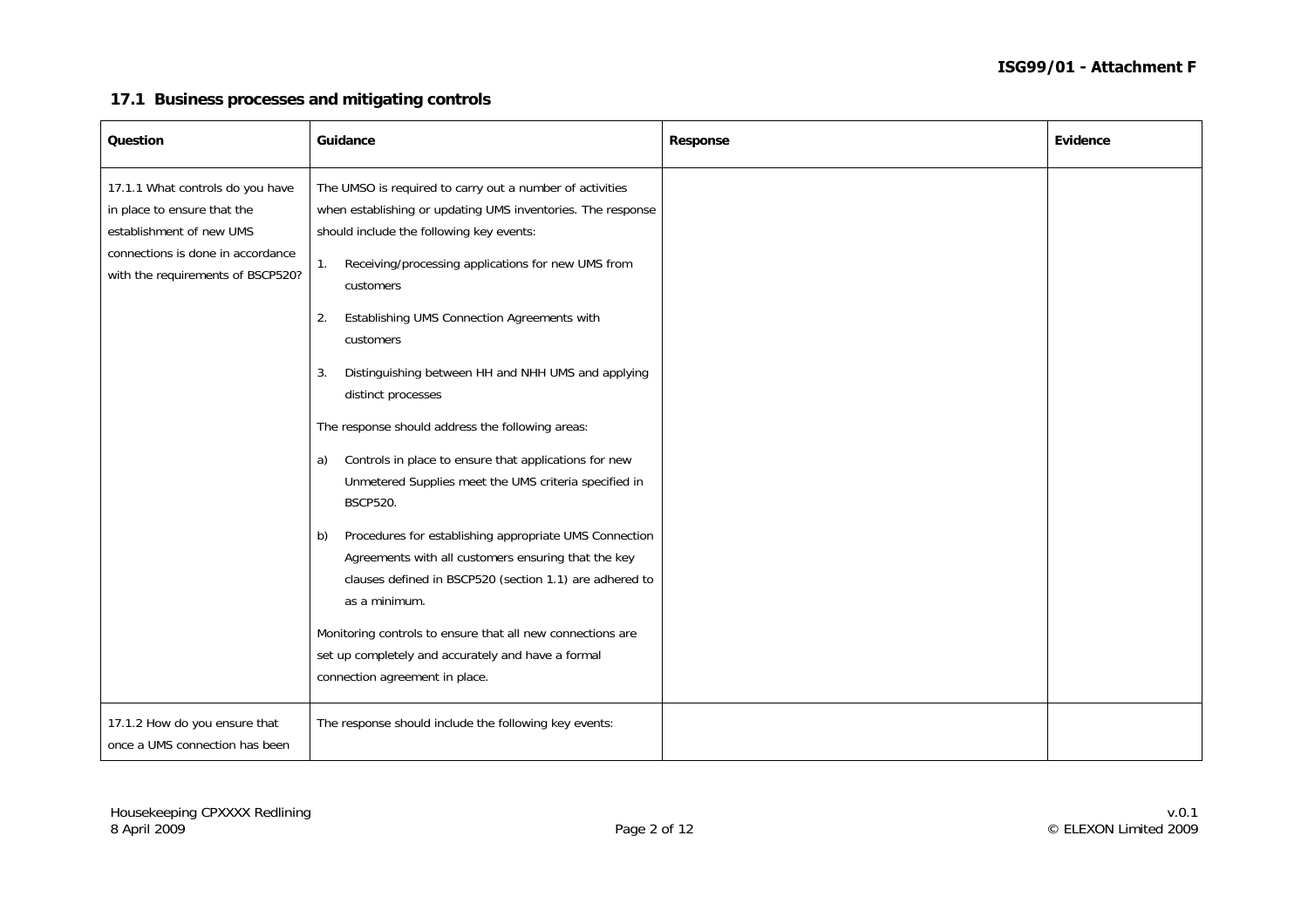| Question                                                                                                                                                  | Guidance                                                                                                                                                                                                                                                                                                                                                                                                                                                                                                                                                                                                                                                                                                                                                                                                                                                                                                                                                                                                                                                                                                                                                             | <b>Response</b> | Evidence |
|-----------------------------------------------------------------------------------------------------------------------------------------------------------|----------------------------------------------------------------------------------------------------------------------------------------------------------------------------------------------------------------------------------------------------------------------------------------------------------------------------------------------------------------------------------------------------------------------------------------------------------------------------------------------------------------------------------------------------------------------------------------------------------------------------------------------------------------------------------------------------------------------------------------------------------------------------------------------------------------------------------------------------------------------------------------------------------------------------------------------------------------------------------------------------------------------------------------------------------------------------------------------------------------------------------------------------------------------|-----------------|----------|
| established new inventories or<br>changes to inventories are<br>processed completely and<br>accurately in accordance with the<br>requirements of BSCP520? | Receiving and processing new/revised UMS inventories<br>1.<br>from customers and Change of Measurement Class<br>applications from Suppliers.<br>Calculation of EACs for Non Half Hourly UMS<br>2.<br>Generation of UMS Certificates and data flows (D0052)<br>3.<br>Generation of summary inventories for Half Hourly UMS<br>4.<br>The response should address the following areas:<br>Controls and procedures in place to ensure the correct<br>a)<br>application of initial/revised EAC calculations for each<br>Settlement register is recorded for each MSID for NHH<br>traded UMS (BSCP520 Appendix 4.4).<br>Procedures for generating the required outputs for NHH<br>b)<br>traded UMS (UMS Certificate and D0052)<br>Procedures for monitoring the required outputs for HH<br>C)<br>traded UMS (Summary Inventory)<br>Monitoring of compliance against conditions of UMS<br>d)<br>Certificates)<br>Controls in place to ensure that applications for revised<br>e)<br>UMS inventories continue to meet the UMS criteria<br>specified in BSCP520.<br>Existence of a trigger upon receipt of updated<br>f)<br>inventories/Change of Measurement Class/Change of |                 |          |
|                                                                                                                                                           | Supplier notifications to re-start the procedures for                                                                                                                                                                                                                                                                                                                                                                                                                                                                                                                                                                                                                                                                                                                                                                                                                                                                                                                                                                                                                                                                                                                |                 |          |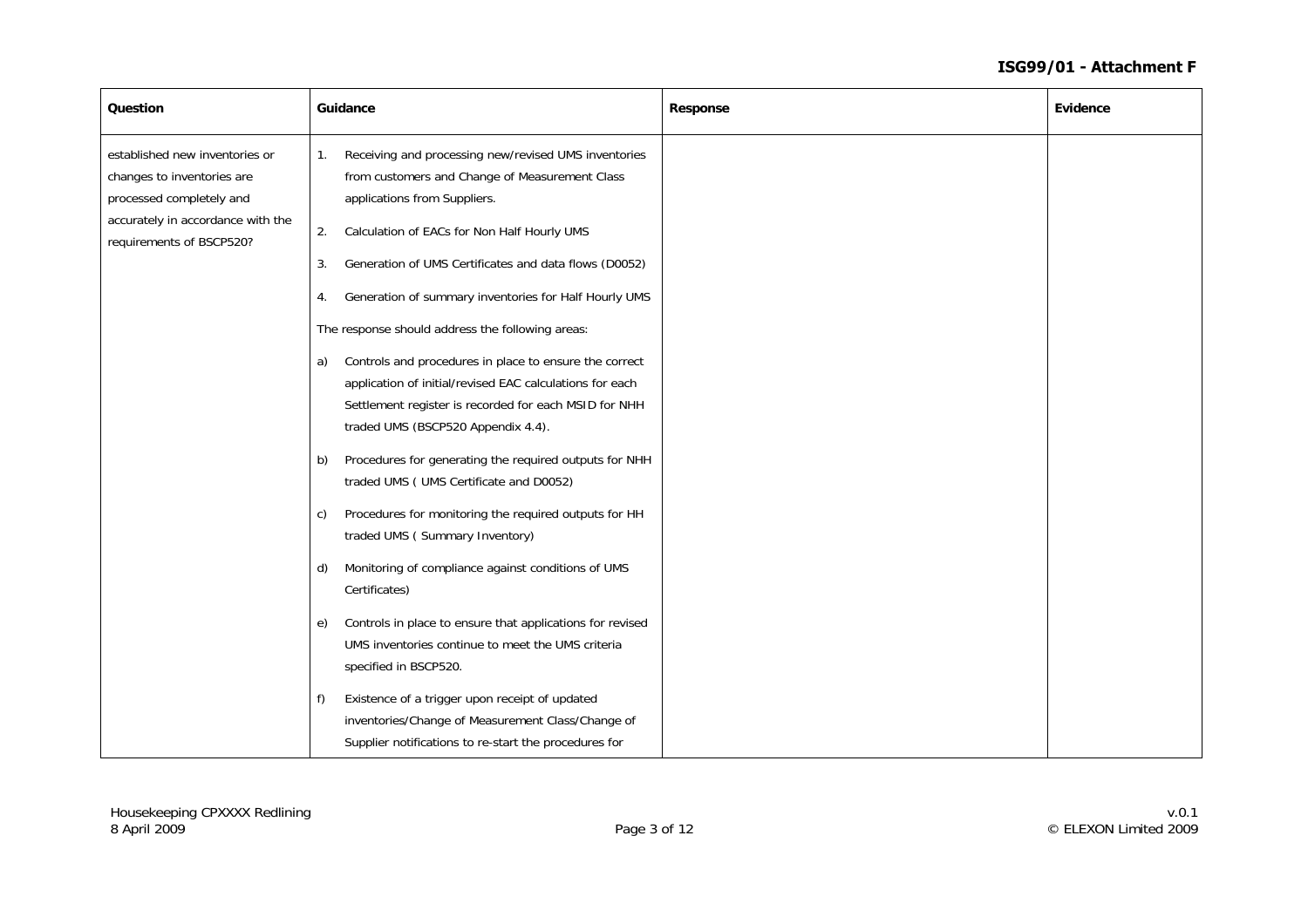| Question                                                                                                                                                                                                                                          | Guidance                                                                                                                                                                                                                                                                                                                                                                                                                                                                                                                                                                                                                                                                                                                                                                                                                                                | Response | Evidence |
|---------------------------------------------------------------------------------------------------------------------------------------------------------------------------------------------------------------------------------------------------|---------------------------------------------------------------------------------------------------------------------------------------------------------------------------------------------------------------------------------------------------------------------------------------------------------------------------------------------------------------------------------------------------------------------------------------------------------------------------------------------------------------------------------------------------------------------------------------------------------------------------------------------------------------------------------------------------------------------------------------------------------------------------------------------------------------------------------------------------------|----------|----------|
|                                                                                                                                                                                                                                                   | establishing a new UMS inventory to ensure that the<br>criteria for UMS detailed in BSCP520 continue to be met.                                                                                                                                                                                                                                                                                                                                                                                                                                                                                                                                                                                                                                                                                                                                         |          |          |
| 17.1.3 How do you ensure that<br>information and data flows relating<br>to Half Hourly Unmetered Supplies<br>are sent or received and processed<br>completely, accurately and in a<br>timely manner, in line with the<br>requirements of the BSC? | The response should include the following key events:<br>The sending of request to SMRA for a new MSID record<br>1.<br>via P0171 data flow<br>Sending of UMS Certificates to customer and Supplier on<br>2.<br>a P0170 flow<br>Provision of Equivalent Meter Technical Details via<br>3.<br>P0068 data flow<br>Receipt and processing of appointment details-on D0155<br>4.<br>and D0148 data flows.<br>Provision of UMS summary inventories to the appointed<br>5.<br>Meter Administrator via P0064 data flow<br>Receiving requests for Equivalent Meter Technical<br>6.<br>Details and location of PECU arrays (if applicable) via a<br>P0176 data flow<br>The response should address the following<br>All flows are identified, reviewed and authorised prior to<br>1.<br>processing.<br>The validation of data flows for formats and lengths<br>2. |          |          |
|                                                                                                                                                                                                                                                   | The validation of data for its internal consistency, for<br>3.                                                                                                                                                                                                                                                                                                                                                                                                                                                                                                                                                                                                                                                                                                                                                                                          |          |          |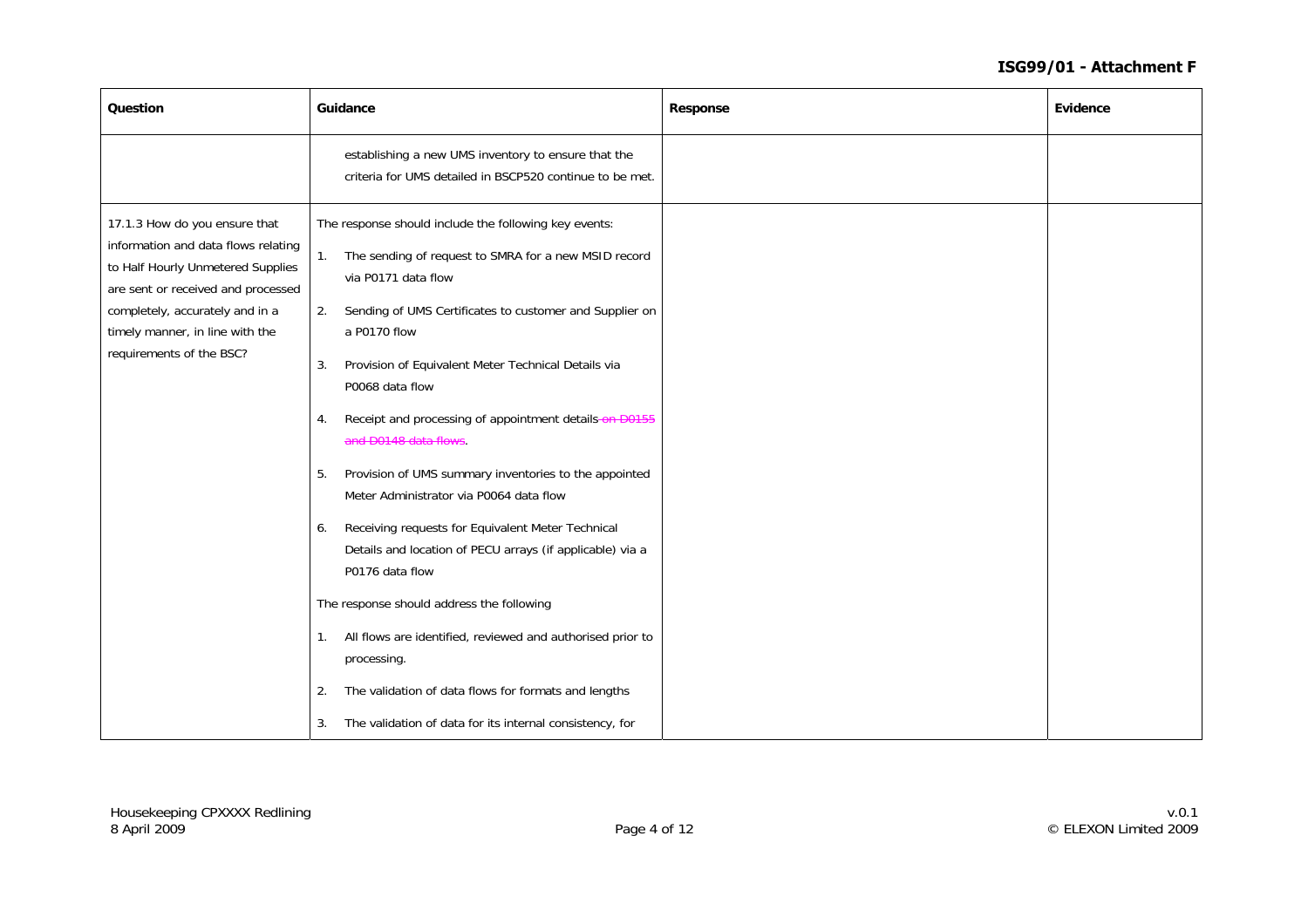| Question | Guidance                                                                                                                                                                                                                               | Response | Evidence |
|----------|----------------------------------------------------------------------------------------------------------------------------------------------------------------------------------------------------------------------------------------|----------|----------|
|          | completeness and accuracy (e.g. the MSID is valid).<br>a. Where the generating/sending of flows<br>requires the use of MDD the response should<br>reference how it is ensured that this data is<br>valid.                              |          |          |
|          | b. Where an agreed method other than the<br>standard DTC flow is to be used the response<br>should address:                                                                                                                            |          |          |
|          | How you manage the approval / agreement<br>٠<br>of receipt / sending of data in another<br>agreed format,                                                                                                                              |          |          |
|          | What records are retained of the agreement<br>$\blacksquare$<br>of the method as well as the actual data<br>received / sent; and                                                                                                       |          |          |
|          | How you ensure that timescales surrounding<br>$\bullet$<br>this data are adhered to.                                                                                                                                                   |          |          |
|          | Controls in place to ensure that all data required or<br>4.<br>expected is received and that all data to be sent is sent<br>in a timely manner. This may be through controls within<br>the update routines or through manual controls. |          |          |
|          | Existence of agreed procedures with the appointed<br>5.<br>Meter Administrator for the checking and agreement of<br>inventories.                                                                                                       |          |          |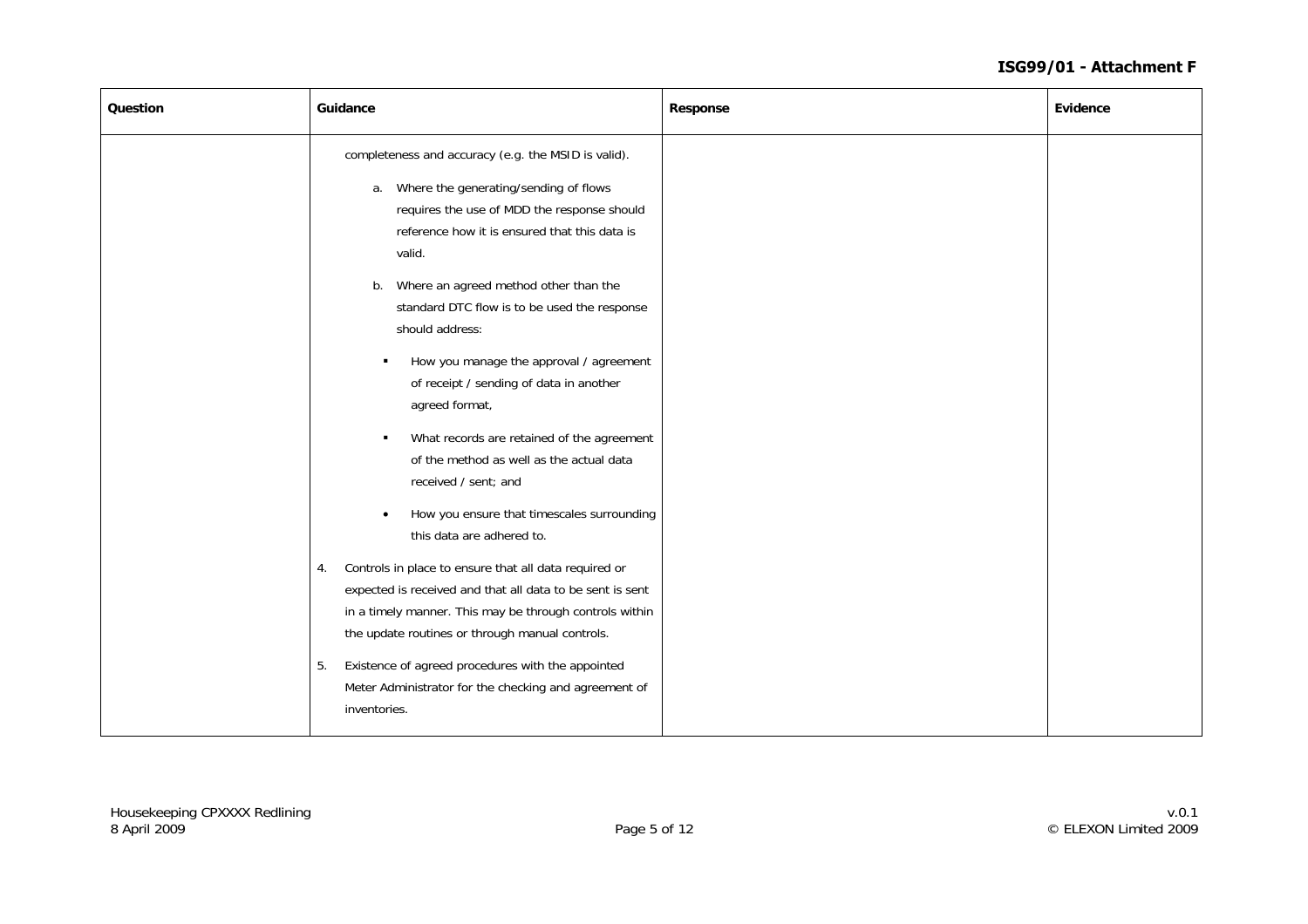| Question                                                                                                                                                                                                                                              | Guidance                                                                                                                                                                                                                                                                                                                                                                                                                                                                                                                                                                                                                                                                                                                                                                                                                                                                                                                                                                                                                                                                                                                      | <b>Response</b> | Evidence |
|-------------------------------------------------------------------------------------------------------------------------------------------------------------------------------------------------------------------------------------------------------|-------------------------------------------------------------------------------------------------------------------------------------------------------------------------------------------------------------------------------------------------------------------------------------------------------------------------------------------------------------------------------------------------------------------------------------------------------------------------------------------------------------------------------------------------------------------------------------------------------------------------------------------------------------------------------------------------------------------------------------------------------------------------------------------------------------------------------------------------------------------------------------------------------------------------------------------------------------------------------------------------------------------------------------------------------------------------------------------------------------------------------|-----------------|----------|
| 17.1.4 How do you ensure that<br>information and data flows relating<br>to Non Half Hourly Unmetered<br>Supplies are sent or received and<br>processed completely, accurately<br>and in a timely manner, in line with<br>the requirements of the BSC? | The response should address the following key events:<br>The sending of a request to SMRA for a new MSID<br>1.<br>record for UMS via P0171 data flow<br>Accurate calculation of EACs according to calculation<br>2.<br>type (BSCP520 Appendix 4.4).<br>3.<br>Sending of UMS Certificates to customer and Supplier<br>via a P0170 data flow<br>Receipt and processing of appointment details. from the<br>4.<br>Supplier on D0155 and D0148 data flows<br>Sending of split EAC/Profile Class and SSC details via a<br>5.<br>D0052 data flow to the Supplier and NHHDC following a<br>new connection/change of inventory detail.<br>The creation and sending of an annual spreadsheet of<br>6.<br>all UMS EACs to Suppliers on a P0218 data flow as<br>specified in BSCP520. The response should include:<br>A description of the process by which Supplier<br>İ.<br>UMS registrations are collated;<br>ii.<br>Processes in place for applying the<br>appropriate Average Fraction of Yearly<br>Consumption (AFYC).<br>iii.<br>Submission of the data to Supplier/BSCCo<br>How you ensure that all requests received via<br>iv. |                 |          |
|                                                                                                                                                                                                                                                       | a D0310 from the Supplier (or NHHDC) to                                                                                                                                                                                                                                                                                                                                                                                                                                                                                                                                                                                                                                                                                                                                                                                                                                                                                                                                                                                                                                                                                       |                 |          |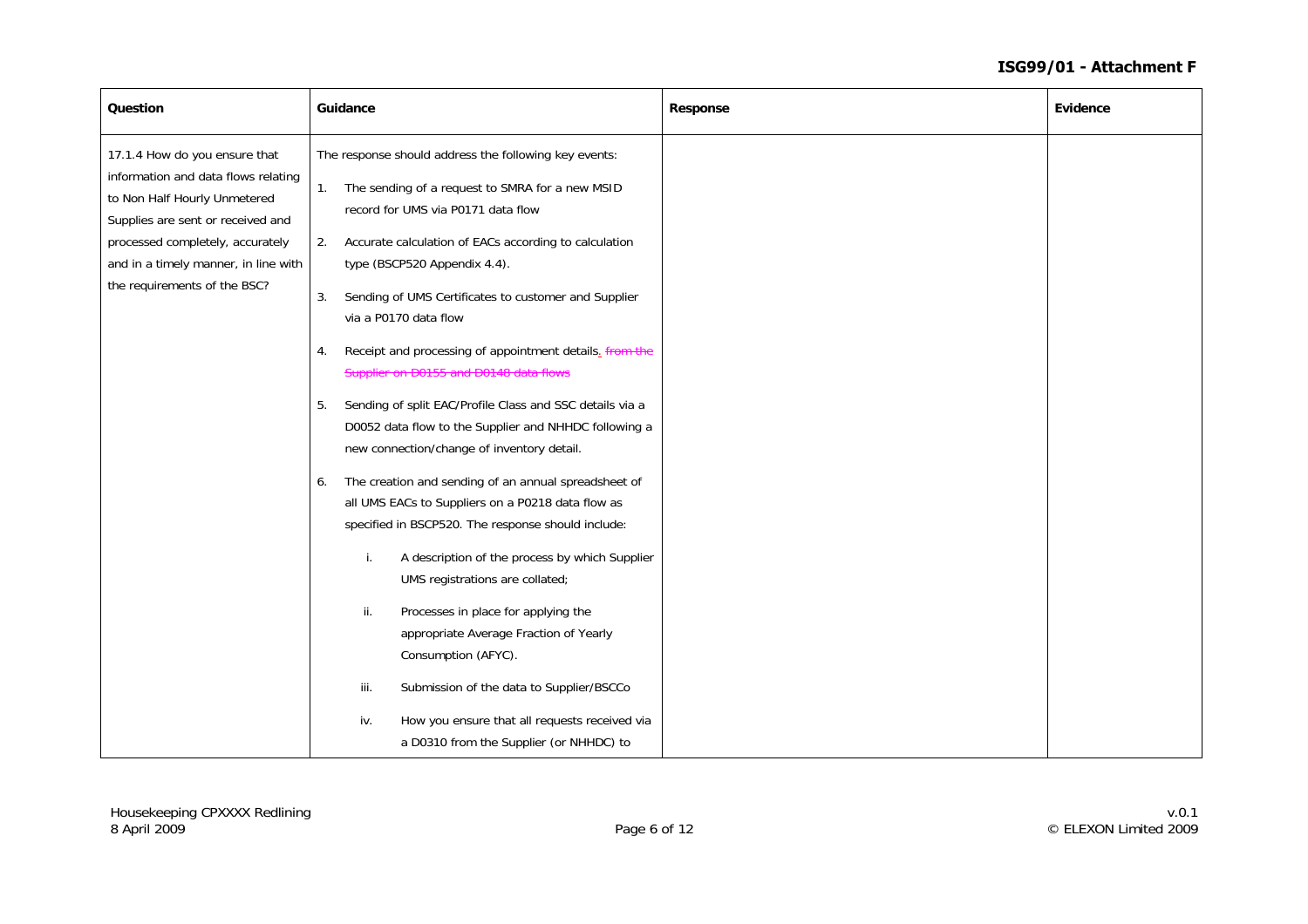| Question | Guidance                                                                                                                                              | Response | Evidence |
|----------|-------------------------------------------------------------------------------------------------------------------------------------------------------|----------|----------|
|          | resend correct EACs to the NHHDC are<br>actioned.                                                                                                     |          |          |
|          | The response should address the following                                                                                                             |          |          |
|          | All flows are identified, reviewed and authorised prior to<br>a)<br>processing.                                                                       |          |          |
|          | The validation of data for formats and lengths, e.g. the<br>b)<br>MSID is valid.                                                                      |          |          |
|          | The validation of data for its internal consistency, for<br>c)<br>completeness and accuracy.                                                          |          |          |
|          | i)<br>Where the generating/sending of flows<br>requires the use of MDD the response should<br>reference how it is ensured that this data is<br>valid. |          |          |
|          | ii)<br>Where an agreed method other than the<br>standard DTC flow is to be used the response<br>should address:                                       |          |          |
|          | How you manage the approval / agreement<br>$\blacksquare$<br>of receipt / sending of data in another<br>agreed format,                                |          |          |
|          | What records are retained of the agreement<br>of the method as well as the actual data<br>received / sent; and                                        |          |          |
|          | How you ensure that timescales<br>٠                                                                                                                   |          |          |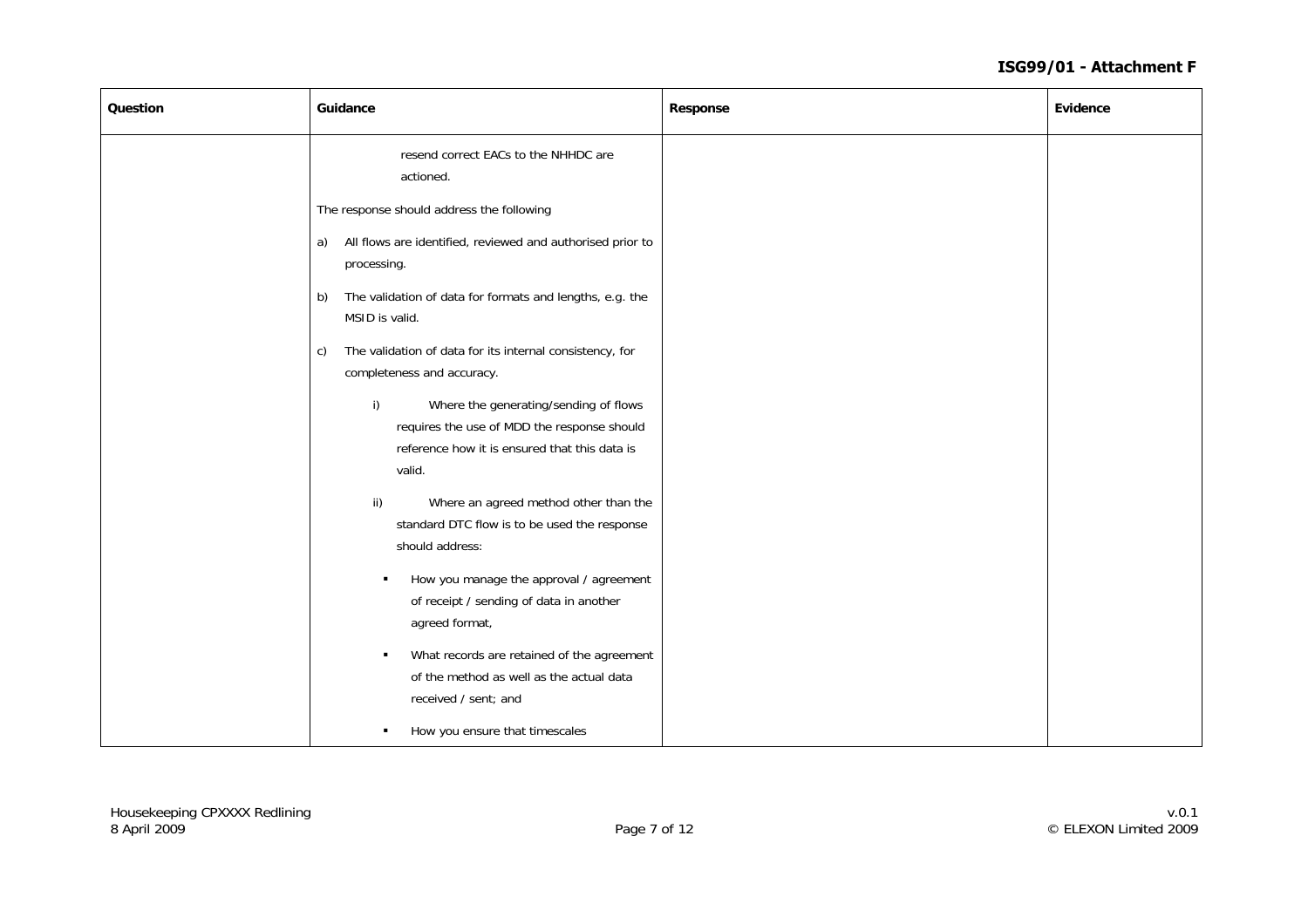| Question                                                                                                                                                                                    | Guidance                                                                                                                                                                                                                                                                                                                                                                                                                                                                                                                                                                                                                                                                                                                                                | <b>Response</b> | Evidence |
|---------------------------------------------------------------------------------------------------------------------------------------------------------------------------------------------|---------------------------------------------------------------------------------------------------------------------------------------------------------------------------------------------------------------------------------------------------------------------------------------------------------------------------------------------------------------------------------------------------------------------------------------------------------------------------------------------------------------------------------------------------------------------------------------------------------------------------------------------------------------------------------------------------------------------------------------------------------|-----------------|----------|
|                                                                                                                                                                                             | surrounding this data are adhered to.<br>Controls in place to ensure that all data required or<br>d)<br>expected is received and that all data to be sent is sent<br>in a timely manner. This may be through controls within<br>the update routines or through manual controls.                                                                                                                                                                                                                                                                                                                                                                                                                                                                         |                 |          |
| 17.1.5 What controls do you have<br>in place to ensure that the<br>requirements of BSCP520 are met<br>when a Change of Supplier (CoS)<br>and/or Change of Agent (CoA)<br>event takes place? | The response should cover how you identify when a CoA/CoS<br>activity has taken place and should address the following:<br>For Half Hourly UMS CoS<br>Receipt and processing of appointment details. <b>D0148</b><br>1.<br>and D0155 flows<br>Sending of latitude and longitude information and<br>2.<br>inventory details via P0068 data flow.<br>Existence of procedures for agreeing with the Supplier<br>3.<br>that the existing UMS Certificate continues to meet the<br>requirements of BSCP520<br>Existence of agreed procedures with the appointed<br>4.<br>Meter Administrator for the checking and agreement of<br>UMS inventories.<br>For NHH CoS<br>Receipt and processing of appointment details. on a<br>5.<br>D0148 and D0155 data flows |                 |          |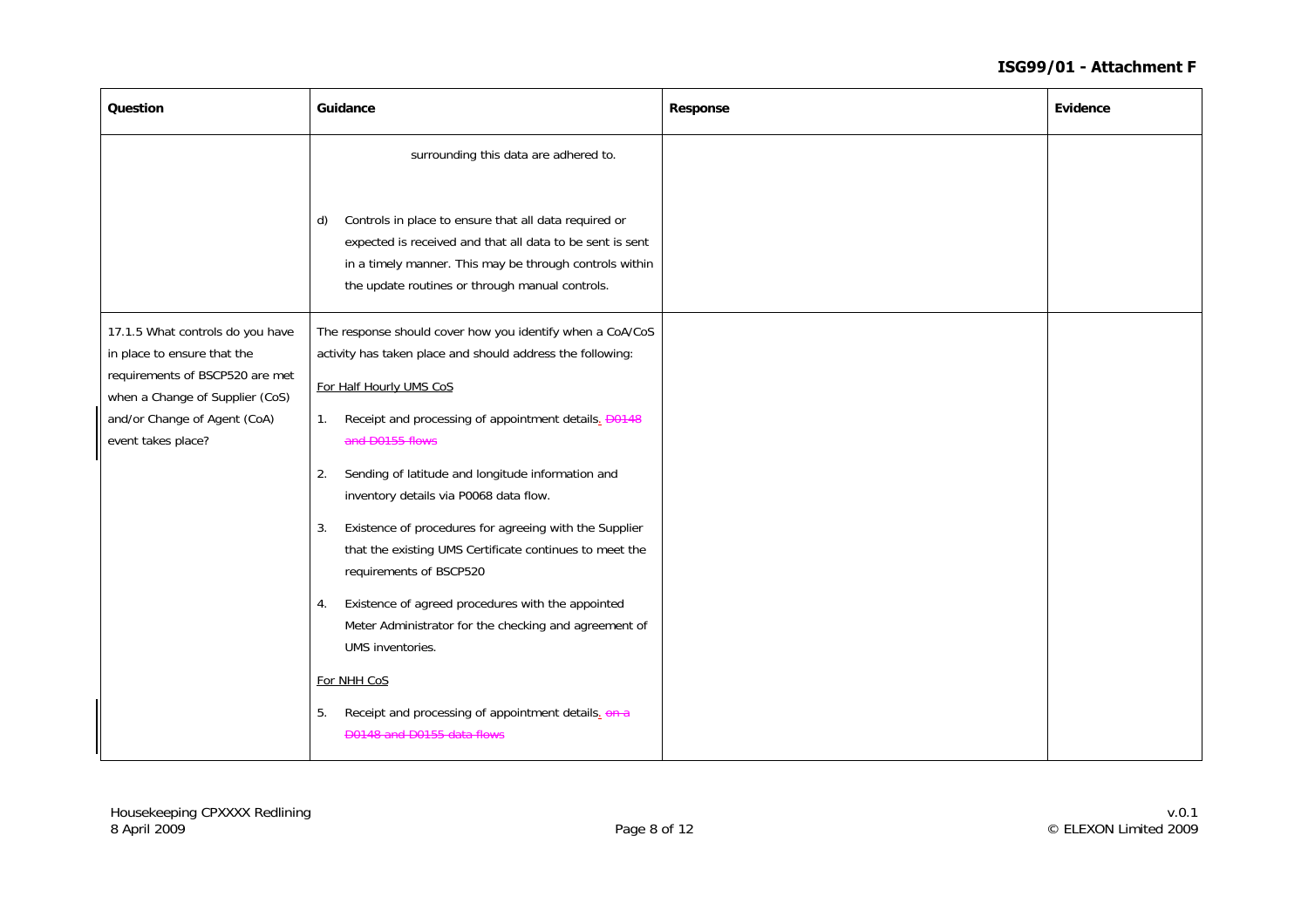| Question                                                                                                                                                   | Guidance                                                                                                                                                                                                                                                                                                                                                                                                                                                                                                            | Response | Evidence |
|------------------------------------------------------------------------------------------------------------------------------------------------------------|---------------------------------------------------------------------------------------------------------------------------------------------------------------------------------------------------------------------------------------------------------------------------------------------------------------------------------------------------------------------------------------------------------------------------------------------------------------------------------------------------------------------|----------|----------|
|                                                                                                                                                            | Receipt and processing of Termination of Appointment<br>6.<br>details. from outgoing Supplier on a D0151 data flow                                                                                                                                                                                                                                                                                                                                                                                                  |          |          |
|                                                                                                                                                            | Existence of procedures for agreeing with the Supplier<br>7.<br>that the existing UMS Certificate continues to meet the<br>requirements of BSCP520                                                                                                                                                                                                                                                                                                                                                                  |          |          |
|                                                                                                                                                            | Change of MA                                                                                                                                                                                                                                                                                                                                                                                                                                                                                                        |          |          |
|                                                                                                                                                            | Receipt and processing of appointment details. flows<br>8.<br>and D0148                                                                                                                                                                                                                                                                                                                                                                                                                                             |          |          |
|                                                                                                                                                            | Change of NHHDC                                                                                                                                                                                                                                                                                                                                                                                                                                                                                                     |          |          |
|                                                                                                                                                            | Receipt and processing of appointment details. D0148 and<br><b>D0155</b>                                                                                                                                                                                                                                                                                                                                                                                                                                            |          |          |
| 17.1.6 What controls do you have<br>in place to ensure that the<br>requirements of BSCP520 are met<br>when a change of energisation<br>status takes place? | The response should address the following:<br>Receipt and processing of energisation status change<br>1.<br>requests via D0134 data flows<br>Sending of confirmation of energisation status change<br>2.<br>D0139 data flows to MA/Supplier (HH traded UMS)<br>Sending of confirmation of energisation Status change<br>3.<br>D0139 data flows to NHHDC/Supplier (NHH traded UMS)<br>The response should also provide details of:<br>How you ensure that a D0139 is sent for each D0134<br>a)<br>data flow received |          |          |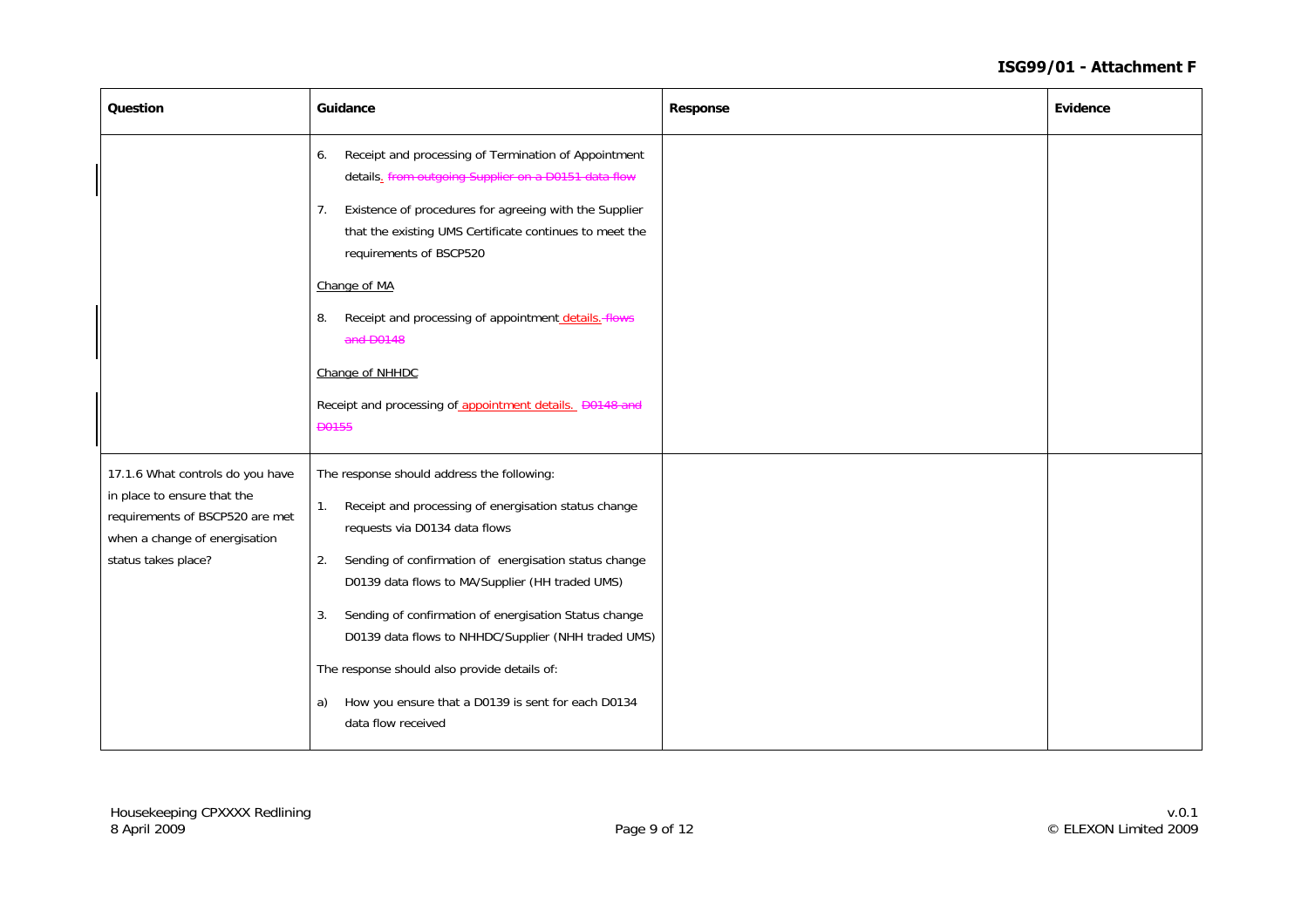| Question                                                                                                                                                                           | Guidance                                                                                                                                                                                                                                                                                                                                                                                                                                                                                                                                                                                                                                                                                                                        | <b>Response</b> | Evidence |
|------------------------------------------------------------------------------------------------------------------------------------------------------------------------------------|---------------------------------------------------------------------------------------------------------------------------------------------------------------------------------------------------------------------------------------------------------------------------------------------------------------------------------------------------------------------------------------------------------------------------------------------------------------------------------------------------------------------------------------------------------------------------------------------------------------------------------------------------------------------------------------------------------------------------------|-----------------|----------|
|                                                                                                                                                                                    | How you receive/process change of energisation<br>b)<br>requests which are not submitted via a data flow but<br>through other agreed methods.                                                                                                                                                                                                                                                                                                                                                                                                                                                                                                                                                                                   |                 |          |
| 17.1.7 What controls do you have<br>in place to ensure that the<br>requirements of BSCP520 are met<br>when a disconnection is required<br>following de-energisation of an<br>MSID? | The response should address the following:<br>The receipt and processing of disconnection request via<br>1.<br>D0132 data flow<br>Procedures in place to identify and perform any physical<br>2.<br>site work required<br>The sending of disconnection request/confirmation via<br>3.<br>P0175 and D0125 data flows<br>The receipt and processing of termination of<br>4.<br>appointment date (if NHH). from Supplier via D0151<br>data flow.<br>The response should also provide details of:<br>How you ensure that a D0125 / P0175 is sent for each<br>C)<br>D0132 data flow received<br>How you receive/process disconnection requests which<br>d)<br>are not submitted via a data flow but through other<br>agreed methods. |                 |          |
| 17.1.8. How have you ensured that<br>you have appropriate audit trails in<br>place?                                                                                                | The UMSO should retain data to allow the Supplier to fulfil all<br>its obligations under the BSC. The response to this question<br>should address how such data is stored, including the                                                                                                                                                                                                                                                                                                                                                                                                                                                                                                                                        |                 |          |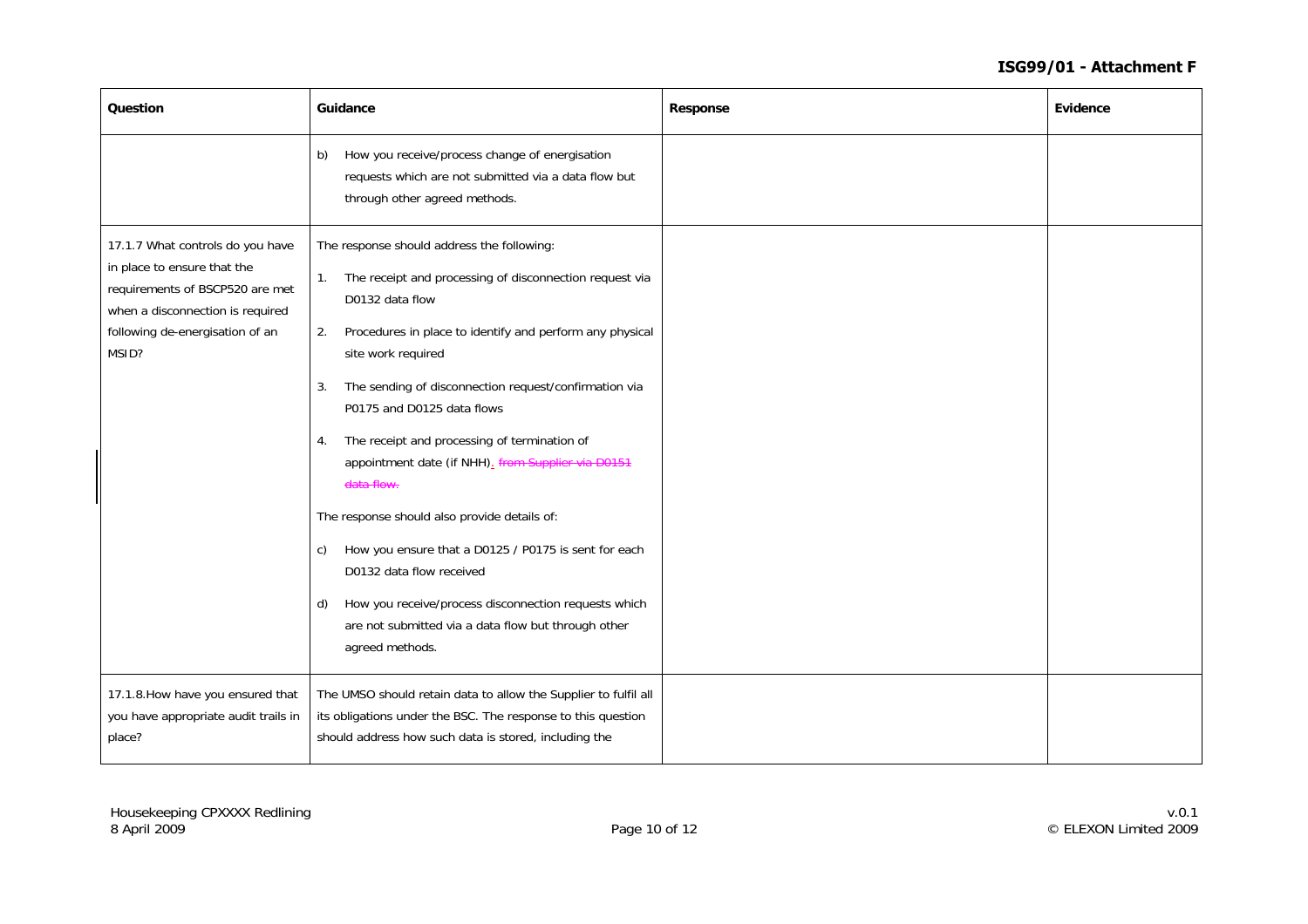| following key items:<br>Copies of Connection Agreements and evidence that<br>1.<br>Connection Agreements are in place and have been sent<br>to the customer.<br>Evidence of data sent and received. This data may be in<br>2.<br>either data flow format or otherwise (e.g. fax/email)<br>and the agreed method should be formalised and<br>recorded.<br>EAC values and evidence of calculations (for NHH UMS)<br>3.<br>including evidence to support changes made to<br>inventories and subsequent re-calculations of EACs.<br>Summary inventories and history of changes to<br>4.<br>inventories (for HH UMS)<br>Copies of UMS Certificates and evidence to confirm that<br>5.<br>these, and D0052 data flows, have been sent<br>Evidence to support changes to UMS Connections and<br>6.<br>communications of the changes to relevant parties. | Question | Guidance | <b>Response</b> | Evidence |
|---------------------------------------------------------------------------------------------------------------------------------------------------------------------------------------------------------------------------------------------------------------------------------------------------------------------------------------------------------------------------------------------------------------------------------------------------------------------------------------------------------------------------------------------------------------------------------------------------------------------------------------------------------------------------------------------------------------------------------------------------------------------------------------------------------------------------------------------------|----------|----------|-----------------|----------|
|                                                                                                                                                                                                                                                                                                                                                                                                                                                                                                                                                                                                                                                                                                                                                                                                                                                   |          |          |                 |          |